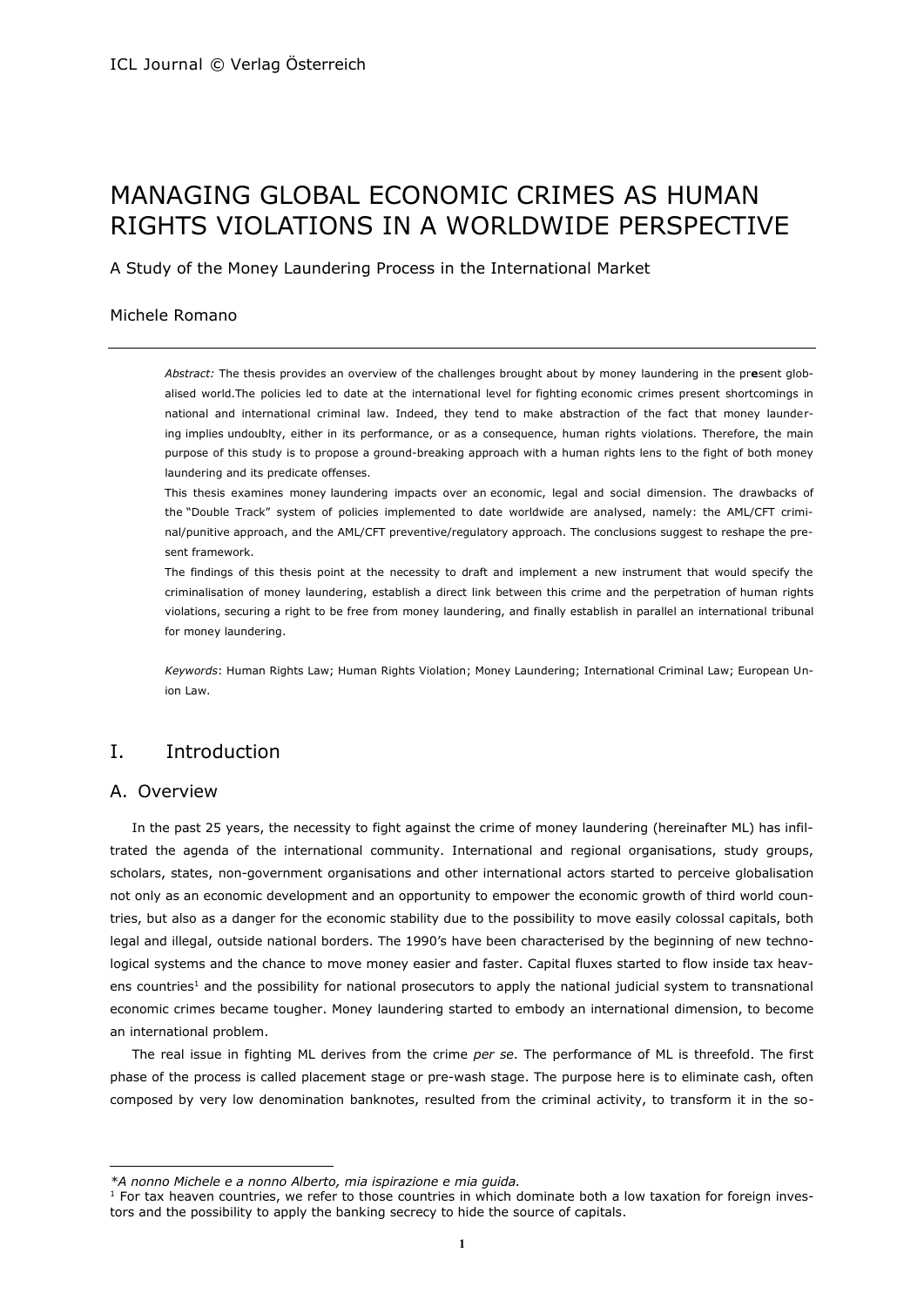$\overline{a}$ 

called "scriptural money".<sup>2</sup> The second phase is the layering stage or main wash stage, where assets are completely camouflaged and tracks are covered. It is at this point of the process that the paper tracing of the money transfers gets broken. The last phase of money laundering is called integration stage or after wash stage. In this step, assets are introduced legally inside the economic flow, and they are ready to circulate freely in the economic system. Now, the source of illicit profits is impractical to track down. The major reason is that illicit capitals are not moved altogether, but criminals prefer either to displace them in small amounts into different investments around the world<sup>3</sup>, or to use those cash.  $4$  Once they started circulating in the legal economy it is almost impossible to arrive at them anew. Transnational criminal organisations underwent a metamorphosis into the structure of financial institutions. Systems to "clean" illicit profits changed with the development of new economic opportunities and new forms of investments.

Predicate offences of ML hit arrogantly the world of Human Rights (hereinafter HR) and the international community does not see their implications in a globalised world. At national level, crimes as human trafficking, smuggling of migrants, exploitation of natural resources, remain completely detached from the crime of ML. Only in recent years, international institutions as the United Nations<sup>5</sup> (hereinafter UN) - and the Financial Action Task Force<sup>6</sup> (hereinafter FATF) first, and regional organisations after, introduced as predicate offences related to money laundering some transnational crimes that are serious violations of HR.<sup>7</sup>

# 1. The Transnational Nature of Money Laundering

The nature of the crime of money laundering evolved in symbiosis with the internationalisation of financial markets. Before the expansion of economic globalisation ML was a local phenomenon, and ML transactions happened more often inside national borders, rather than at international level. Whereas, to date the world assists to an impressive capacity of men to create a worldwide political, economic and social connection; in the meantime threats coming from external agents have improved exponentially. Facilities to move people and capitals, rights derived from the harmonisation of national needs, the economic dependencies between superpowers countries and second world economies, incubated this virus until it exploded at the end of the 1980's. Even if ML is an international problem, it belongs to that category of crimes defined transnational crimes, rather than "international crimes" *strictu sensu*. This distinction must be underlined here, because the conclusions of

<sup>4</sup> Brigitte Unger, *The scale and impacts of money laundering* (Edward Elgar Publishing, 2007).

 $<sup>2</sup>$  Scriptural money is a type of currency in the form of accounting entries that do not circulate neither in the</sup> form of banknotes nor of coins.

<sup>3</sup> On that point can be useful to observe the Euroshore Final Report, *Protecting the European Union financial system from the exploitation of financial centre and offshore facilities by organized crime,* realised by the University of Trento in collaboration with the institute CERTI Institute of Tax Research for Enterprises of the Bocconi Univeristy of Milan and the Erasmus University of Rotterdam, financed by the European Commission for the 1998 Falcone Annual Programme, January 2000*.* The Report analyses how the so called *tax heaven countries* can produce risks and detrimental effects on developments of European financial markets. The study examines three different forms of *off shore systems.* The first group is characterised by the "*financial centres and European off shore jurisdictions*", those countries that geographically, economically or politically in contact directly with the European Union (i.e. Andorra, the Republic of San Marino, the Principality of Monaco, and the territories situated in the Caribbean Archipelagos and formerly part of the Netherlands). A second group is constituted by the "*Economies in Transition*", those countries that were formerly part of the URSS before the end of the Communist Regime and, in the last years, either started to have economic relations with the European Union or entered inside the EU (or presented a formal request to become part of the EU, as Albania). At the last there is a third group of countries comprised in those that represent the "off shore jurisdiction outside the European Union". These countries do not have any kind of connection with the European Union (i.e. Honk Kong, Bahamas, Barbados etc.…). The risk is that European criminals would invest their proceeds in these jurisdictions to reintroduce them in a second moment inside the European market, with the consequence to pollute them.

<sup>5</sup> *United Nation Convention against Transnational Organised Crimes* and its two protocols, *Protocol to Prevent, Suppress and Punish Trafficking in Persons, Especially Women and Children* and the *Protocol against the Smuggling of Migrants by Land, Sea and Air*, 2000.

<sup>&</sup>lt;sup>6</sup> The FATF elaborated strategies and published reports to combat money laundering in relation to serious transnational predicate offences. FATF Report, *Financial Action Task Force- Money Laundering and Terrorist Financing Typologies 2004-2005,* 10 June 2005.

*<sup>7</sup>* UN Office for Drug Control and Crime Prevention (UNODC), *Report on Financial Events, Bank Secrecy, and Money Laundering,* New York 1998. Based on the creation of modern structures to prevent, and not only to repress, money laundering; to the implementation of the FATF recommendations and to the establishment of international police task forces to exchange data and information, the state parties undertook more seriously also the creation of a national anti-money laundering legal framework.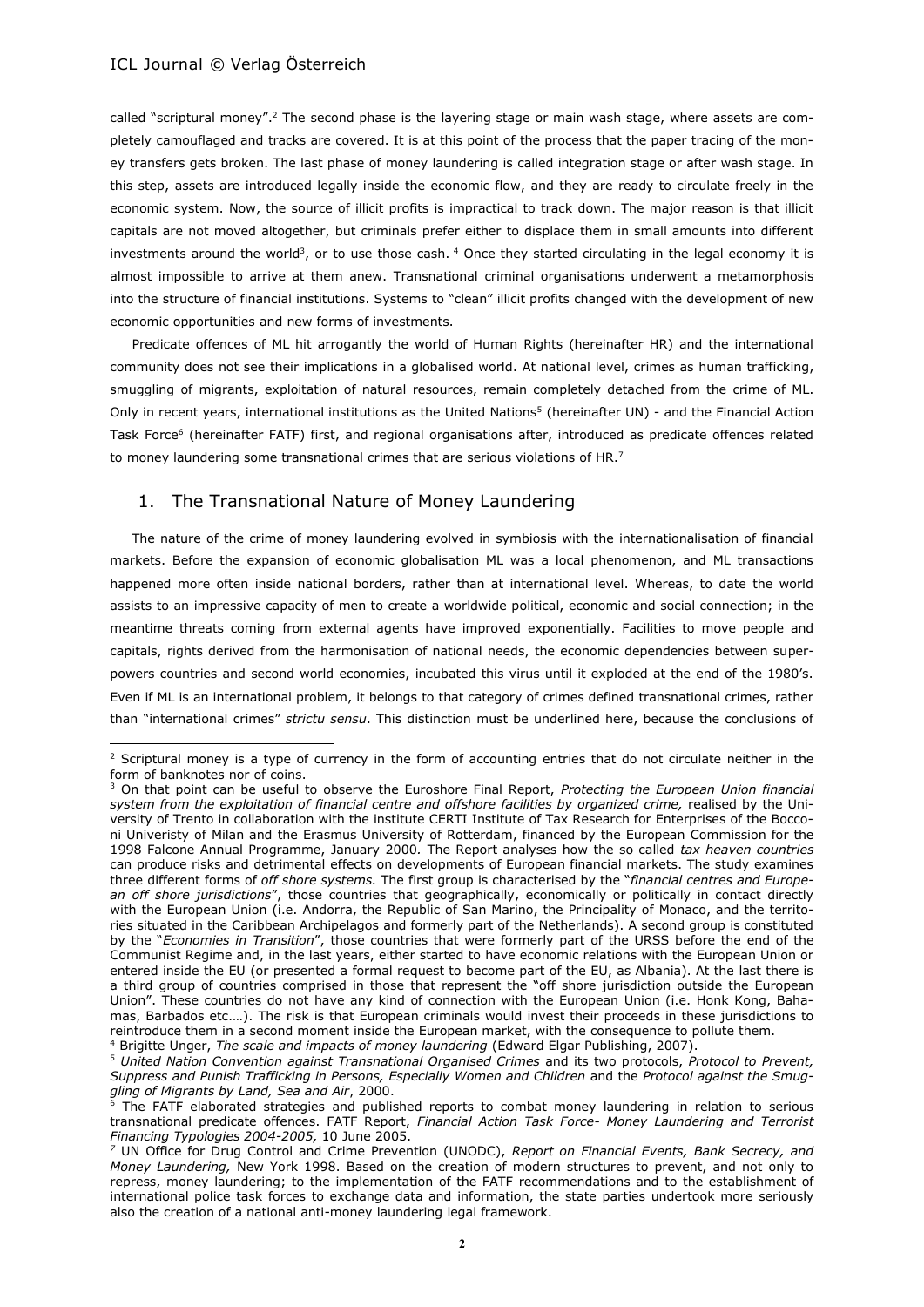this work will support the idea that the institutionalisation of an International Tribunal on Money Laundering, in the shape of the International Criminal Court (hereinafter ICC), might constitute an effective remedy in the anti-money laundering (hereinafter AML) framework. Scholars enlightened the category of transnational crimes only recently, when big criminal cliques started to beneficiate of the new opportunities provided by the globalisation, and crimes, which for their nature had a national dimension, appeared in the international panorama.<sup>8</sup>

According to the legal doctrine of Cassese, international crimes are defined as "[those behaviours that] *are breaches of international rules entailing the personal criminal liability of individuals concerned as opposed to the responsibility of the State of which the individuals may act as organs*". <sup>9</sup> Some of the main components of international crimes are: i) the recognition as violations of customary rules<sup>10</sup>, ii) the purpose to hit the fundamental legal structure posed at protection of a nation and on the entire international community; iii) and the application upon them of the principle of universal jurisdiction.

The same cannot be said for the category of transnational crimes. According to the definition furnished by G. O. Mueller, they are those offences "whose inception, prevention and\or direct or indirect effects involved more than one country". <sup>11</sup> The evolution of this category over years suggests today that the conception presented by Mueller could be amplified, to cover all series of crimes that display their effects in more than one single country. They must possess three qualities: i) the capacity to trespass national boundaries; ii) the recognition as crimes at international level, iii) and the purpose to obtain a personal advantage even if their effects are so detrimental to hit considerably the legal structure of a country, or the entire international community.

Regarding the first quality, this capacity can cover persons, both criminals and victims (an example could be smuggling of migrants or human trafficking), any tangible movable items (weapons, or any other tool used to commit or finance a crime, such as cash or drug), and the conduct itself (the most common is telematic fraud, in which an order or an input transmitted from a certain country is received in another one).

More complicated is the recognition at international level. According to the customary law *nullun crimen, nulla poena, sine lege,* until a legal provision is not set, behaviours considered blameworthy by society cannot be punished. In this context, to be considered as transitional crime, a conduct must be punishable at least inside two different judicial legal systems. This recognition can come either from the international legal framework (international treaties, bilateral agreements, extradition rules etc...) or from various different national legislations that equally criminalise a certain behaviour. <sup>12</sup>

In addition, the nature of transnational crimes is to be directed against a state, although they do not involve the state as such. Even if criminals collaterally damage the internal or external structure of the state, the scope intended to achieve is obtaining a "private wage" from the commission. In other words, these actions must violate norms fundamental to preserve the integrity of the state institution as such, and to be considered transnational they must be envisaged as crimes in at least two states. The United Nation Convention against Transnational Organised Crime (hereinafter Palermo Convention), in December 2000, finally introduced these category of crimes, with ML as part of them, inside the international criminal legal framework.

<sup>8</sup> Gerhard O. Mueller, *Transanational Crime: Definitions and Concepts,* (2001), P. Williams & D. Vlasis, *Combating Transnational Crime, a Special Issue of Transnational Organized Crime,* Vol. 4) 18.

<sup>9</sup> Antonio Cassese, *International Criminal Law* (Oxford University Press, Oxford, 2003) 23.

<sup>10</sup> *Ibid 24.* 

<sup>&</sup>lt;sup>11</sup> Mueller, Transnational Crime, (8) 18.

<sup>12</sup> Ethan A. Nadelmann, *Global Prohibition Regime: The Evolution of Norms in International Society (*1990), International Organisation,vol. 44, n.4, 1999, 479. Nedelmann stigmatised this interpretation sustaining that in the first case the recognition of the "*international hook"* is easier, more concrete and more appreciable, because it consists in a factual element, phenomenologically relevant under a transnational perspective. Differently, in the second option, there is the need that two states agree on the basis that the specific conduct must be recognised on a supranational level and that only international instruments can be concretely able to sanction it because "*each is an evil in and of itself*".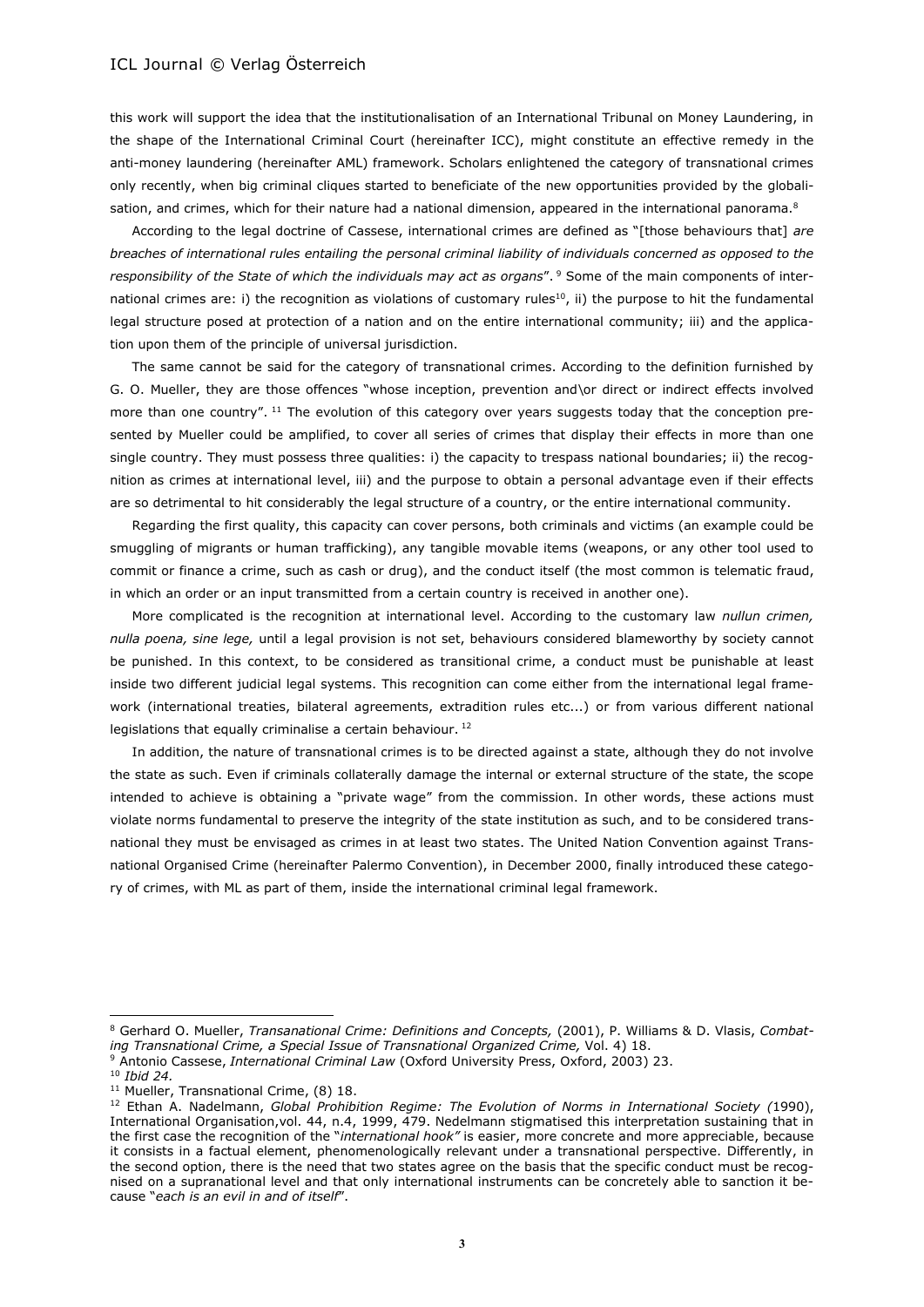$\overline{\phantom{a}}$ 

# 2. International Money Laundering: A Genetic Disease of Globalisation

To define the phenomenon of Globalisation, modern scholars refer to different notions, based either on qualitative or quantitative elements.  $13$  In the context of this dissertation, the qualitative is preferable because takes into consideration the dynamic aspects of globalisation, although the quantitative approach results basically correct. This study will not go in depth on the definition and the implications of globalisation, although should be specified that based on a qualitative approach this term refers to a contraction of both spatial and temporal dimensions, in which human activity are expressed.<sup>14</sup> Translating this process inside the model of money laundering, the phenomenological manifestation of globalisation brought two detrimental effects: i)the capacity of criminals to move instantaneously cash flow over national borders and, thanks to the liberalisation process of financial markets, to transfer it easily abroad; ii) the legislative disharmony at international level, due to the lack of a proper international cooperation caused by the unwillingness of states to restrict their sovereign power for the benefit of the global order. 15

An example of what explained above is represented by forum shopping. This is a system that helps the accomplishment of legislative disharmony. It consists in the capacity for one of the litigants to choose the court that provides him the most favourable jurisdiction. The maintaining inside the international community of different jurisdictions allows criminals to join asymmetries at national levels, even toward the existence of a uniform international legal framework. For example, some jurisdictions have become known as "plaintiff-friendly" and so have attracted litigation even when there is little or no connection between the legal issues and the jurisdiction in which they are to be litigated. During years, both the obsolescence and the lack of legislative uniformity in national systems obliged countries, regional organisation, and the international community to engage in both the research and the adoption of substantives anti-money laundering measures to avoid such "black holes". At international level, fundamental in this sense has been the Bangkok Declaration "*Synergies and Responses: Strategic Alliances in Crime Prevention and Criminal Justice*". <sup>16</sup> This Declaration analyses the aspects of legislative disharmony during the rise of both international criminal organisations and terrorists groups. It poses the aim to study all the aspects of new transnational organised crime: the rise of international criminal organisations, their complexity in terms of structures and specialisation, and their relations with terrorist groups. The originality and the innovation of the Bangkok Declaration reside in the light given to money laundering as a new – and fundamental -frontier of transnational crime: in other words the meaning of the Bangkok Declaration is that criminals do not care about the nature of the crime if it brings money, and recently these sums are also invested to fund terrorist groups.<sup>17</sup>

This study will rely on some fundamentals passages inserted in the above-mentioned Declaration, as they highlight the direct link between ML and HR. In the welcome of the entry into force of the Palermo Convention and its Two Protocols, Member States call upon those who did not ratify yet the Palermo Convention, the United

<sup>13</sup> Agostino Giovanoli, *"Storia e Globalizzazione (*Roma-Bari, Laterza, 2003), 87. Quantitative approaches emphasize how the result of a globalised world is no more than the supremacy or the triumph reached by a certain model of particularism – as the Western Model imposed by the U.S. – that created a situation of unequivocal (inter)dependence between a pluralism of elites, composed by persons, groups, and entities, both public and private. This model trespasses national border by ending in a sort of natural dominance. The final result is a global economic integration, with the detrimental effect of creating economic interdependencies and/or the fusion of national economies.

<sup>14</sup> For a deeper analysis consult Joseph E. Stiglitz, "*Globalization and its Discontents", (*Ed. Penguin Books, New York , 2002).

<sup>15</sup> Heba Shams, *Legal Globalization. Money Laundering Law and Other Cases*, London, 2004.

<sup>16</sup> Adopted during the "*UN XI Convention of the United Nations on the Prevention of Crime and Criminal Justice"*  held in Bangkok between the 18th and the 25th of April 2005.

<sup>&</sup>lt;sup>17</sup> It is important to underline some passages stressed in the Preamble of the Declaration. The fears and anxieties of international community are expressed in these words: *"[We, the States Members of the United Nations] Greatly concerned by the expansion and dimensions of transnational organized crime, including illicit drug trafficking, money-laundering, trafficking in persons, smuggling of migrants, illegal arms trafficking and terrorism, and any existing links between them, and by the increasing sophistication and diversification of the activities of organized criminal groups,"* . it continues saying *"Alarmed by the rapid growth, geographical extent and effects of new economic and financial crimes, which have emerged as significant threats to national economies and the international financial system…".*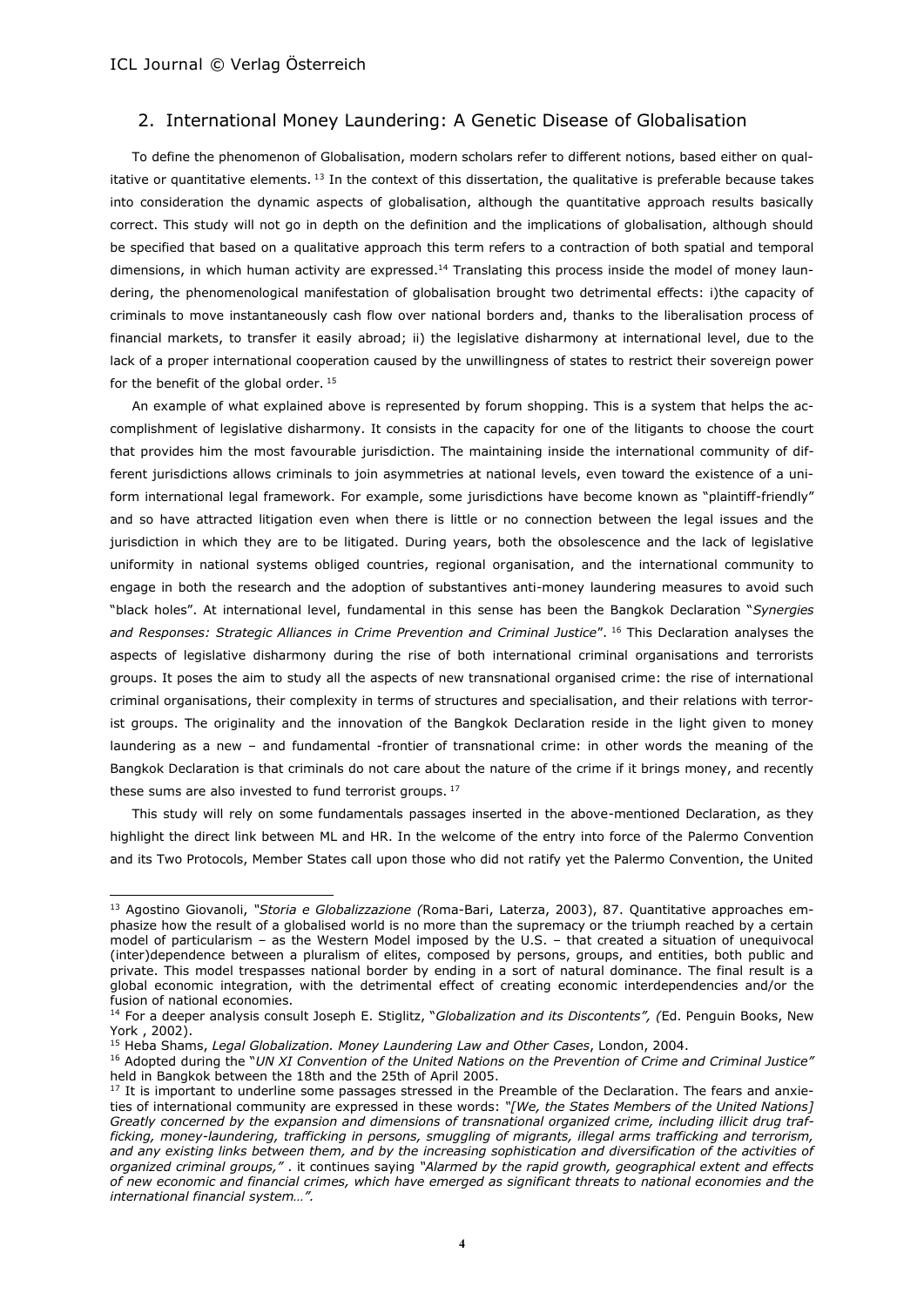Nation Convention against Corruption, and the instruments to fight international terrorism, to hurry in the ratification process in order to create a harmonic cooperation in which everyone can contribute to fight against organised crime. "*We commit ourselves to full compliance with our obligations under international law, in particular international human rights law, refugee law and humanitarian law. We support every effort to facilitate the implementation of those instruments*". Problems related to post conflict countries are also taken into consideration. The assembly is aware of the difficulties that these countries face during peace building operations, especially in transition to democracy for the chances to be more easily affected by corruption and organised crime. The Declaration stresses the importance that Member States, regional organisations and international entities "*provide more effective responses to these problems, in order to re-establish, strengthen or sustain the rule of law and deliver justice in post-conflict situations*". Another issue stressed by the Declaration, which is directly related to ML, regards the protection of fundamental human rights, as the right to life, the right to a private life, and economic and social rights. In accordance to this, the Declaration affirms that "*we note with concern the rise of kidnapping and trafficking in persons as serious, profitable and inhumane forms of organized crime, often committed with the objective of funding criminal organizations and, in some cases, terrorist activities…*", and moreover "*we note that, in the current period of globalization, information technology and the rapid development of new telecommunication and computer network systems have been accompanied by the abuse of those technologies for criminal purposes*". The international community recognised the problems related to the new frontiers of economic crimes. In particular, ML and corruption are economic crimes committed for making profits and are closely intertwined with violations of HR. Final provision 26 is clear to define the efforts that Member States shall undertake to implement national legislation respecting international standards: "*we call upon Member States to strengthen policies, measures and institutions for national action and international cooperation in the prevention, investigation and prosecution of economic and financial crimes, including money laundering, and such crimes conducted via, or facilitated by, information technologies, in particular in connection with the financing of terrorism and trafficking in illicit drugs*".

### B. Scope and Research Questions

l

"*Money laundering is not simply a problem faced by the banking community and other mainstream financial institutions*". The President of the FATF Robert Noble pronounced this sentence during the meeting of Courmayeur in 1994. <sup>18</sup> What is the meaning of these words? The strength of this crime dwells in its multi facial nature and in its capacity to adapt to time and situations. It must be understood that ML is not only a crime *per se*; it is a gangrene affecting the entire global economy. ML cannot be defeated; it can be prevented and repressed, but never completely eliminated. ML appears like the Hydra: for each head cut the double grow. Heads are the predicate offences: for instance, drug and weapon trafficking, human trafficking, smuggling of migrants, corruption, gambling, and exploitation of natural resources. ML cannot be seen as the tail of this monster. ML is the entire body and ancillary offences are just part of it.

The strength of this offence is its chameleonic nature. Therefore, the capacity of criminals to find daily new systems to hide and to untrack the illicit source of proceeds of crimes is almost infinite, as infinites are the crimes that can produce illegal profits. Due to this, international institutions created over the years a legal framework, based both on the criminalisation/repression of the conduct and its ancillary offences, and on the creation of regulatory/preventive mechanisms directed to financial institutions, Designated non-financial Businesses and Professions (hereinafter DNFBPs), and Politically Exposed Persons (hereinafter PEPs).

The scope of this thesis is to examine ML from a new point of view: the violation of HR. I will try to answer two questions: how does ML affect fundamental rights considered as such by the international community? How can the international cooperation improve the mechanisms settled during the years? These questions carry more sub-questions and issues, which will be highlighted during the research

<sup>&</sup>lt;sup>18</sup> The Financial Action Task Force Reccomendations and their implementations is a document presented during the *International Conference on Preventing and Controlling Money Laundering and the Use of Proceeds of Crime: A global Approach*, Courmayeur, Italy, 18-20 giugno 1994.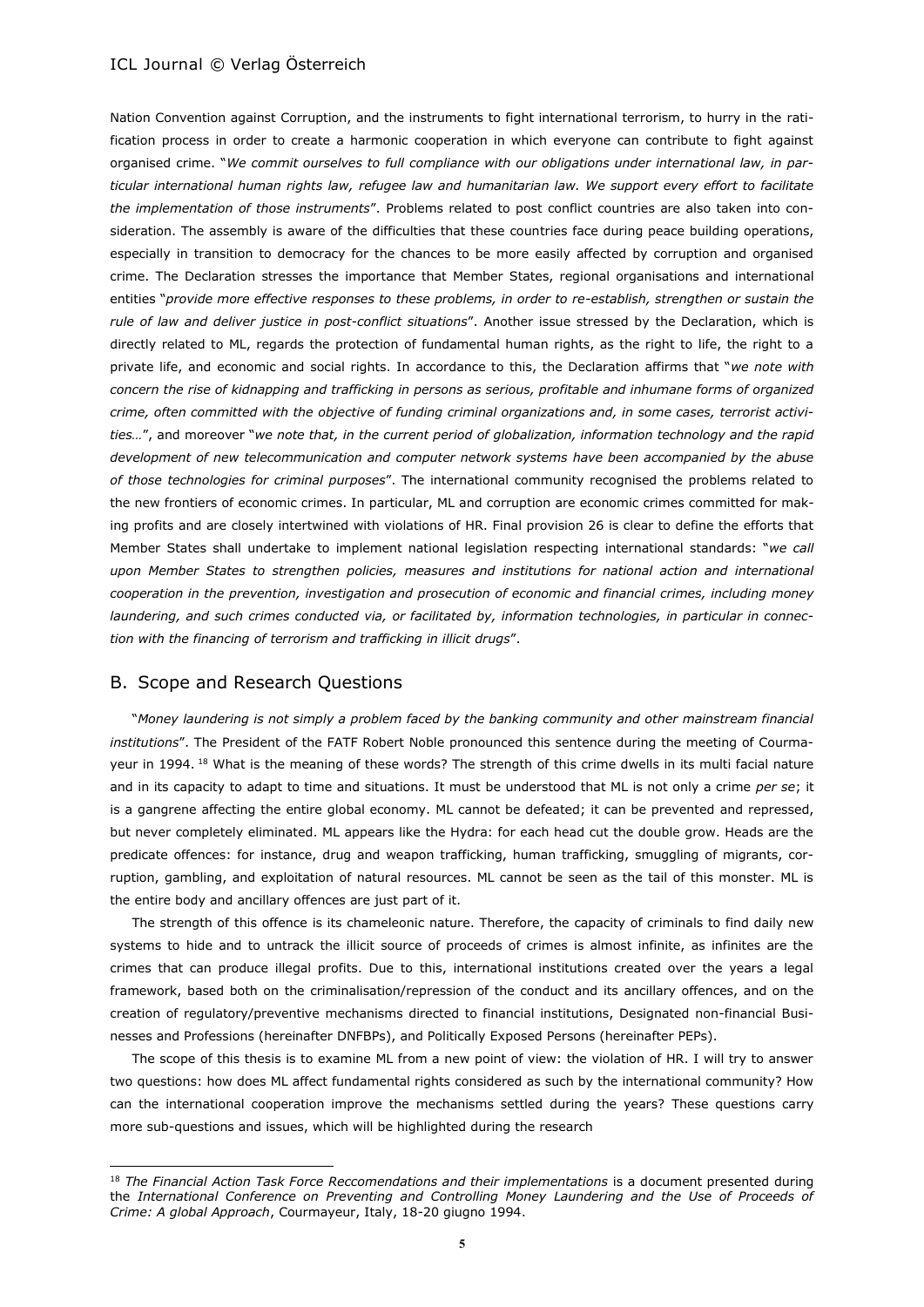The conclusions will lie on the need to give more importance to ML in se, rather than in connection with its ancillary offences. It will speculate on the possibility that drafting a new Convention on Preventing and Combating Transnational Money Laundering and establishing an International Criminal Court on Money Laundering could trespass the problems related to the limits on the level of international cooperation.

### C. Methodology, Materials and Limits

ML deals with a very broad number of issues. A complete discussion of all the problems connected to ML is out of the target of this thesis. The study will adopt a human rights based approach founded mainly on the analysis of the phenomenon of ML in connection with two specific predicate offences: human trafficking and smuggling of migrants. Therefore, due to economic and social globalisation, these markets have become very attractive and profitable for transnational criminal organisations, and the current international AML legal framework does not seem able to properly face the problem. ML has also a negative impact on sustainable development of the poorer countries, due to their role of country-sources of trafficked and smuggled persons. At the contrary, developed countries are the country-destinations, which suffer from a lack of appropriate means and measures to contrast this phenomenon. Moreover, the colossal amounts of money moved into these systems are detrimental for the entire international community; a high percentage is allocated in the legal economic system affecting it, and so violates people's political, social and economic rights.

The limits of this work concern the impossibility to cover entirely all the perspectives that such a topic requires. Three different dimensions, methods, materials compose the thesis:

Economic dimension: the methodology concerns the analysis of the international economic dimension of ML to enlighten the scale of the problem. Academic literature will be the main source used in this chapter. The analysis will not take into consideration neither the principal methods to launder the proceeds of crimes, nor the microeconomic and macroeconomic effects of ML – the attention is on the economic effects of ML on international dimension;

Legal dimension: the analysis will follow a legal approach, concentrated on the main modern instruments to combat ML. The connections between ML and the two offences mentioned above do not allow the conduction of an analysis on the entire AML panorama. The sources used will be hard law and soft law instruments, both at international and at European level. The hard law instruments are especially: i) the Palermo Convention, its Two Protocols: Protocol on Prevent, Suppress and Punish Trafficking in Persons, Especially Women and Children, and Protocol against the Smuggling of Migrants by Land, Sea and Air (hereinafter Protocol on THB, and Protocol on SOM); ii) the *Council of Europe Convention of laundering, search, seizure and confiscation of the proceeds from crime* (hereinafter the Strasbourg Convention); iii) the *Directive 2005/60/EC Of The European Parliament and Of The Council of 26 October 2005 on the prevention of the use of the financial system for the purpose of money laundering and terrorist financing* (hereinafter the Third Directive). The soft law instruments are the Financial Action Task Force 40 Recommendations (hereinafter FATF 40 Reccomendations), as amended in 2012. The analysis on the relation between ML and Financing of Terrorism (hereinafter FT) is out of the purpose of this thesis, as well as a specific focus on ML and corruption. Anyway, these two topics will be mentioned during the dissertation.

Social dimension: the methodology will start from a theoretical analysis of the two predicate offences of trafficking in human beings and smuggling of migrants as forms of slavery, to turn into an empirical analysis of the Financial Action Task Force Report: Money Laundering Risks Arising from Trafficking in Human Beings and Smuggling of Migrants (hereinafter the FATF Report).

A final chapter will lead to the conclusion that a possible solution could be the adoption of a new convention on money laundering with a human rights based approach that reconsiders the criminalisation of ML, and establishes an international special tribunal on ML.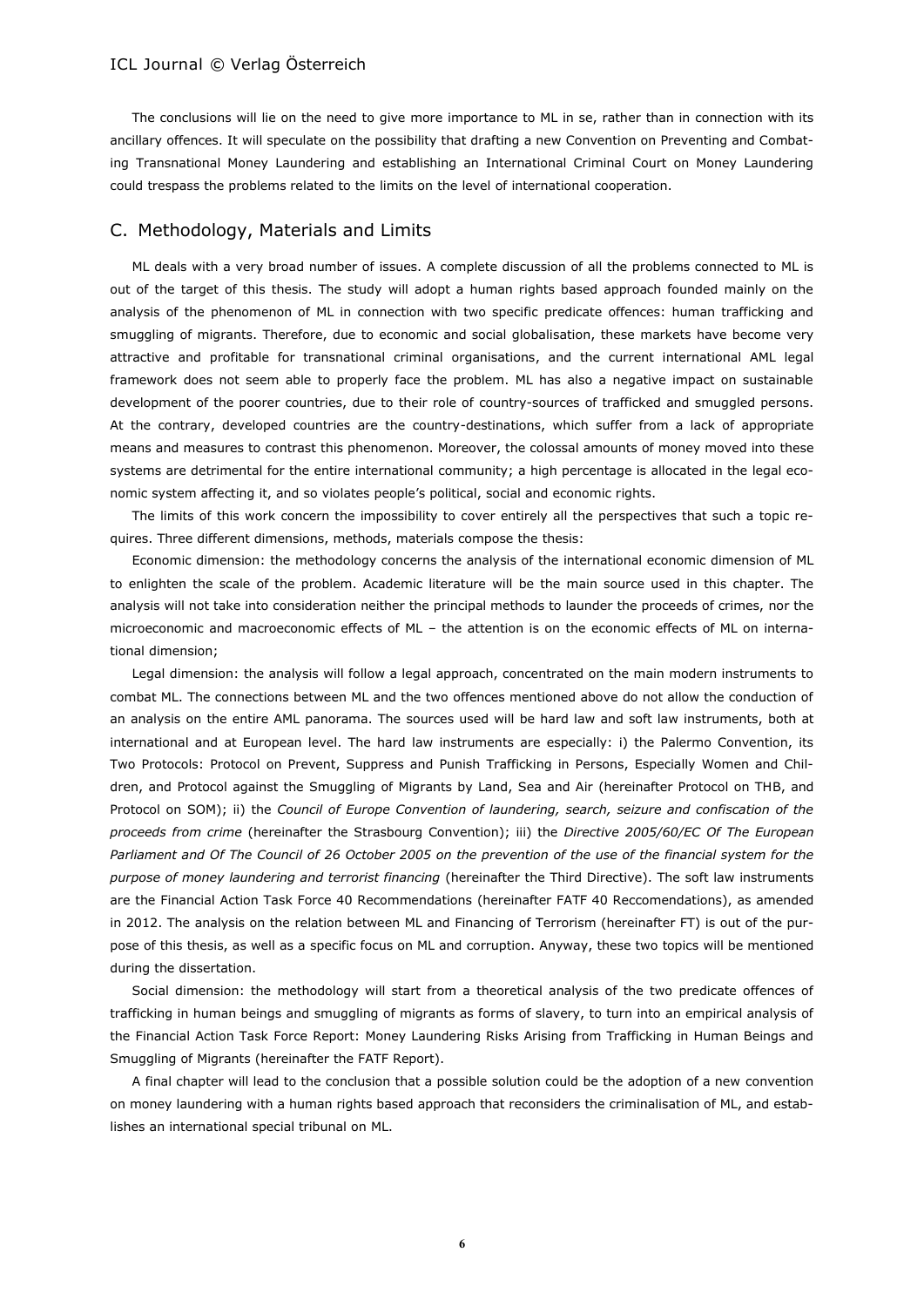# II. The International Economic Dimension of Money Laundering: between Criminals' and States' Responsibility

# A. Overview

The introductory chapter of this thesis consists in the first field of analysis bringing the light on the economic dimension of ML.<sup>19</sup> This chapter will highlight the two different roles played by economy in the area of ML: i) the internationalisation of organised crime, by analysing the internal barriers that criminals need to face to operate at transnational level, ii) and the international economic dimension of the phenomenon, in relation with the so-called network effect. These two matters can appear *prima facie* detached from a human rights based approach, but if we observe deeply the new trends of transnational organised crime, it will be possible to arrive at different conclusions. In fact, every criminal acts as any other economic agent. His purpose is the maximization of the profits. The only difference is that normally, those who launder money maximize their profits at the risk of being caught. <sup>20</sup> This means that criminals prefer to invest in a market that is "less risk/high profitable". Globalisation allows the possibility to move easier and faster both people and goods. Whether from one side it carried beneficial effects to economies, thanks to freedoms of movement, on the other side it opened the world to criminal organisations, facilitating the possibility: i) to commit the predicate offence abroad and then to launder money inside national borders; ii) to commit a crime inside national borders and then to launderer abroad; iii) and to commit the ancillary offence and the launder conduct both in different jurisdictions. So, keeping in mind the equation risks/profits and combining it with new trends such as migration flows, and the global development, studies demonstrated how trafficking in human beings, smuggling of migrants, exploitation of natural resources, and other crimes affecting the fundamental right of the individual, became the most profitable markets where to start a business for criminal organisations.  $^{21}$  The profitability of a market not only depends from its natural capacity to generate money flows. Every market is in abstract profitable. Profitability also stems from the possibility offered by a state to an economic actor to deliberately act in a specific market. A number of factors (analysed in Chapter IV) enlighten how states play a determinant role in the execution of these conducts. The analysis of the network effect will enlighten how on an international economic dimension, states can often be directly responsible for the violation of HR by ML and its ancillary offences.

# B. The Economic Dimension of the Internationalisation of Criminal Organisations

Following this analysis it is necessary to take a look at the reality of criminal groups diffused over the world. These structures have grown to reach nowadays the dimension and the complexity of the biggest multinational industries and to imitate slavishly their business dynamics. Even the economic doctrine hazarded to explain that the activities of criminal organisations could be explained by looking at the classical economic theories, and that the behaviours of these groups follow exactly the main scopes of every legal company: to maximise their profits with a subsequent minimization of costs.<sup>22</sup> The internationalisation of markets, as well as the internationalisation of criminal groups, requires a fundamental factor without which this process cannot even start: the capaci-

 $\overline{a}$ 

<sup>&</sup>lt;sup>19</sup> I suggest to watch a short video called "Circulation" prepared by the United Nation Office of Drug and Crime and available on YouTube at this link: [https://www.youtube.com/watch?v=nV2cYC9IfNc,](https://www.youtube.com/watch?v=nV2cYC9IfNc) access on June the 20th 2014.

<sup>20</sup> John Mc Dowell, G. Novis, "*The Consequences of Money Laundering and Financial Crime",* vol. 6, in "*Economic Prospectives. The Fight against Money Laundering*" (May 2001), , N.2,The Electronic Journal of the U.S. Department of State, [http://www.ait.org.tw/infousa/zhtw/DOCS/ijee0501.pdf,](http://www.ait.org.tw/infousa/zhtw/DOCS/ijee0501.pdf) accessed on May the 9th 2014. This private optimum is socially inefficient, because recycling produces significant externalities in terms of costs imposed on society and coming as well as by the offense itself, even from his predicate offence. It can happen, that the costs related to the latter type of crimes are not even put in evidence, although for the majority of these crimes they are clearly manifest.

*<sup>21</sup>* This subject will be developed in chapter IV, for the moment it is worth to say that an activity as human trafficking is the third most profitable criminal economic market after drug and weapon trafficking. UNODC, *"Estimating illicit financial flows resulting from drug trafficking and other transnational organised crimes",* 2011, available at [http://www.unodc.org/documents/data-and-analysis/Studies/Illicit\\_financial\\_flows\\_2011\\_web.pdf,](http://www.unodc.org/documents/data-and-analysis/Studies/Illicit_financial_flows_2011_web.pdf) accessed on May the 9th 2014.

 $22$  B. Unger, The Scale and Impact of ML (4).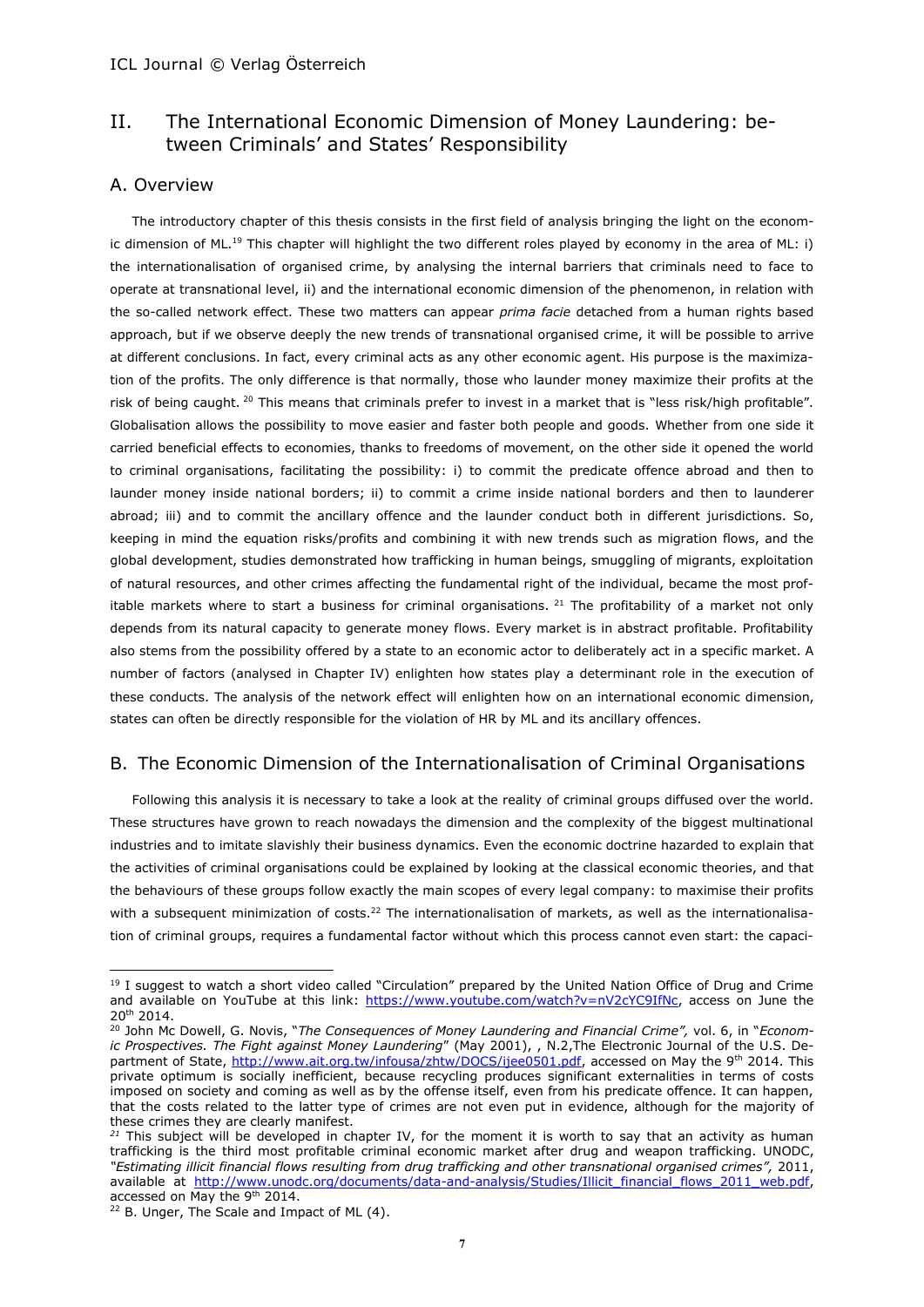ty to create connections between the local activity and the new market in which an entrepreneurial business desires to be began. There are always some internal barriers that necessitate be overcoming, composed both by other players in the same market share, and by the state.<sup>23</sup> This study will apply the Porter's Diamond Model to big criminal organisations that during years internationalized their activities and covered new market sectors. This model is composed by six elements (or barriers):

- Factor conditions: concern all the resources related to the concrete capacity of a firm to move in a foreign country. Capitals, human resources, know how, infrastructures, are the basis to create a competitive environment. Criminal organisations use illegal profits to move abroad. As big as the proceeds of crimes are, as better would be the capacity of a criminal firm to internationalise. The know how comes from the activities in which every organisation is specialised (i.e. Italian 'Ndrangheta, specialised for drug trafficking, is to date is the biggest world organisation dominating this market<sup>24</sup>);
- Demand conditions: are the factors that determine the kind of product requested in the foreign market. Better will be the capacity of the firm to innovate the demand with more sophisticated or new products, better will be the approach in the new market. Criminal organisations understood this mechanism and for this reason they start the process of internationalization by introducing new exchangeable products in the same market sectors. For instance the market of European prostitution "changed" from African to eastern Europe women, due to the capacity of criminal organisations coming from the Balkans first, and from the ex URSS countries after, to enter successfully inside this sector, by changing the "quality of the goods" offered;
- Related and supported industries: are important to produce inputs to accelerate the process of internationalization and to set the basis for the innovation process, thus they could push other firms to innovate as well. If a criminal organisation acts already inside a foreign market even covering a small percentage of the sector, this could help in the way of differentiating the activity to become more competitive (passing from exploitation of prostitution to smuggling of migrants);
- Firm strategy, structure and rivals: this is the fourth element of competitiveness and, differently from a situation where enterprises work legally, in the criminal world rivals can be threaten in two different ways: through alliances, following either the scheme of do ut des<sup>25</sup> or do ut facies<sup>26</sup>, or by trying to physically eliminate the concurrent. Although inside national borders internal wars are more frequent, in an international context big organisations prefer not to "waste blood", adopting the way of cooperation to cover as much sectors as they can;
- Government: it is one of the crucial factors of competitiveness and most important it influences the first four factors. In a globalised world, national legal barriers still play an important role in the possibility to enter in a determinate market. States, in the shape of PEPs, are often determinant in the linkage between criminality and access to resources and market sectors. In that sense corruption is the main instrument used by criminals;

l

<sup>23</sup> Michael E. Porter, *The competitive advantage of nations*, (New York: Free Press, 1990).

Following the theory of the *Diamond Model* typed by Michael Porter, a firm to internationalize and to be competitive in a foreign market must consider 6 fundamental elements: factor conditions, demand conditions, related and supported industries, firm strategy, structure and rivalry, government, and chance. The Porter thesis is that these factors interact with each other to create conditions where innovation and improved competitiveness occurs.

<sup>24</sup> Nicola Gratteri, Antonio Nicaso, *Fratelli di sangue*, (Mondadori, Milan, 2009).

<sup>&</sup>lt;sup>25</sup> In the first option the opportunity given by foreigners criminal organisations to enter inside a specific sector of the market, in which the concurrency of another big local or foreigner organisation is already strong, can come from the necessity or the willingness of the latter to expand its activities. In such a context both the firms can agree in giving to each other means, know how, products or dividing by themselves geographical areas of "*non- concurrency*", in which every criminal company can work freely. It is natural that in the moment when one of the two organisations will start to grow in a specific area of activity, agreements can be broken, creating new panoramas.

<sup>&</sup>lt;sup>26</sup> In this second scenario the dominant organisation in a commercial sector will ask to whom ready to start the same business some "personal favours", in order not to treat their future activities. They can go from the physical elimination of another group concurrent with the first to the payment of some sort of "*peace bill*" as the cost to enter inside the market.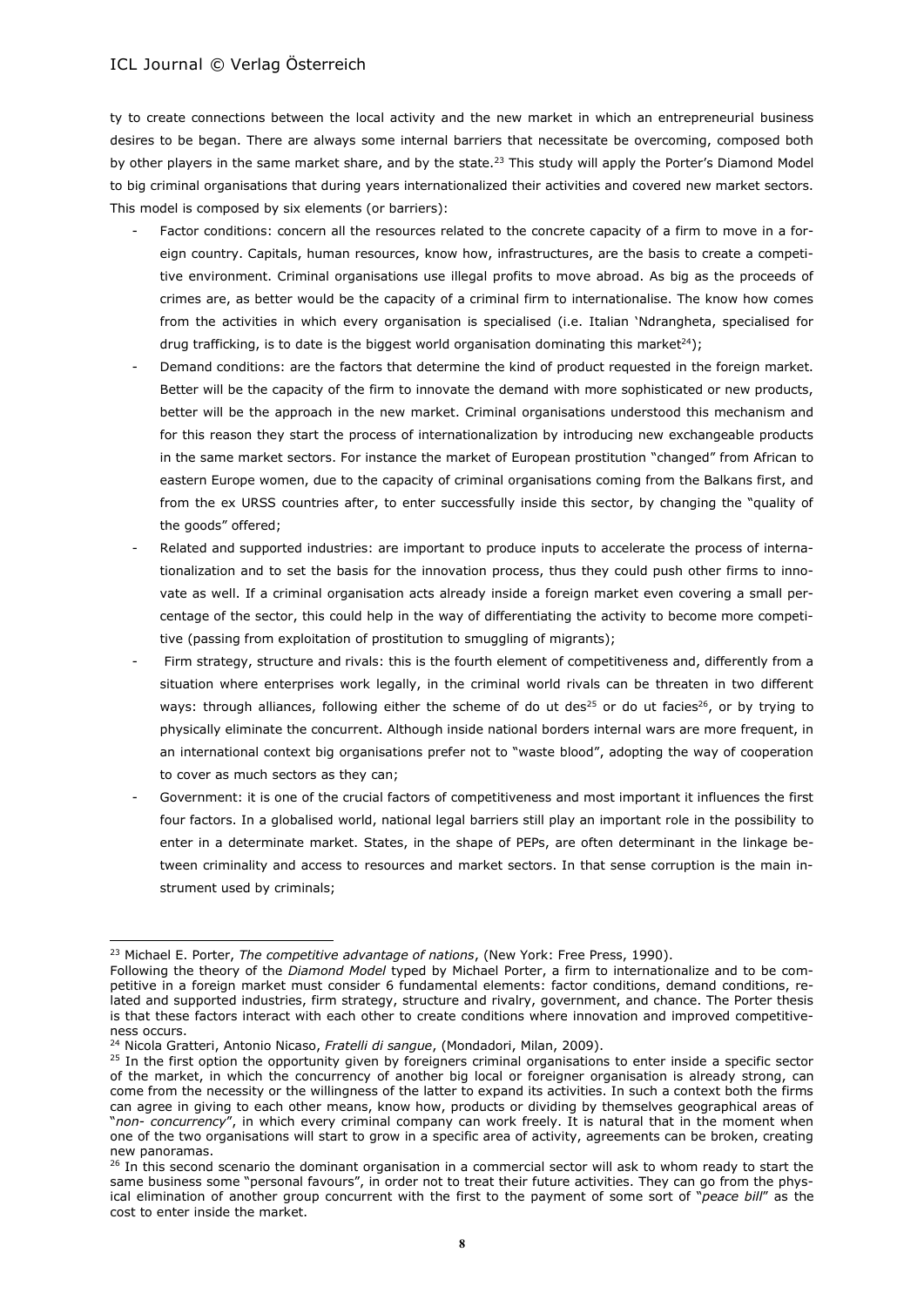Chance events: in every sector of the market there is a certain percentage of unpredictability, even in criminal markets. This last factor considers the uncertainty of a firm either to succeed or to fail.

In the last twenty years globalisation accomplished the appearance on international criminal panorama of new criminal groups, before confined in their belonging countries. Groups from North and Central Africa, from East Europe and even from Caribbean countries started to appear at international level, becoming today the lords of sectors as smuggling of migrants, exploitation of prostitution, weapon trafficking and, camouflaged under the habits of Islamic terrorist groups, financing of real terrorists organisations. <sup>27</sup> The gravity of the threat represented by the bloom of these new groups matches with the internal legal framework of these countries and in many cases with the events occurred inside these territories. The internal war of Balkans as the violent military and paramilitary revolutions, related to dictatorship regimes established in Africa facilitated both the birth and the growth of these new groups, also permitting further development of investments made by transnational criminal groups in these jurisdictions. When at international level the fight against ML started, almost all the countries of the world were not persecuting this crime. Even at the beginning of the new Millennium some countries – Russia was one of theme – still did not have adopted AML policies.

# C. The International Economic Backlash Of Money Laundering

As said ML is an economic phenomenon by nature. Consequently the perception of microeconomic, macroeconomic and international economic effects plays a primary role in the orientation of criminal behaviours. Despite this, a scheme illustrating exhaustively the economic aspects of money laundering has only been developed recently.<sup>28</sup> The detrimental economic implications caused by this crime play a central role in the orientation of criminal policies. Economists affirm that nowadays the criminalisation of this conduct lies exclusively on legitimates economic interests of every country. In other words, some countries will use a blind eye in the criminalisation of transnational organised crime, beneficiating of the illegal economic investments in their territories. Influential studies of economists such as Peter J. Quirk and Vito Tanzi opened the path to an interdisciplinary approach to money laundering.<sup>29</sup> An approach that has been used by Donato Masciandaro, Elods Tàkats and Brigitte Unger to compose their collective work entitled Black Finance.<sup>30</sup> Globally, the economic perception of this crime is a very delicate issue. On the one hand, the economic perspective can help international actors shaping a legal and regulatory system well balanced. On the other side it underlines how the already existent regulatory framework must be revisited to conjugate efficiency and effectiveness with the aim of targeting specific goals, and human rights must be part of these new objectives.

For the complexity of the detrimental effects that ML produces on economy, the study will concentrate only and briefly on two particular aspects, which took a leading role in the last years: the economic dimension of ML,

<sup>27</sup> Ernesto U. Savona, e Michael A. De Feo, *Money Trails: International Trends and Prevention\Control Policies,* Background document to the *International Conference on Preventing and Controlling Money Laundering and the Use of the Proceeds of Crime: A Global Approach*, Courrmayeur Mont Blanc, Italy, 18-20 June 1994.

<sup>&</sup>lt;sup>28</sup> Until the end of the 1990's just few economists matched money laundering and detrimental implications on economic systems. One of these scholars is Vito Tanzi, who published some interesting and innovative articles as "*Money Laundering: Scourge of International Banking?"*, Money, Finance, and Monetary Policy in the Global Economy: Challenges to National Governments and the International Monetary System, edited by Wolfgang H. Reinicke and Jennifer Mitchell (ed. Friedrich-Naumann Stiftung, 1997); and "*Macroeconomic Implications of Money Laundering*", Responding to Money Laundering:International Perspectives, edited by Ernesto Savona (Harwood Academic Publishers, Amsterdam,1997).

Another important scholar who needs to be mentioned is Peter J. Quirk and his publication "*Money Laundering, muddying the macroeconomy*", march 1997, Finance and Development, based on his study *"Macroeconomic Implications of Money Laundering,"*, 1996, IMF Working Paper 96/66, Washington: International Monetary Fund.

<sup>29</sup> Ibid (28).

<sup>30</sup> Donato Masciandaro, Elöd Takàts, Brigitte Unger, "*Black Finance"* (Edward Elgham Publishing Inc., Chelthenam, Northampton, UK, MA, USA, 2007). They analyse the economic impact of this offence (microeconomic, macroeconomic, and international economic effects), the empirical effects of the phenomenon, the direct impact on national economies related to the different techniques used for launder, the economic aspects of the fight against money laundering, and the concrete application of anti-money laundering measures.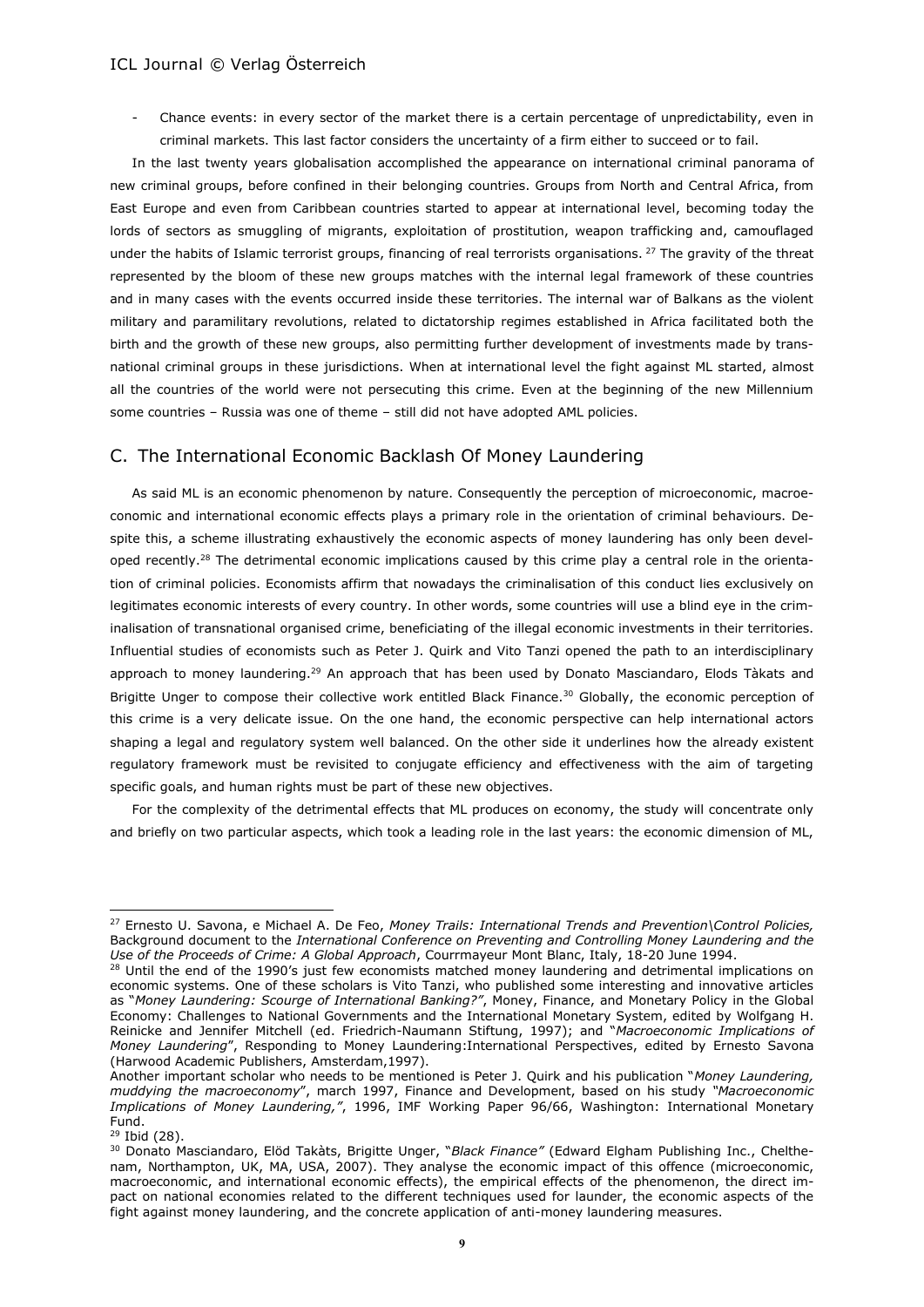and the network effect on economic growth.<sup>31</sup> Even if for years scholars studied this phenomenon and prepared both long term and short term previsions regarding its effects, the problem is still open. In fact ML, as any other economic crime – maybe even worse than any other economic crime because its effects are hardly tangible - does not belong to the sphere of statistic, does not belong to the sphere of "clean" economy neither.<sup>32</sup> It is a phenomenon that produces "real" economy because it moves "real" capitals, but at the same time, is hard to disclose it in all its complexity. It could be compared to an iceberg: what statistical researchers see is just the top of this iced mountain. The rest of the body is hidden under the "dirty" ocean of crime. For the moment scholars took two main different positions about this issue. The first school of thought affirms that money laundering is a modern phenomenon and a critical problem for modern economy.<sup>33</sup> The result is that these studies calculated that the amount of money circulating in the money laundering context can be arranged in a number varying between 200 and 500 billion dollars per year. The second state that scholars have overrated the real entity and complexity of money laundering and estimate that criminal industry would only launder between 25 and 150 billion dollars per year.<sup>34</sup> For this uncertainty connected to concrete data considering the measure of capitals flown around money laundering, Masciandaro and other scholars believe that other investigations are necessary to find out the approximately the real entity of the crime and circumscribe as much as possible the range of results obtained.<sup>35</sup>

Concerning the relation between the network effect and economic growth, it is not surprising that it can produce both positive and negative effects. The positive effects are understood as the externalisation inside the national economy of the impact of foreign (criminal) investments. There is no importance whether capitals are of licit or illicit nature, as once invested for economic legal activities they produce natural benefits on national economies. This is the reason why today few states are still reticent to adopt real countermeasures against money laundering, as they beneficiate from these capitals.<sup>36</sup> Unfortunately for criminal organisations, detrimental effects on national economies and on the society are terrible. Collimation with criminality, destruction of every kind of fair competitiveness, lack of consideration of the normal dynamics of markets, the origin of the money invested, and the impossibility for the population to compete on a fair level, compromise the regular development of national economy and markets. According to recent studies developed by Unger, today the network effect is poor and negative. This conclusion should not mislead, because, as said above, it is not easy to calculate the total of money laundering. However, negative economic, political and social perspectives about money laundering in a long term context appear seriously dangerous and possibly growing.

<sup>&</sup>lt;sup>31</sup> Network effect is a definition borrowed by economy and business affairs. It can be briefly described as the effect that one user of a good or a service produces on the value of that product to other people. Higher is the network effect – the attractiveness on that product – higher will be the value of the product itself. In other words it is possible to affirm that in a circumstance where network effect is present, the value of a product or service is dependent on the number of others using it. The attraction of a market for launderers can be explained through this model too.

<sup>&</sup>lt;sup>32</sup> Michael Gold, Michael Levi, Money Laundering in the UK: an Appraisal of Suspicion-based Reporting (The Police Foundation/University of Wales College of Cardiff, London, 1994) 39. The common perception inside government circles is that the amount of money laundered is very considerable. For instance, in the book mentioned, M. Gold and M. Levi use as example one of the first reports of Financial Action Task Force dated 1990. It is written that the amount of money that probably circulated at that time between USA and Italy regarding drug trafficking could have been estimated in almost 85 billions of dollars per year. It is easy to understand that even is only half of these money would have been invested in legal activities the damage would have been consistent.

<sup>33</sup> John Walker, *Estimates of the Extent of Money Laundering in and through Australia*, (1995), Australian Transaction Reports and Analysis Centre Quenbeyan.

Loretta Napoleoni, *"Economia Canaglia, il lato oscuro del nuovo ordine mondiale",* (Milan, 2007).

<sup>34</sup> P. Reuter, E.M. Truman, "*Chasing Dirty Money: Progress on Anti-Money Laundering*, (2004), Institute for International Economics.

The results of these evaluations come from the conviction that money laundering suffers costs of transaction too – like any other normal kind of transaction. The difference from legal investments is that money laundering is a very risky business and this means that its costs of transaction are higher than any other operation. I analysed already the risks connected to money laundering, so it is possible to say that studies supposed that the total amount of costs suffered by clients who need the services of professionals to launder money is between 5% and 15% of the globality laundered.

<sup>&</sup>lt;sup>35</sup> D. Masciandaro et al., Black Finance (30).

 $36$  B. Unger, The scale and impact of ML  $(4)$ .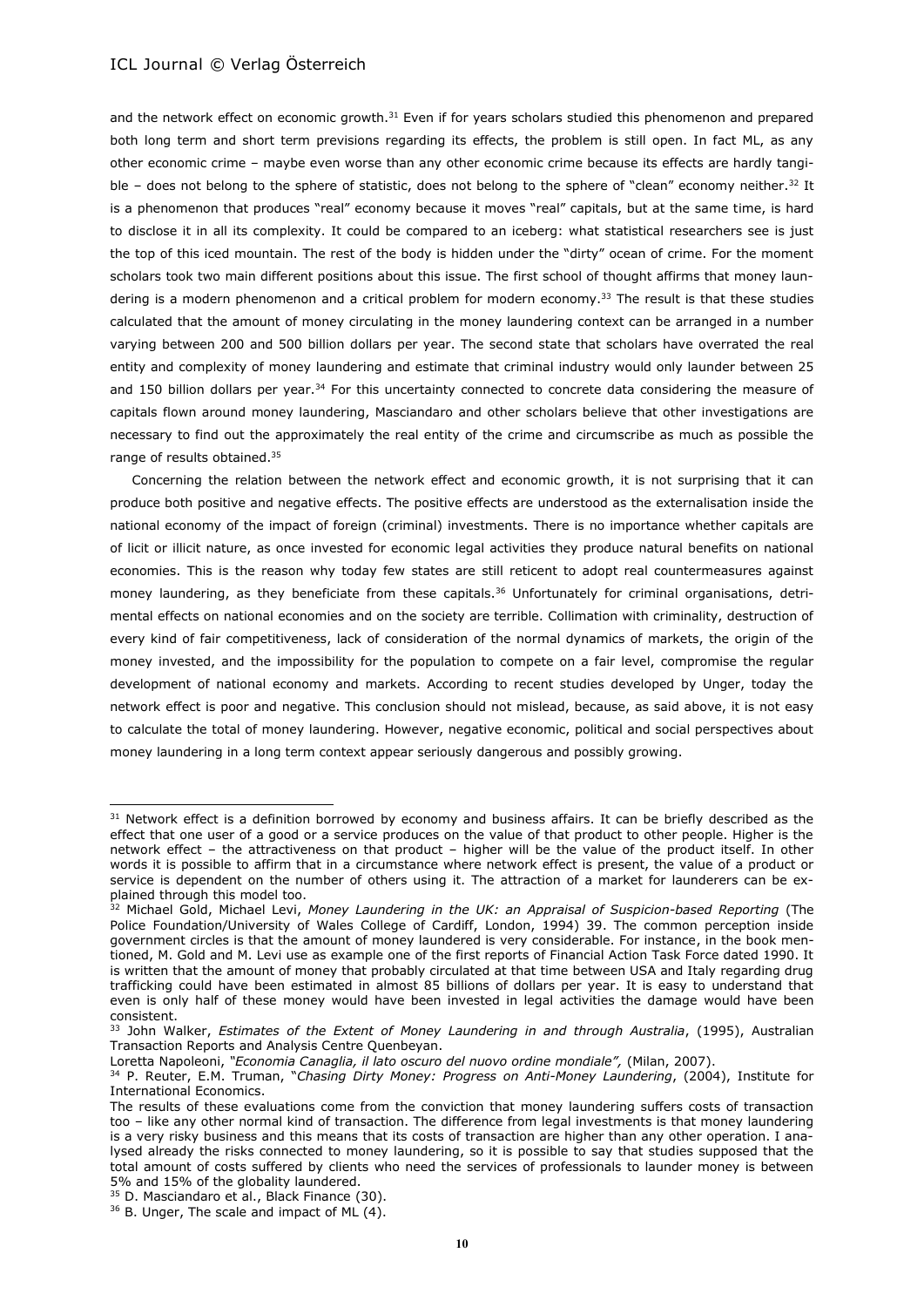A last issue must be taken into consideration: the implication of ML on international economy. Studies demonstrated how models both of international economy and fiscal completion can be applied also to problems connected to money laundering. Basically, they consist in a particular modification of the Tinbergen Rule.<sup>37</sup> He introduced and applied Newton's Theory of Gravity to economy, in order to predict trade flows between states. In a situation such as money laundering, "masses" of objects, as named by Newton, are represented by the Gross Domestic Product (from now on GDP) pro capita and by the amount of criminal proceeds, the hypothetic "gravity" consists in the indexes of attractiveness – calculated assuming that in the economic circuit the variety of launders act as rational investors –, and physical distance is increased from cultural and economic factors. The transposition of this theory in a non-economic idiom means that even launderers prefer to invest in developed countries with low level of corruption and criminality. The reason is twofold: in these territories is easier to hide the illegal source of money; and criminal clacques do not want to take the risk of losing the loot.<sup>38</sup>

In the analysis of international economy, Unger asks if for countries is convenient to compete – obviously negatively - on the level of development of criminal industries. She considers the fact that the ancillary offence remains bordered on the country where is committed, while proceeds of crime are invested in the international economic systems, affecting one country or more.<sup>39</sup> Does this activity produce detrimental effects or benefits for the economic growth of the country in which money are introduced? Adopting the model of fiscal competition we deduce that if in the short term living standards, they can easily decrease in a second moment when other competitors – in this case other countries – adopt same policies. According to this model, a run to the bottom on the competition upon ML is the natural consequence. This model affirms that in a moment X states will decide if it is still convenient to "subject to the rules" of the game, accepting the uncontrolled increase of this virus, or if it will be preferable to adopt stricter anti-money laundering policies. In the light of this realist framework, Takàts persists in interpreting money laundering as a series of externalities, the most important lying on the assumption that governments, which do not own the responsibility of damages of crimes committed elsewhere than their national borders, in reality would be turning a blind eye to money laundering operations regarding foreign currency.<sup>40</sup>

### D. Conclusions

 $\overline{\phantom{a}}$ 

This chapter evolved on two tracks. In a first analytical part, the internationalisation of transnational criminal groups were examined following the scheme of the Diamond Model (that M. Porter theorised and applied for legal international enterprises). It highlighted the barriers that criminal enterprises face in at the moment they decide to commit an international criminal offence. The endeavor of this study was to scrutinize how criminals, as any other rational economic actor, have the ability to maximize their profits by minimizing the risk to be discovered. For this reason, some markets are highly profitable and low risky: smuggling of migrants and trafficking in human beings are the major markets exploited by criminals (Chapter IV). In addition, to reduce the risk of ML, another factor shall be taken into account: states enforcement. Thus, in the second part, we observed how the theories of Masciandaro, Takàts and Hunger, stress that states might turn a blind eye on ML, and, consequently on the predicate offenses surrounding it. In fact, their poor economic situations leaned them to strive for attracting capitals independently of their nature. Therefore, they perform little control on the in-

<sup>37</sup> Jan Tinbergen, *"On the theory of economic policy"* (Amsterdam, 1952).

R. Cagliozzi, "*Lezioni di politica economica"*, (Edizioni Scientifiche Italiane (ESI), Napoli, 2001) 42.

William A. Knudson, *"The environment, energy and Tinbergen Rule" (*Bulletin of Science, Technology and Society, Michigan State University, Michigan, 2008).

The explanation of Tinbergen Rule will cover a field inappropriate in relation with this topic. It is important just to mention that Tibergen affirmed that there must be at least one policy instrument or tool for each policy target. If there are fewer tools than targets, then some targets and therefore some goals will not be achieved.

<sup>&</sup>lt;sup>38</sup> Masciandaro et al., Black Finance (30) 75. She observed how inside the total amount of countries preferred to be used for investing illicit money, the first top twenty are stable and developed economies, and the first one is USA.

<sup>&</sup>lt;sup>39</sup> This is partially true, because Unger do not consider transnational criminal offences. To agree with this theory it could be possible to say that it is not the crime, but it is the source of money (the "roots" of the crime) that remains in the country of origin.

<sup>40</sup> Masciandaro et al., Black Finance (30) 194.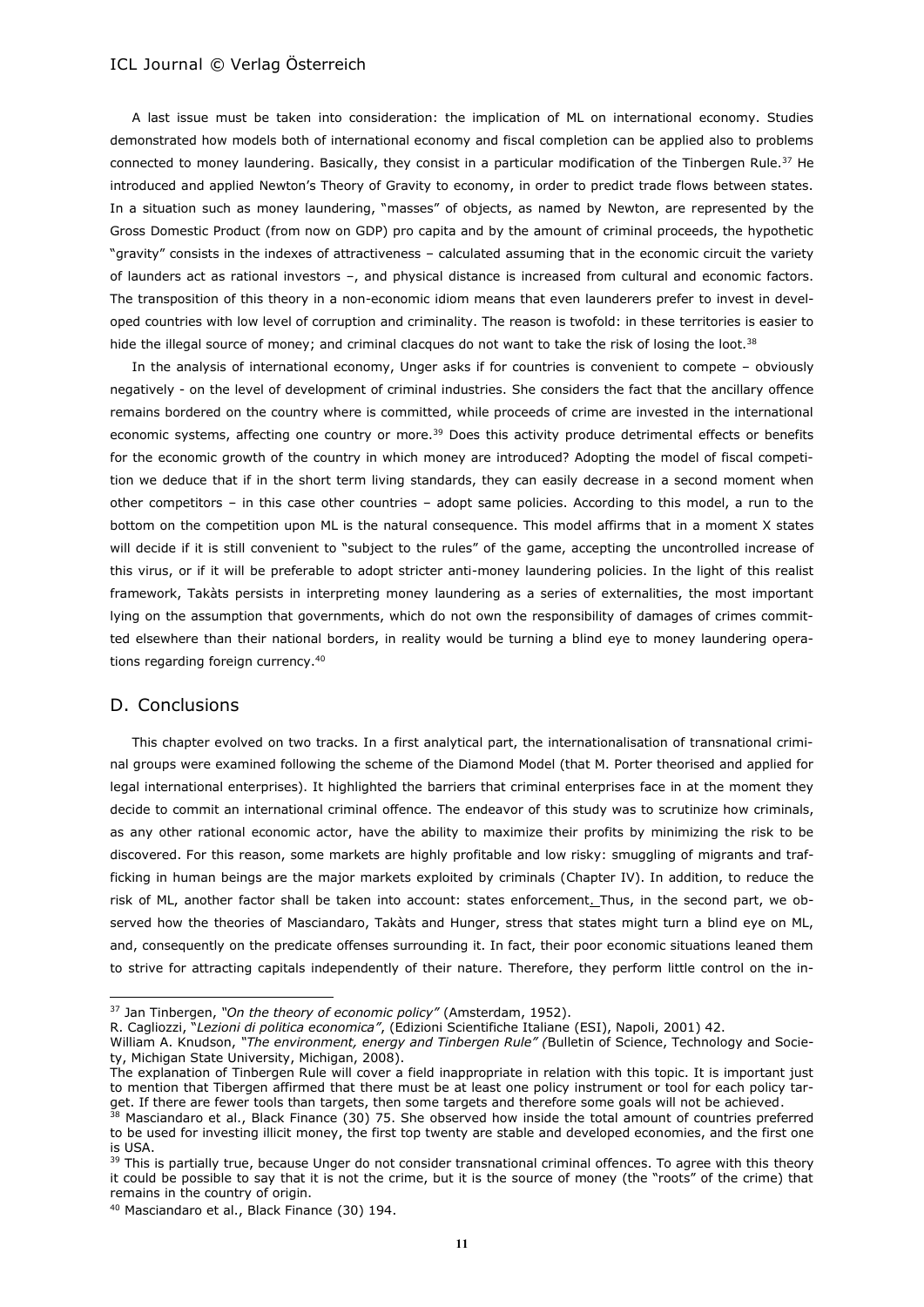vestments done, allowing both the commission of crimes, and the circulation of illicit assets. Indeed, this hypothesis could be supported by the 2011 the United Nation Office for Drugs and Crimes (hereinafter UNODC) drafted the "Estimating Illicit Financial Flows Resulting from Drug Trafficking and Other Transnational Organized Crimes: Research Report" (hereinafter UNODC Report).<sup>41</sup> It estimated that in 2009 transnational organized activities produced \$870 billion - an amount equal to 1.5 per cent of global GDP.

# III. The Legal Dimension of Money Laundering and the Double Track

### A. Overview

 $\overline{\phantom{a}}$ 

The history of money laundering has been characterised by several ancillary offences that have been added in the last twenty years to this type of crime.  $42$  Drug trafficking and weapon trafficking were the first crimes that the International Community considered as serious threats for the stability of legal economic markets, for their capacity to generate colossal amount of money that could be reintroduced inside the licit economic flux. After the first instruments of repressing ML and drug trafficking, other serious crimes were took under consideration. All those crimes related to transnational organised crime. The second step was to enlarge the basket of ML offences introducing all those crimes that could have a dimension of transnationality. Summarising all the arguments discussed in the previous chapter, it can be affirmed with a clear level of certainty that the international community approached to the creation of an international AML framework appealing on those problems. The result was a legal framework focused more on the economic threats that the ancillary offences provoke inside national and international markets, and their irreversible relation with ML, rather than on the crime itself. Indeed, the entire international legal framework is still based on the consideration than ancillary offences are more detrimental that ML itself and that ML is just the natural consequence of the necessity to conceal and disguise the proceeds of crimes collected in the perpetration of those crimes. This thesis aims to prove the opposite: ML is the main crime that transnational criminals need to achieve, and it does not matter which ways they use to detect funds, or in which markets they operate. In Chapter IV I will be able to sustain this thesis thanks to the empirical results of the FATF Report analysed.

Only in recent years the international community, especially due to the implementations of the FATF international standards, set an AML apparatus that is composed by two different approaches: a punitive/criminal approach, aiming to hit launderers at the end of the process, but which suffers from a lack of implementation of adequate national enforcement measures, and a preventive/regulatory approach, much more developed by European institutions<sup>43</sup>, which acts in the first two phases of ML process, but which suffers from the lack both of national and international cooperation, and the implementation by Member States (hereinafter MS) at national level. Thus, the two approaches formed a sort of double track in which ML travels parallel both in the direction of punishing criminals through predicate offences and in the direction of obliging certain professional figures by adopting preventive measures to fight the increasing of the phenomenon. The events occurred after 9/11 and the necessity to target and repress terrorism led international actors to place side by side ML and financing of terrorism (from now on FT) merging the preventive/regulatory anti-ML regime<sup>44</sup> with the preventive "Counter-

<sup>41</sup> "*Estimating Illicit Financial Flows Resulting from Drug Trafficking and Other Transnational Organized Crimes: Research Report*" (UNODC Research Report, October 2011).

<sup>42</sup> William Gilmore, *"Dirty Money: The Evolution of Money Laundering Counter-measures", (*Council of Europe Press, Strasbourg 1995); W. Gilmore, *"Dirty Money: The Evolution of International Measures to Counter Money Laundering and Financing of Terrorism", (*Council of Europe Press, Strasbourg, 2004).

<sup>&</sup>lt;sup>43</sup> The reason is, for instance, that the EU does not have competence in criminal law and so the directives always imposed to prohibit ML, but never expressed which forms these measures should have taken (Art. 5 TFUE) (i.e. criminal or administrative). From the willingness to act at least in the preventive phase of detecting illicit funds, EU and the CoE implemented significantly the AML/CFT preventive/regular regime. New Art. 83 of the TFUE modified the previous situation. Section V, will analyse what changed inside the EU regarding the criminalisation of ML.

<sup>44</sup> Robert Diurreu, *"Rethinking Money Laundering & Financing of Terrorism in International Law: Towards a New Global Legal Order"* (Martinus Nijhoff Publishers, Leiden-Boston, 2013, chapter 2) 153.

He states that *"preventive/regulatory AML system refers to the legal order that consists in the imposition of many administrative, civil and banking legal obstacles that launderers need to overcome in order to recycle,*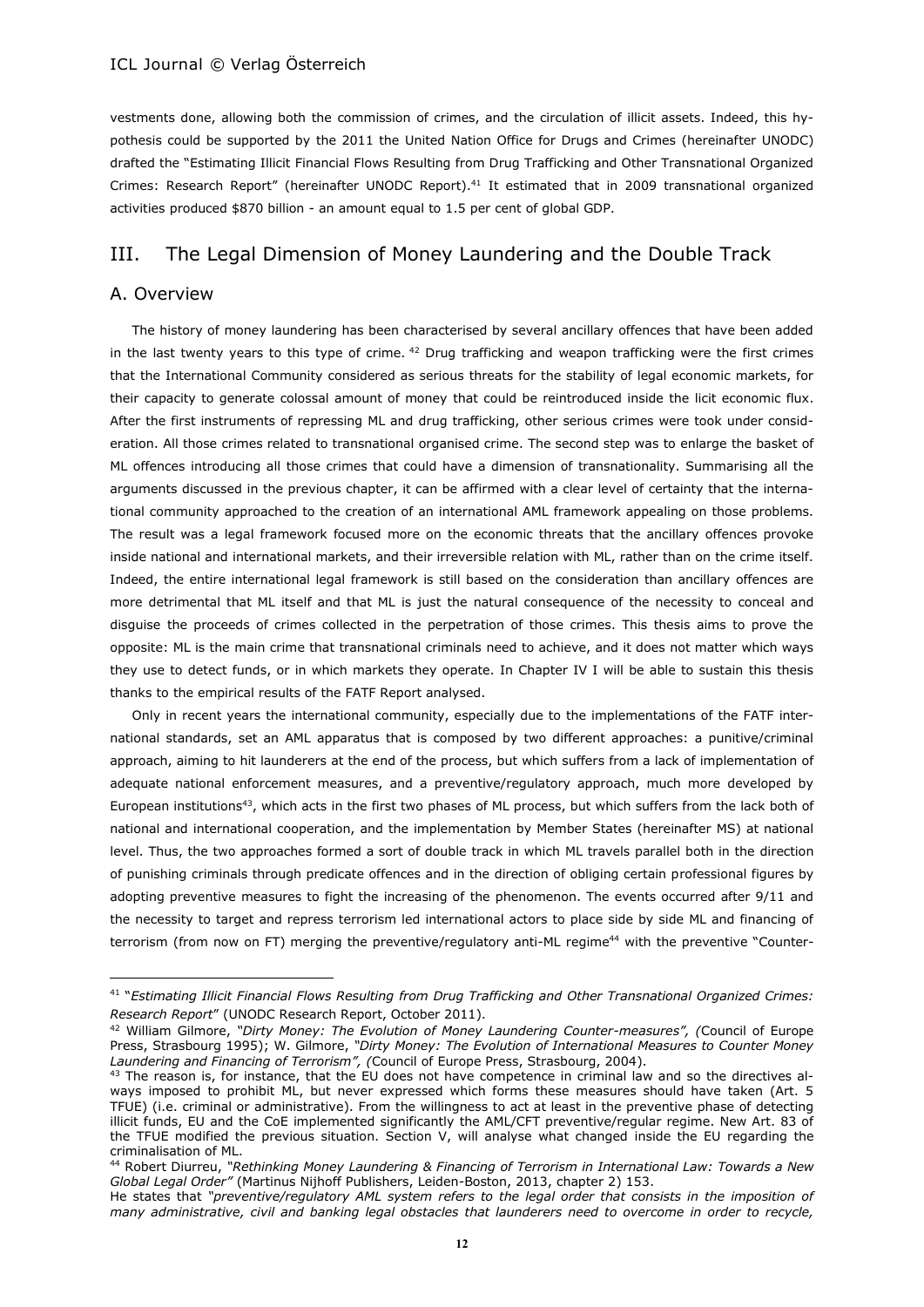ing Financing of Terrorism" system (hereinafter CFT).<sup>45</sup> Thus, in 2000's the new preventive approach evolved forming the so-called international AML-CFT preventive-regulatory system. Corruption was the last crime to enter inside the basket of the predicate offences of ML.

This chapter will pursue the human rights based approach started in the previous chapter. As stated in the introduction the analysis will only mention the legal instruments that are related on the binomial ML/HR offences and will disentangle the international and the European legal framework. For this reason the next two sections will follow the two approaches mentioned above and will analyse deeper the United Nations (hereinafter UN) and the Council of Europe (hereinafter CoE) conventions under the repressive approach, and the EU Directives (with a special focus on the Third EU AML Directive) in the instauration of an adequate AML preventive framework.

Contribute related to the 40 FATF Recommendations cannot go into the background, and therefore the last section will focus deeply on the FATF standards. These standards are not only limited to the 40 + 9 recommendations, but also to the creation of an innovative methodology composed of two mechanisms to monitor members' compliance with them: self-assessment exercises and mutual evaluation procedures.<sup>46</sup> I will analyse these procedures to state that even if harmonisation is unfortunately far to happen, these systems could, at least, raise both awareness and fear against those countries not respecting the implementation of these standards.

# B. Defining and Criminalising Money Laundering

This section analyses the first track mentioned: the AML punitive/criminal system. Two interrelated topics will be enlightened: the legal definition of ML and the AML repressive measures adopted. It is been said that following the red line of the HR based approach the section will mostly take into consideration the instruments that relate ML with Trafficking of Human Beings (hereinafter THB) and Smuggling of Migrants (hereinafter SOM). Once, an introduction based on the overview of the first binding instruments adopted at international level appears necessary.

The first instrument to contrast illicit flow of illegal capitals at international level was contained in the core framework of transnational drug trafficking. In 1988 United Nations reunited in Vienna adopted the United Nations Convention against illicit traffic in narcotic drugs and psychotropic substances (hereinafter Vienna Convention).<sup>47</sup> The reason for such a choice was the need to find a solution to combat seriously the expansion of criminal markets in the field of illicit traffic of drugs. The core of the ML ancillary offences is contained in article 3 §1(a) of the Vienna Convention.<sup>48</sup> The number of illicit conducts covering the area of illicit drug trafficking is very broad, and for this reason the field protected by the AML framework was quite large.<sup>49</sup> In the Vienna Convention the word ML is never mentioned, but for the first time art. 3 (1b) and (1c,iv) criminalise anyone who would have achieved in purpose one of the following conducts: i) the conversion and the transfer of the illegal

<sup>46</sup> A special section will focus on the analysis of these mechanisms.

*invest, save, conceal, administer or consume criminal funds in the legal economy so they can look legitimate; and, in doing so, increase the possibility of detecting their evasive, hidden and changeable movements."* 

<sup>&</sup>lt;sup>45</sup> Ibid (44). Diurreu continues his dissertation by giving a definition of Countering Terrorism Financing System. "*Founded on the above description, the 'preventive/regulatory CFT' system can be defined as the imposition of administrative, civil and banking laws and regulations that a person needs to overcome in order to provide financial support, in any form, of terrorist groups or of those who encourage, plan or engage in acts of terrorism and, in doing so, increase the possibility of detecting their transactions and movements*".

<sup>47</sup> *The United Nations Convention against Illicit Traffic in Narcotic Drugs and Psychotropic Substance*, United Nations, Treaty Series, vol. 1582, p. 95, signed in Vienna, Austria, adopted 19 December 1988, entered into force 11 November 1990, Signatories: 87. Parties : 189.

[https://treaties.un.org/Pages/ViewDetails.aspx?src=TREATY&mtdsg\\_no=VI-19&chapter=6&lang=en.](https://treaties.un.org/Pages/ViewDetails.aspx?src=TREATY&mtdsg_no=VI-19&chapter=6&lang=en) Last access on June 2014.

 $48$  Art. 3 (1). In particular the article criminalises the production, manufacture, extraction; preparation, offering, offering for sale, distribution, sale, delivery on any terms whatsoever, brokerage, dispatch, dispatch in transit, transport, importation or exportation, cultivation for the purpose of the production, the purchase or the possession for the commission of the previous activities, the manufacture, transport or distribution of equipment, materials or of substances needed to cultivate and to perceive these activities, and the organization, management or financing of any of these offences.

<sup>&</sup>lt;sup>49</sup> M. Charif Bassiouni, "International drug trafficking and money laundering" (1988), American society of International law, Proceedings of the 82nd annual meeting, 444.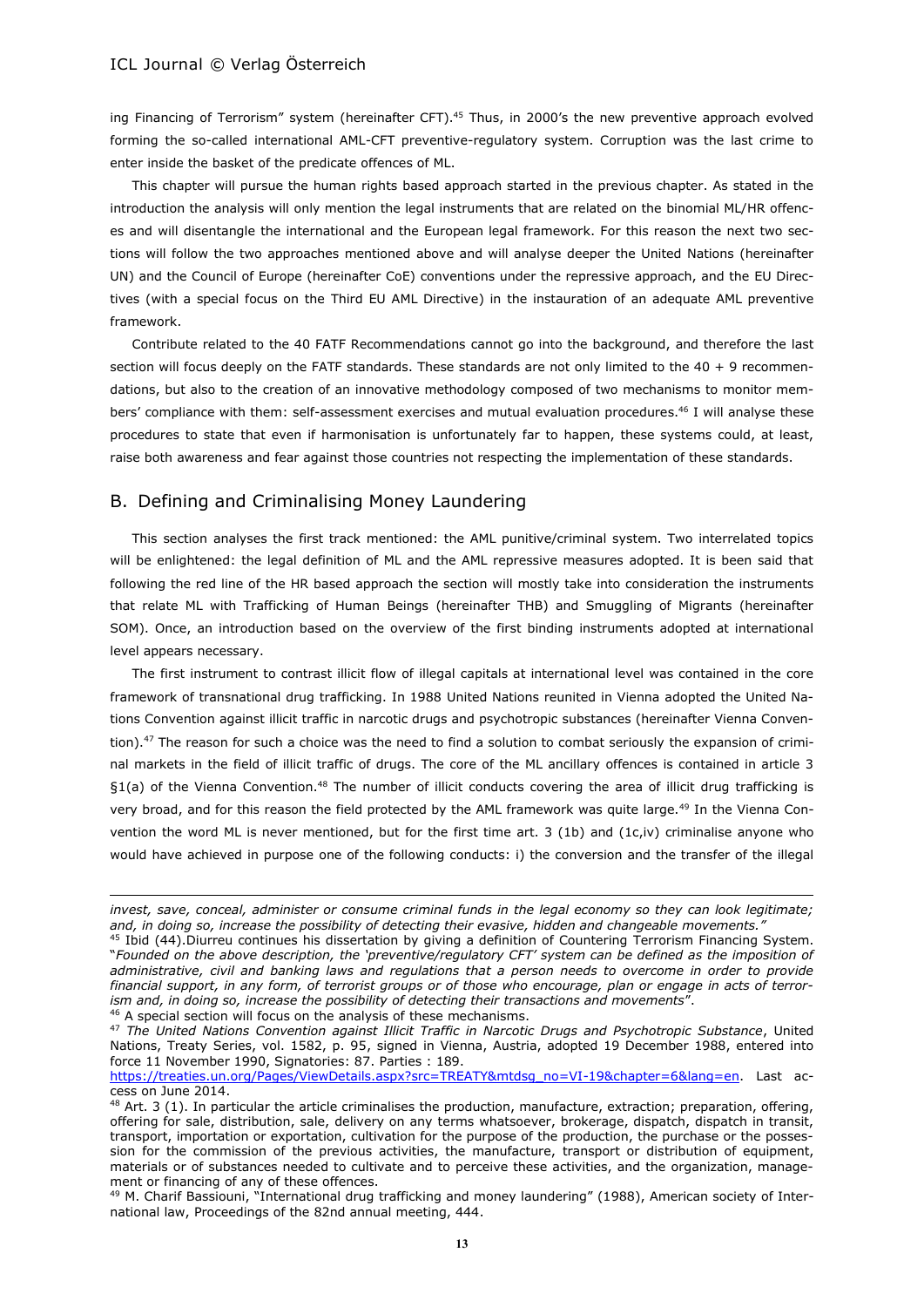property; ii) the concealment and the disguise of the true nature, source, location, disposition, movement, rights to respect with, or property of proceeds of crime; iii) the participation in association or conspiracy in such activities.

The system of sanctions institutes a completely new discipline that will constitute the basis for the successive instruments: empowerment of the State Parties' jurisdiction (art.4), confiscation (art.5), extradition (art.6), mutual legal assistance (art.7), and other forms of cooperation (art.9).

# 1. The 1990's: The European Response to Money Laundering and the Introduction of Transnational Organised Crime as a Money Laundering Offence

1990s have been a decade where the focus was set on fighting organized criminal groups and acquisitive crimes in general, and not only anymore transnational drug trafficking. Therefore, from 1990 to the new Millennium, the international community decided to enlarge the global AML legal framework in order to address other serious crimes as predicate offences, beyond simple drug trafficking offences. The Vienna Convention was focused only on drug trafficking and crimes related to the latter, as ancillary offences of ML. A real definition of this crime was not provided, but logically for the purpose of that convention legislators did not have the duty to provide a rationale on this topic. Conversely, this duty rather belonged to CoE that in 1990 opened for signature the Strasbourg Convention.<sup>50</sup> Indeed, CoE already ten years before the entry into force of the Vienna Convention, enacted the Recommendation R(80)10 to stimulate the implementation of binding measures against the transfer and protection of funds of illicit origin in the Member States of the Council.<sup>51</sup> The step forward the R(80)10 was the entry into force of the Strasbourg Convention. The innovation of the Strasbourg Convention resides in being the first international treaty dealing exclusively with money laundering. The first step was the establishment of a wide range of crimes as money laundering predicate offences (instead of being bordered only to drug trafficking offences).<sup>52</sup> The purpose of the CoE was twofold: i) try to reach a convergence toward minimum levels of uniformity of the single national legislations; ii) and to strive for pursuing the aim of creating a stronger collaboration between States' parties in order to establish a mutual cooperation between organs of inquiry. Already in its Preamble States Parties agreed on the necessity to deprive criminals from their biggest source of investments: "*Considering that the fight against serious crime, which has become an increasingly international problem, calls for the use of modern and effective methods on an international scale; Believing that one of these methods consists in depriving criminals of the proceeds from crime*".<sup>53</sup>

Art. 1 calls for more precisions on the wording employed in this document. New terms as i.e. criminal proceeds and predicate offences entered officially in the new vocabulary of the Council of Europe. The definition of proceeds contained in art.1 (a) as "*any economic advantage from criminal offences. It may consist of any property as defined in sub-paragraph b of this article*" is clear in betraying the real intentions of the legislators: to extend at the maximum level the scope of the convention.<sup>54</sup> Letts. b and c use the word "any", to define both the property of criminal goods and instrumentalities used to launder, but it is let. e the real innovation of the discipline. Art. 1 (e) affirms that predicate offence means "*any criminal offence as a result of which proceeds were generated that may become the subject of an offence as defined in Article 6 of this Convention*."<sup>55</sup> For the subject matter here, a primary role is played by article 6 of the Convention which titles "Laundering offences".

 $\overline{a}$ 

<sup>50</sup> *Council of Europe Convention of laundering, search, seizure and confiscation of the proceeds from crime*, signed in Strasbourg, France, adopted 8 November 1990, entered into force 1 September 1993. All 47 Member States of the Council of Europe, together with Australia and Monaco, have ratified the Strasbourg Convention.

<sup>&</sup>lt;sup>51</sup> "Measures Against the Transfer and Safekeeping of Funds of Criminal Origin: Recommendation No. R. (80) *10".* Although it is an act without binding effect, the Recommendation had the merit both to enhance prevention as a strategic directive intervention, and to enlarge the scope of predicate offenses, first restricted to just drug trafficking, thus allowing the prosecution to laundering arising from other forms of crime. Cooperation between MS judiciary systems in the fight against money laundering was another measure recommended by the Recommendation.

<sup>52</sup>Council of Europe, *Explanatory Report to the Convention on laundering, search, seizure and confiscation of the proceeds of crime (Ets. No. 141).*

 $53$  Strasbourg Convention (50), Preamble.

 $<sup>54</sup>$  Ibid art. 1(a).</sup>

 $55$  Ibid art.  $1(e)$ .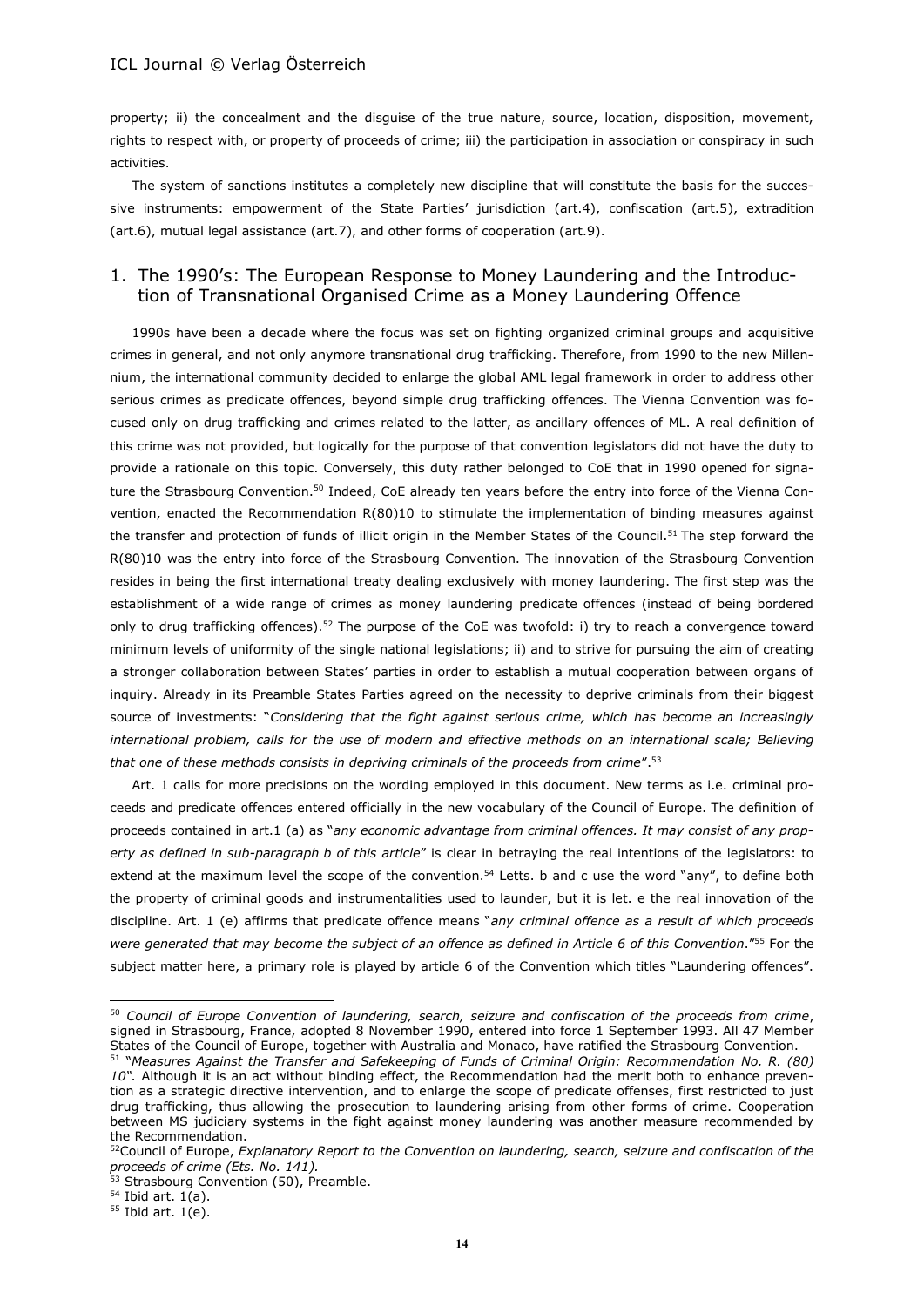The norm acts at the three stages of money laundering. The article considers as money laundering every conduct be addressed to:

- The conversion or transfer of property, knowing that such property is proceeds, for the purpose of concealing or disguising the illicit origin of the property or of assisting any person who is involved in the commission of the predicate offence to evade the legal consequences of his actions;
- The concealment or disquise of the true nature, source, location, disposition, movement, rights with respect to, or ownership of, property, knowing that such property is proceeds;
- The acquisition, possession or use of property, knowing, at the time of receipt, that such property was proceeds;
- Participation in, association or conspiracy to commit, attempts to commit and aiding, abetting, facilitating and counselling the commission of any of the offences established in accordance with this article.

Chapter II titled "Measures to be taken at national level" introduced already some discordant provisions that slowed the harmonisation process of the discipline. They concerned the criminalisation of ML at national level. In fact, art. 6 is characterised for a particular dichotomy. It operates a discrimen between the incrimination among the norms contained in art. 6  $\S1$  (a,b) and those in art. 6  $\S1$  (c,d). From one hand it obliges MS to introduce legislatives and other measures necessary to establish as offences under its domestic law when committed intentionally:

- The conversion or transfer of property, knowing that such property is proceeds, for the purpose of concealing or disguising the illicit origin of the property or of assisting any person who is involved in the commission of the predicate offence to evade the legal consequences of his actions;
- The concealment or disquise of the true nature, source, location, disposition, movement, rights with respect to, or ownership of, property, knowing that such property is proceeds;<sup>56</sup>

On the other hand, conducts explicated in lett. (c,d) concern both the acquisition/possession/use of property, and the participation in/association/conspiracy. It is stated that they shall be established as offences only when "*subject to [a Member State] constitutional principles and the basic concepts of its legal system*".<sup>57</sup> Moreover, art. 6 §4 introduces an opting out clause that gives to MS flexibility in adapting §1, for improving difficulties of interstate-cooperation in the fight against ML.<sup>58</sup> The CoE's strategy was to rather begin a broader participation of MS in the application of the provisions at the expenses of the uniformity of the contents.

Chapter III examines the instruments of international cooperation. Principles of international cooperation, investigative assistance, provisional measures, confiscation, refusal and postponement of cooperation, notification and protection of third parties' rights, and procedural and other general rules are introduced. If the focus is on stimulating any cooperation between MS, the accent is also posed on: the obligation to assist (art. 8), to take provisional measures (art.  $11^{59}$ ), to confiscate (art. 13), and to assist third parties victims of both the ancillary offences and ML (section 6). Section 5 allows State Parties to refuse or to postpone the cooperation.

After the Vienna Convention and the Strasbourg Convention, the response of the European Union was launched in 1991 with the Directive 91/308/EEC titled "*Council Directive of 10 June 1991 on prevention of the use of the financial system for the purpose of money laundering*" (hereinafter First Directive) introducing AML measures inside the European legal framework.<sup>60</sup> The methodology used in the compilation of the Directive was different from the one adopted by the UN and the CoE, both because criminal law is not a matter of competence of the EU, and Member States (hereinafter MS) still benefit from their national prerogative regarding this

<sup>56</sup> Ibid art. 6 (a,b)

 $57$  Ibid art. 6 (c).

<sup>58</sup> Ibid art. 6 (4) affirms: "*Each Party may, at the time of signature or when depositing its instrument of ratification, acceptance, approval or accession, by declaration addressed to the Secretary General of the Council of Europe declare that paragraph 1 of this article applies only to predicate offences or categories of such offences specified in such declaration*" .

<sup>59</sup> Ibid art. 11 (1) disposes that "*At the request of another Party which has instituted criminal proceedings or proceedings for the purpose of confiscation, a Party shall take the necessary provisional measures, such as freezing or seizing, to prevent any dealing in, transfer or disposal of property which, at a later stage, may be the subject of a request for confiscation or which might be such as to satisfy the request*."

<sup>60</sup> *Council Directive of 10 June 1991 on prevention of the use of the financial system for the purpose of money laundering*, 91/308/EEC, OJ L 166, 28.6.1991, p. 77–82.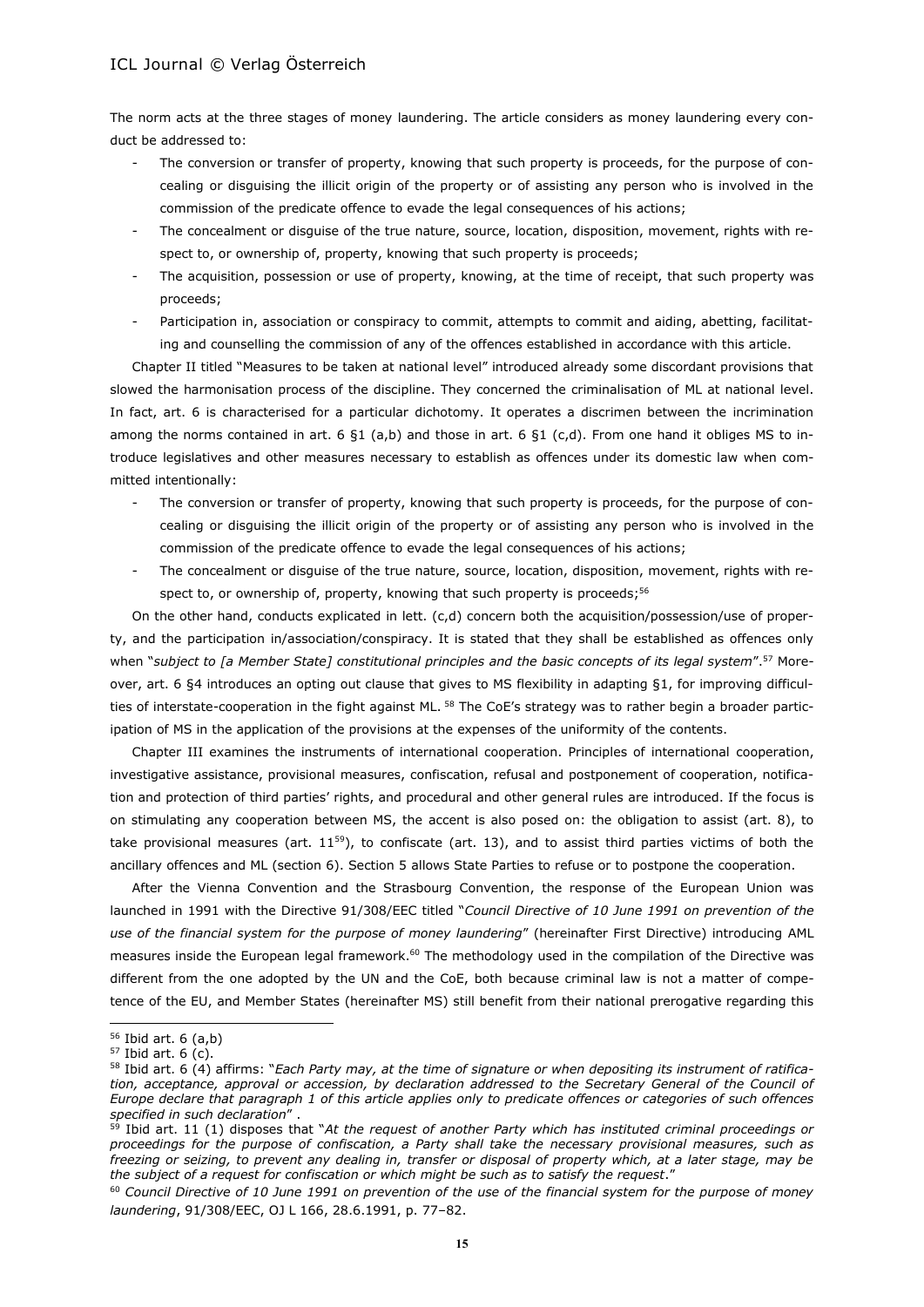field of law. While the First Directive requires that MS ensure that the laundering/concealment of the proceeds of any serious crime is treated as a criminal offence (article 2), its main purpose is equally to ensure that credit and financial institutions adopt a system which allows effective supervision of their customers.<sup>61</sup> Hence, its emphasis was very much on the preventive/regulatory AML approach rather than on the criminal or punitive approach<sup>62</sup>. What is important to stress here is the definition per se of money laundering and the problems posed by ancillary offences. Both of them are death with art. 1 of the First Directive. Firstly, the definition of money laundering is copy/paste from the Convention of Strasbourg with only one difference: the use of the formula "derived from criminal activity or from an act of participation in such activity" instead of the word "proceeds".<sup>63</sup> This definition introduces the second topic, as criminal activities are the crimes-source of ML. Having regard to the ancillary offences, the Directive in art.1 §5 stated that "*criminal activity means a crime specified in Article 3 (1 ) (a) of the Vienna Convention and any other criminal activity designated as such for the purposes of this Directive by each Member State*". The logic for such a choice is clear: at that time Vienna Convention was still the pillar for anti-money laundering law and the Strasbourg Convention opened the door to welcome any other crime that could compose a predicate offence to ML. It leaves the choice to Member States.

The lack of harmonisation spurred European Union (hereinafter EU) to promulgate the "Directive 2001/97/EC of the European Parliament and of the Council of 4 December 2001 Amending Council Directive 91/308/EEC on Prevention of the Use of the Financial System for the Purpose of Money Laundering" (hereinafter Second Directive).<sup>64</sup> The Second Directive modified some aspects concerning the previous discipline of ML and, for what interests us, the definition of ancillary offences, that was reshaped by introducing the category of serious crimes.<sup>65</sup>

It is worth noting that, on 26 October 2005, a third amendment was done so that it covers the financing of terrorism and does not modify substantially the definition of ML (the EU Third Directive 2005/60).<sup>66</sup>

At the end of 1990's was clear to the entire international community that ML could not be related anymore only to transnational drug trafficking, especially in the light of the Coe and EU new AML disciplines. The problem was to target international organised crime as a whole. In 2000 the adoption of the United Nations Convention against Transnational Organized Crime (from now on the Palermo Convention) opened the doors to a brand new range of ancillary offences, and it became the main legal framework in the fight against transnational organised crime. <sup>67</sup> This concept is clearly defined in art. 1 that affirms: "*The purpose of this Convention is to promote cooperation to prevent and combat transnational organized crime more effectively*". Thus, the Convention deals both with criminal/repressive and preventive/regulatory measures, even if the first approach remains the favourite. For the first time the Palermo Convention introduces the word transnational inside the international legal vocabulary. Art. 3 §2 affirms that a conduct is transnational if:

"*For the purpose of paragraph 1 of this article, an offence is trans- national in nature if:* 

*(a) It is committed in more than one State;*

*(b) It is committed in one State but a substantial part of its preparation, planning, direction or control takes place in another State;* 

*(c) It is committed in one State but involves an organized criminal group that engages in criminal activities in more than one State; or* 

 $62$  Paragraph 3 will be concentrated on the preventive/regulatory approach.

<sup>61</sup> R Diurreu, Rethinking Money Laundering, (44) 107. He affirms: "*Hence, its emphasis was very much on the preventive/regulatory AML approach rather than on the criminal or punitive approach*".

<sup>&</sup>lt;sup>63</sup> First Directive (60) art. 1.

<sup>64</sup> *Directive 2001/97/EC of the European Parliament and of the Council of 4 December 2001 Amending Council Directive 91/308/EEC on Prevention of the Use of the Financial System for the Purpose of Money Laundering*, 2001/97/EC, OJ L 344, 28.12.2001, p. 76–82.

 $65$  Ibid art. 1 (E).

<sup>66</sup> *Directive 2005/60/EC Of The European Parliament and Of The Council of 26 October 2005 on the prevention of the use of the financial system for the purpose of money laundering and terrorist financing*, OJ L 309, 25.11.2005, p. 15–36.

<sup>67</sup>*The United Nations Convention against Transnational Organised Crime*, Doc. A/55/383, adopted by the UN General Assembly with the Resolution 55/25 of 15 November 2000, entered into force the 29 September 2003. Signatories: 147. Parties: 179.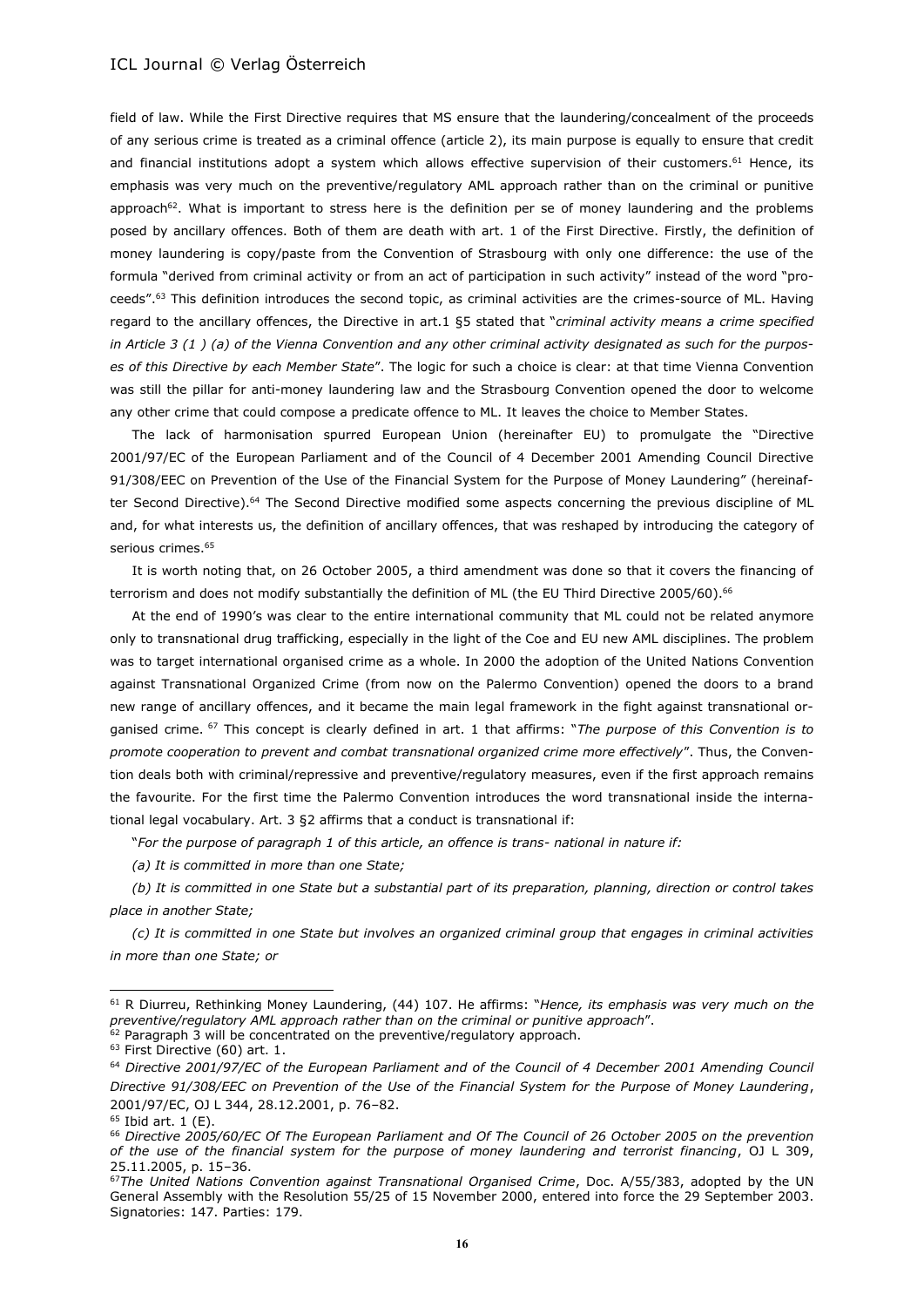*(d) It is committed in one State but has substantial effects in another State.In particular, article 3 §1 mentions the scope of the Convention*".<sup>68</sup>

The Convention applies both to money laundering, corruption, participation in an organised group, obstruction to justice, and to "serious crimes as defined in article  $2''$ ,<sup>69</sup> but only where an offence is transnational by nature and – here lies one of the weaknesses of this Convention – involves an organised criminal group. ML offence is criminalised in article 6. Art. 6 §1 (a,b) that requires each State Party to adopt, in accordance with fundamental principles of its domestic law, the criminalization of ML activities in almost identical terms to the ones adopted by the Vienna Convention, although including the "*widest range of predicate offences*", not just those offences associated with drug trafficking.<sup>70</sup> Moreover, while art. 6 §2 (b) affirms that predicate offences of ML shall be all those included in art. 3, letter c points out how the commissions of such offences are not subject to territorial limitations. Before illustrating the repressive and cooperative measure that State Parties should adopt, it is important to stress that the Palermo Convention is amended with Two Protocols that concern human trafficking and smuggling of migrants (Chapter IV will go deeper on this issue). Those conducts are part of those serious crimes highlighted in art. 2.

The regulatory framework concerning the repressive measures such as empowerment of the State Parties' jurisdiction, confiscation, extradition, mutual legal assistance, and other forms of cooperation, follows the same principles enhanced in the Vienna Convention. Article 12 in § 1, (a,b) says that SP should endeavour to pursue policies that allow the confiscation of property that derived from the proceeds of crime, including proceeds that have been used or were intended to be used for the commission of the predicate offence (even if they have been transformed or converted, in part or in full, into other property).<sup>71</sup>. Art. 13, titled "*International cooperation for purposes of confiscation*", describes the conduct of international cooperation to implement the measure of confiscation. Two reasons support this policy. On the one hand, it aims to hit the "gains" of criminal groups before they can enter the pre-wash stage. Secondly, it targets the goods that come directly from ML, with the advantage of eliminating all the beneficial effects that criminal organizations expected to receive form them. Banking secrecy cannot be opposed during investigations in the frame of international cooperation.<sup>72</sup>

Articles 18, 19 and 20 constitute the main body of international mutual legal assistance. There are many provisions that aim to make more effective and timely mutual legal assistance. First, it can also be requested when the "state requesting" has reasonable grounds to suspect that the offense was transnational in nature (Article 18 §1). Moreover, States cannot refuse to provide legal assistance due to banking secrecy (Article 18 §8). Thus, the possible causes of rejection of collaboration (which must be justified in accordance with art. 18, §23) are only limited to i) prejudice to state's sovereignty, ii) public order, iii) fundamental interests of the state, iv) lack of jurisdiction, or contrast with their own judicial system.<sup>73</sup> Regarding the preventive measures it is possible to say that they compose the real innovation inside the UN panorama, and they set a series of principles that follow the FATF 40 Recommendation, in particular the constitution by SP of Financial Intelligent Units (hereinafter FIU) with the purpose to act at the first two stages of ML.<sup>74</sup>

# 2. The Last Step: Financing of Terrorism and Corruption as Predicate Offences to Money Laundering

The last step in the criminalisation of ML occurred after the events of "11 September 2001". The United Nations Security Council Resolution 1373<sup>75</sup> entitled 'Threats to International Peace and Security caused by Terror-

 $68$  Ibid art 3(2).

<sup>&</sup>lt;sup>69</sup> Ibid art. 2 that define serious crimes as "conduct constituting an offence punishable by a maximum depriva*tion of liberty of at least four years or a more serious penalty*".

 $70$  Ibid art  $6(2)$ 

<sup>71</sup> Ibid art. 12 (1,3).

 $72$  Ibid art  $12(6)$ 

<sup>73</sup> Ibid art. 18.

<sup>74</sup> Ibid art. 11.

<sup>&</sup>lt;sup>75</sup> *UN Doc S/RES/1373* (2001) adopted by the Security Council at its 4385<sup>th</sup> meeting, on 28<sup>th</sup> September 2001. For a deeper analysis of the resolution it is possible to consult This Resolution followed the *UN Doc S/RES/1368* (2001) unanimously adopted by the Security Council at its 4370<sup>th</sup> meeting, on 12<sup>th</sup> September 2001.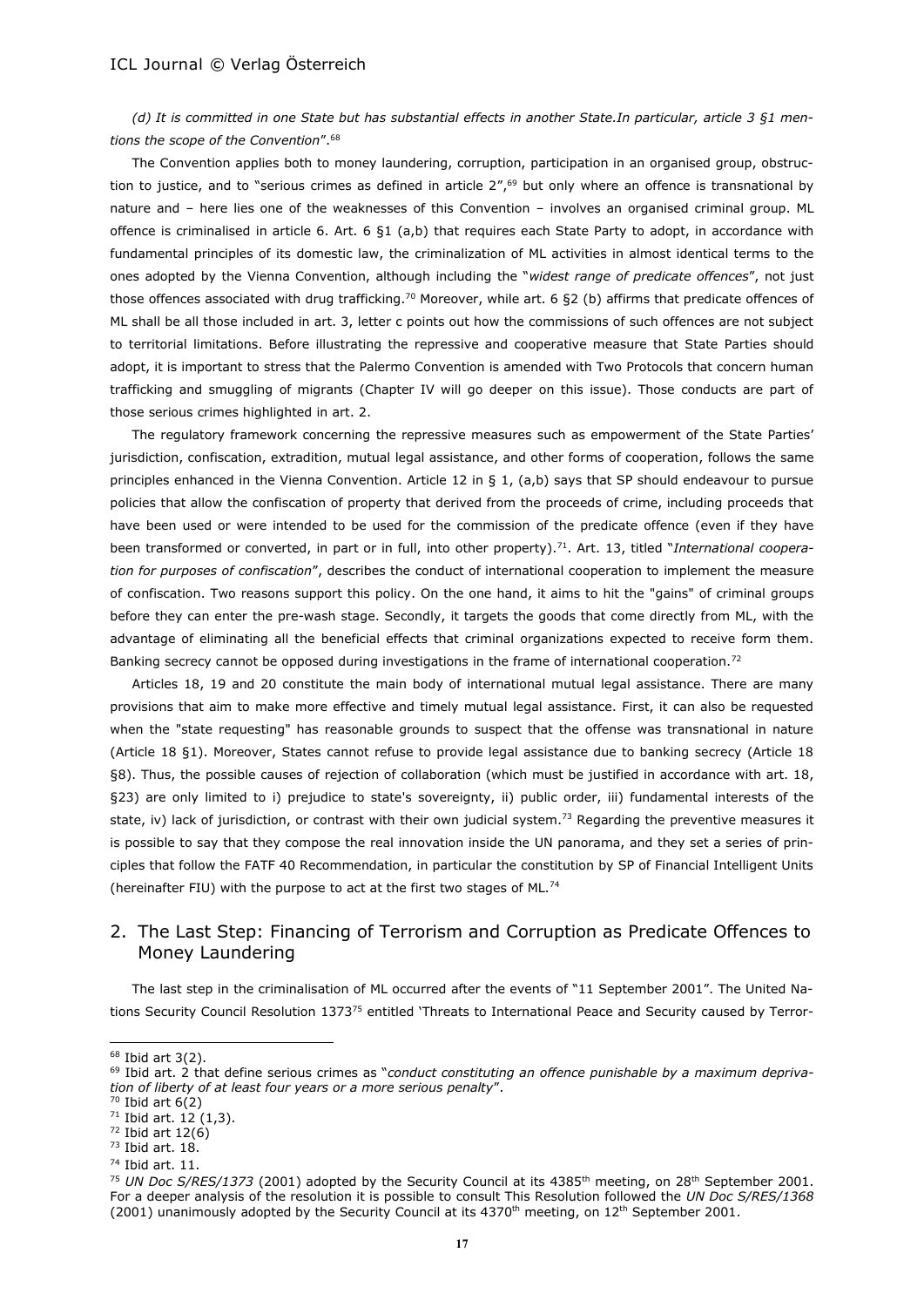$\overline{a}$ 

ism Acts''' was adopted only few days after the  $9/11$  attacks.<sup>76</sup> The Resolution elaborates steps and strategies to be embraced for the purpose of preventing and prosecuting international acts of terrorism. In this sense, the Resolution characterizes acts of terrorism, such as the terrorist attacks happened in the United States as threats to international peace and security. From now on, the crime of financing of terrorism will be inserted in the number of predicate offences to money laundering. For instance, at regional level, in 2002 the Organization of American States drafted the 2002 Inter-American Convention against Terrorism.<sup>77</sup> Article 6 of this convention, titled "*Predicate offences to money laundering*", obliges SP to criminalise those conducts included in this provision: among the others, financing of terrorism. It is worth noticing that actually an international treaty concerning terrorism and FT was already been adopted at the time terrorists attacks happened. We refer to "*The United Nations Convention for the Suppression of the Financing of Terrorism*" (hereinafter the 'UN Convention against FT').<sup>78</sup> Even though this Convention does not cover the criminalization of money laundering, it is important to introduce at least the definition of FT, to better understand the reason why the international community decided to fund AML preventive measures with CFT system, creating the AML/CFT preventive/regulatory system. Article 2 §1 affirms that "*any person commits an offence within the meaning of this Convention if that person by any means, directly or indirectly, unlawfully and wilfully, provides or collects funds with the intention that they should be used or in the knowledge that they are to be used, in full or in part,* [to commit a terrorist attack]". On May 2005 the CoE opened for signature the "*Council of Europe Convention on Laundering, Search, Seizure and Confiscation of the Proceeds from Crime and on the Financing of Terrorism*" (hereinafter the "Warsaw Convention").<sup>79</sup> The two innovations of the Warsaw Convention lie from one side on the transposal of the new 40+9 FATF Recommendation as amended in 2003 – with the introduction of a more detailed preventive discipline especially focused on FIU– and on the other side on the introduction of the crime of FT as a predicate offence of ML. $^{80}$  It is to say that the norms of this convention apply both to ML and to FT as stated in article 2: "*Each Party shall adopt such legislative and other measures as may be necessary to enable it to apply the provisions contained in Chapters III, IV and V of this Convention to the financing of terrorism*". Few months after the Warsaw Convention, the EU adopted the Third Directive, which aims to solve two problems: i) updating the Second Directive introducing the new international standards, in particular the 2003 FATF 40+9 Recommendation, ii) and creating a harmonic and innovative EU legal framework in the light of both ML and FT. As already mentioned above, the new discipline is based more on the preventive/regulatory system and will be object of a deep analysis in the next paragraph.

To conclude, in 2003 UN opened for signature the United Nation Convention against Corruption (hereinafter UNCAC).<sup>81</sup> The Convention criminalises ML in article 23 in identical terms to article 6 of the Palermo Convention with the only difference to identify corruption as a serious crime and thus, as a predicate offence to the ML offence.

# C. The AML/CFT Preventive/Regulatory System: a Eurocentric Approach

At the beginning of this second chapter, I asserted that AML is like a train that moves on a two tracks: a criminal/punitive track and a preventive/regulatory one. I affirmed also that international community used more the first approach rather than the second, while the EU, especially for the limits expressed in its jurisdic-

<sup>76</sup> Walter Perkel, "*Money laundering and terrorism: informal value transfer system"* (2004) in American criminal law review, vol. 41,183.

<sup>77</sup> Organisation of American Sstates, *Inter American Conventiona against Terrorism*, AG/RES. 1840 (XXXII-O/02), signed in Bridgetown, Barbados, adopted 3 June 2002, entered into force 7 October 2002.

<sup>78</sup> *The United Nations Convention for the Suppression of the Financing of Terrorism,* adopted by the UN General Assembly with the Resolution 54/109 of 9 December 1999, entered into force 12 April2002. Signatories: 132. Parties: 186.

<sup>79</sup> *Council of Europe Convention on Laundering, Search, Seizure and Confiscation of the Proceeds from Crime and on the Financing of Terrorism*, Signed in Warsaw, Poland, adopted 16 May 2005, entered into force 1 June 2008.

 $80$  For a better understanding of the Warsaw Convention it is possible to consult B. Unger (4).

<sup>81</sup> *The United Nations Convention Against Corruption*, United Nations, Treaty Series, [vol. 2349,](http://treaties.un.org/doc/Publication/UNTS/Volume%202349/v2349.pdf) p. 41; Doc. A/58/422, adopted by the UN General Assembly with the Resolution 58/4 of 31 October 2003, entered into force 14 December 2005. Signatories: 140. Parties: 171.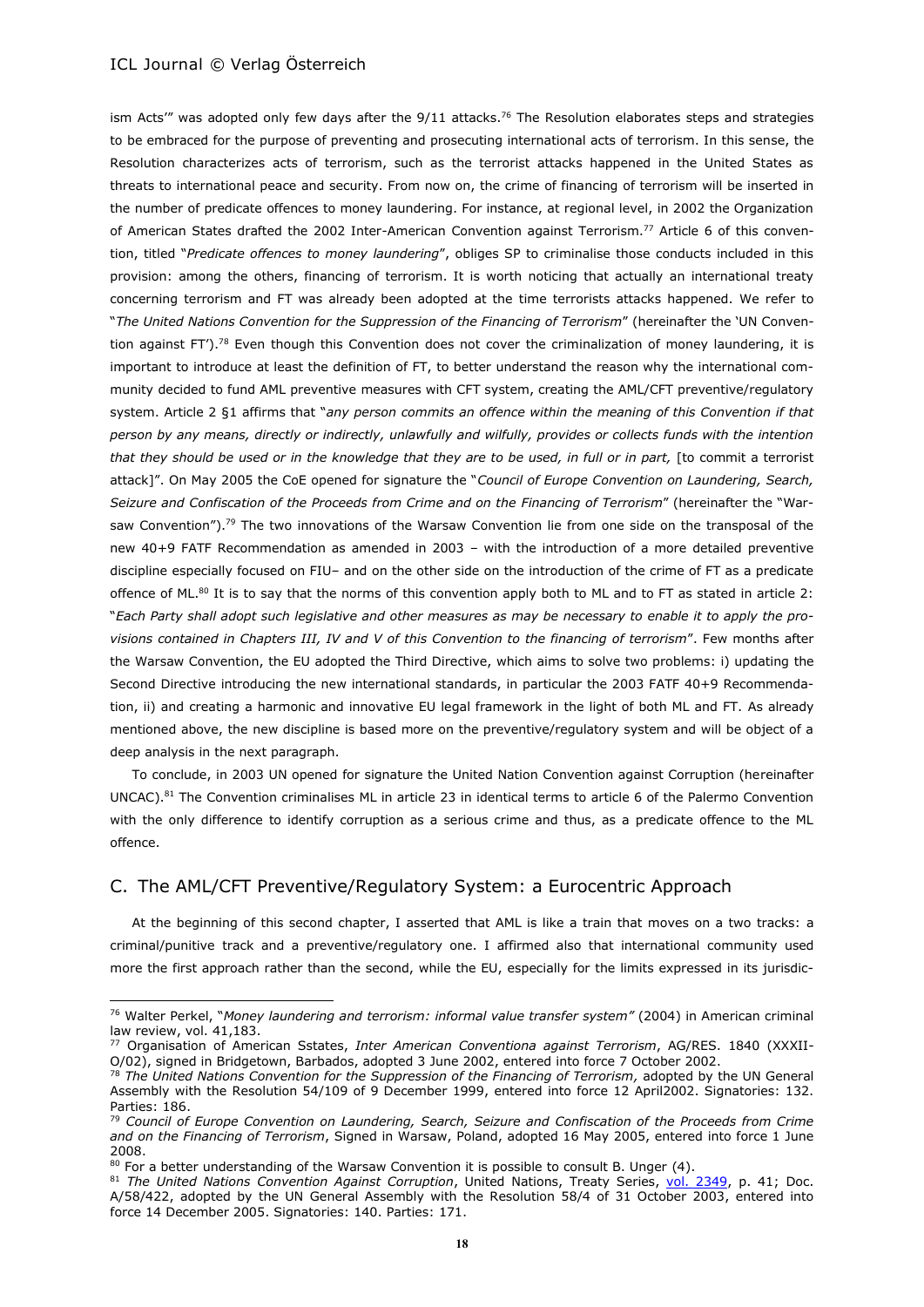tion, developed intensively the latter. For this reason, and considering the limitations imposed by a master thesis, this paragraph will not study the whole international AML/CFT preventive/regulatory approach, but only the European one, in particular the Third Directive.<sup>82</sup> For the same reasons just mentioned, the analysis neither will consider the AML and CFT as two separate systems, nor will remark the criminal measures that have been already addressed in Chapter 2 §2. The AML/CFT European system as amended by the Third Directive is characterised for posing on five main pillars: i) obliged agents; ii) customer due diligence (hereinafter KYC system); iii) reporting of suspicious activities (hereinafter SAR's) and FIU; iv) record keeping and statistical data; v) enforcement measures.

### 1. Obliged Economic Agents and FIU's

Article 2 delimits the field of application of the Directive. Except for the classical figures already inserted in the number of the agents even in the previous disciplines the Third Directive follows the new standards of the FATF 40 +9 Reccomendations as amended in 2003.<sup>83</sup> The basket comprehends both the classical economic actors as credit and financial institutions, and that all range of figures composed by legal or natural persons acting in the exercise of their professional activities. They are auditors, external accountants, tax advisors, notaries and other independent legal professionals<sup>84</sup> when they participate in the planning or the execution of some economic transactions listed in the Directive– even if they act on behalf of or for their clients – other trust or companies service providers, real estate agents, casinos, and "*other natural or legal persons trading in goods, only to the extent that payments are made in cash in an amount of EUR 15 000 or more, whether the transaction is executed in a single operation or in several operations which appear to be linked*".<sup>85</sup>

If the economic agents mentioned above are the passive subjects of the discipline, another actor, which covers an active role in the normative framework, is introduced by the Third Directive: the FIU. The role of the FIUs covers all the preventive AML system. Recital 29 disposes that "*suspicious transactions should be reported to the financial intelligence unit (FIU), which serves as a national centre for receiving, analysing and disseminating to the competent authorities suspicious transaction reports and other information regarding potential money laundering or terrorist financing*". The FIU is the heart of the preventive system. The FIUs can be classified by their nature: i) those under the control of the administrative/executive power; ii) others that are autonomous and composed of an extra-power legal structure; iii) and a third model composed by FIU that are under the control of the judicial power. The nature of FIUs is irrelevant because they all perceive the same objectives and have the same duties as defined in most of the articles of the Directive. Their role in the fight against ML and FT is so important that Recital 41 prescribes that "*coordination and cooperation between FIUs […] including the establishment of an EU FIU-net, should be encouraged to the greatest possible extent*". I will refer to the role of FIUs during the entire disclosure of this normative.

### 2. Customer due diligence: Know Your Customer (KYC) system

Chapter II of the Third Directive focuses on the obligations for the actors targeted to establish all those instruments necessary to operate an appropriate customer due diligence. Articles from 7 to 19 constitute the customer due diligence legal framework. Conducts such as the first contact with the customer and the knowledge of the person who is going to realise a financial or an economic operation constitute crucial moments for the enforcement of AML countermeasures. The discipline of the Third Directive is different from the two previous EU directives. It is more articulated. Indeed, if the disciplines of 1991 and 2001 have imposed only the simple duty to know the customer, the new normative framework relegates it to one of the elements part of a broader procedure concerning the duty to verify the "legality" of the customer. A procedure so fundamental in

l

<sup>82</sup> Third Directive (66).

<sup>83</sup> Ibid Recital 5.

 $84$  Even if these two figures are touched by the provisions of the Directive, Recital 20 provides for them an alleviation of the discipline concerning the professional secrecy. The violation of the right to privacy in correlation with the professional secrecy will constitute the object of part about human rights violations.

 $85$  Third Directive (82) art.2 (1b).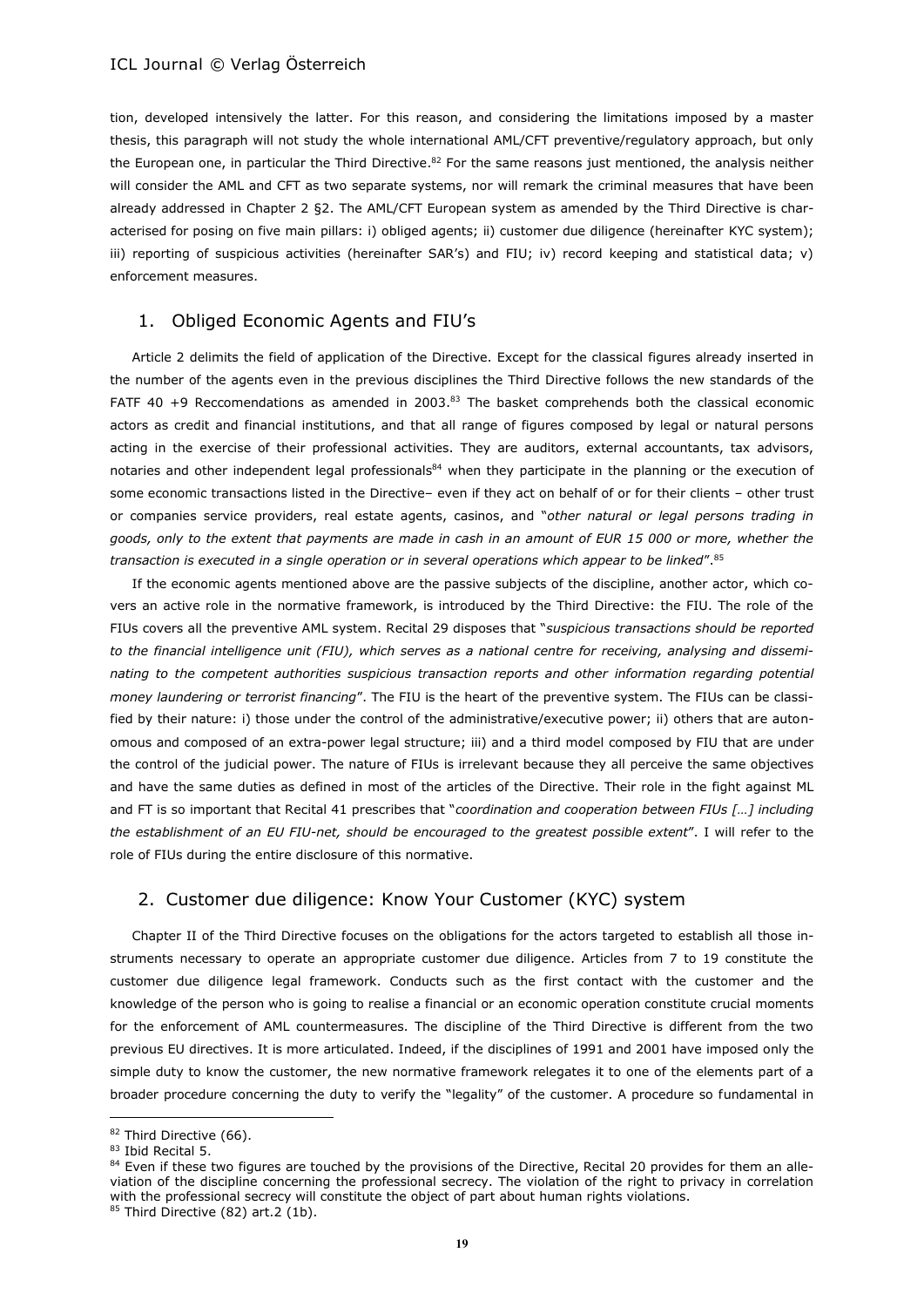the fight against money laundering that the European legislator decided to tripartite it, adopting three different levels of customer due diligence: a normal (art. 6-10), a simplified (art. 11), and an enhanced (art. 13). It would be useful to proceed following the structure of the Directive.

The primary step regards the concrete situations in which customer due diligence must be applied. Article 7 lists four different cases. First of all it applies every time one of the abovementioned actors establishes a business relationship. 86 If the first case contains the element of the duration, the second situation is constituted by the value (15.000 euros) of an occasional transaction without taking into account if "[it] *is carried out in a single operation or in several operations which appear to be linked*". The last two cases in which customer due diligence is required concern circumstances that can reveal a particular risk: letters c and d have regard to the "*suspicion of money laundering or terrorist financing, regardless of any derogation, exemption or threshold" and "doubts about the veracity or adequacy of previously obtained customer identification data*". <sup>87</sup> If these cases occur, obliged economic agents can activate the due diligence procedure. It has been said already that the Directive introduces three different modalities of due diligence: the normal, the simplified, and the enhanced. Now, it must be understood why a single and uniform procedure is not enough. The answer lies on the evaluation of the risks that a conduct can hide a ML operation, on the application of the so-called risk based approach to customer due diligence. The three configurations of the procedural due diligence are distinct in relation i) to the conditions relevant to their application, ii) to the type of the applicable measures, and iii) to the different intensity applicable. This means that the higher is the risk that the transaction might constitute laundering of the proceeds from the performance of any illegal activity, the more severe will be the manner in which it will be necessary to identify the client.

Starting with the ordinary due diligence procedure, article 8 §1 establishes which are the conducts that must be adopted. First, it is important the person obliged to conduct the due diligent identifies the customer and verifies his identity on the basis of legal documents. It can happen that the client would not be the real beneficial owner. In this case, according to art. 8 §1 (b), the real beneficiary must be identified and his identity shall be disclosed. The next step concerns the obligation to "[obtain] *information on the purpose and intended nature of the business relationship*". When the business relationship is set, the agent must periodically monitor the business relationship to ensure that the "*transactions being conducted are consistent with the institution's or person's knowledge of the customer, the business and risk profile, including, where necessary, the source of funds and ensuring that the documents, data or information held are kept up-to-date*". Article 11 introduces the discipline of the simplified customer due diligence. It lists an entire series of conducts, cases and particular business relationships that shall not be subject to the requirements provided for in the previous article. In the complete opposite direction article 13, which enucleates the enhanced measures that must be adopted in the case one of these three situations happens: i) the client is not physically present and so he cannot be identified; ii) exist cross-frontier correspondent banking relationships with respondent institutions from third countries; or iii) transactions or business relationship are entertained with PEPs<sup>88</sup> residing in another MS or in a third country.  $89$  To conclude the analysis of customer due diligence obligations, articles from 14 to 19 provide the possibility for States to permit the institutions and persons covered by this Directive to rely on third parties to meet the requirements laid down in the discipline.

 $\overline{a}$ 

<sup>86</sup> Ibid art. 3 (9) identifies a business relationship as "*a business, professional or commercial relationship which is connected with the professional activities of the institutions and persons covered by this Directive and which is expected, at the time when the contact is established, to have an element of duration*".

<sup>87</sup> Paolo Costanzo, Luca Criscuolo and Giovanni Lupi *"L'attività dell'Unione Europea nel campo della prevenzione e del contrasto del riciclaggio e del finanziamento del terrorismo"* (february 2008), Lineamenti della disciplina internazionale di prevenzione e contrasto del riciclaggio e del finanziamento del terrorismo, Quaderni di Ricerca Giuridica della Consulenza Legale, ed. by M. Condemi e F. De Pasquale, 201.

This approach is not exempt from critiques regarding the violation of the right to privacy. In particular must be underlined how the lack of objective elements to consider the risk or the suspicion of money laundering is an element if favour of a possible violation of human rights.

<sup>88</sup> The Third Directive (82) art.3 (8) defines politically exposed persons as "*natural persons who are or have been entrusted with prominent public functions and immediate family members, or persons known to be close associates, of such persons*".

 $89$  Ibid (82) art.13 (2,3,4).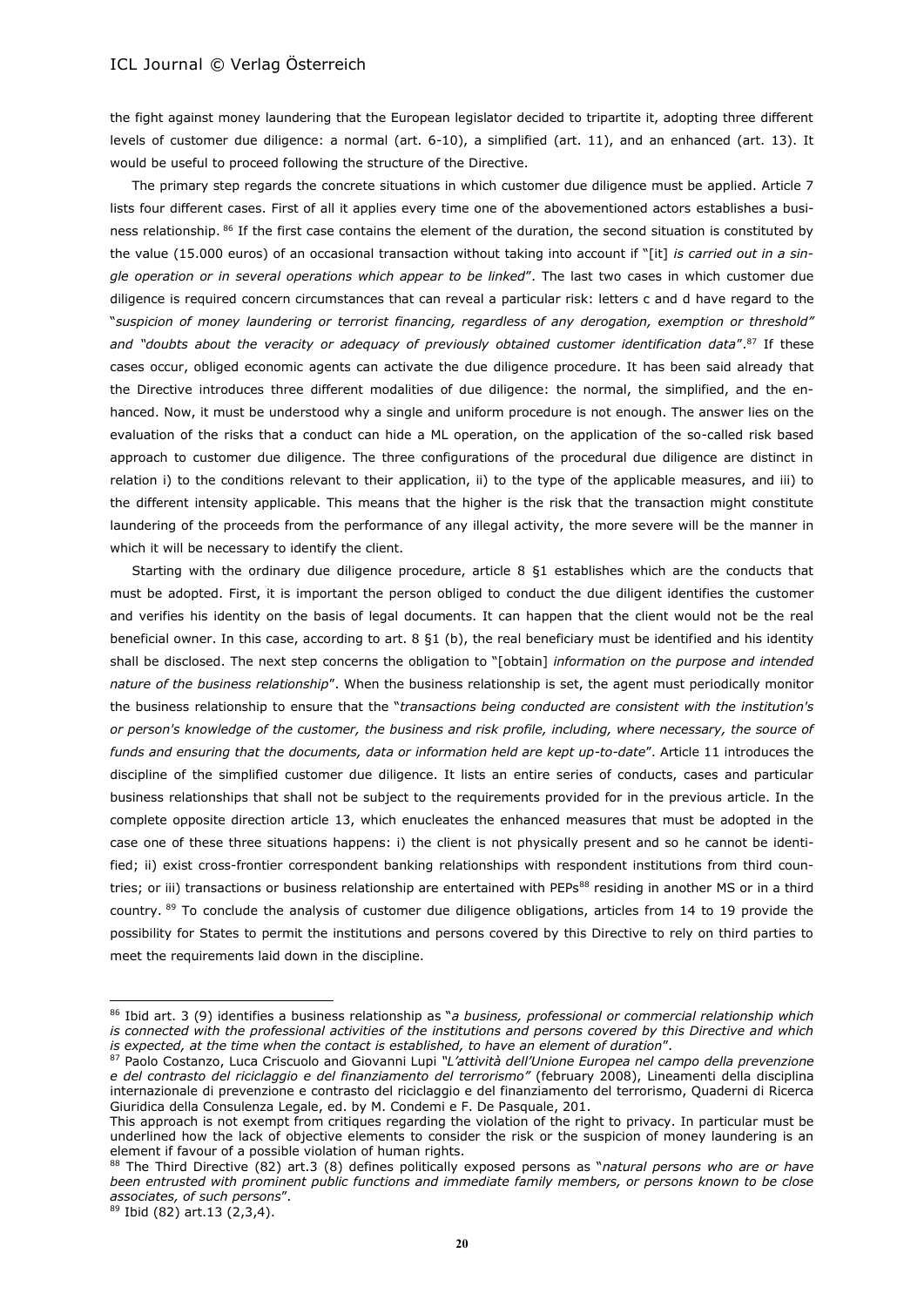# 3. Reporting of Suspicious Measures (SAR's) and Report Keeping And Statistical Data

Obliged agents are compelled to pay special attention to any suspicious transaction that their customers may undertake during their commercial relationship. Chapter III enunciates an entire series of measures that the obliged subjects under the Third Directive must undertake to report suspicious activities. The aim is to avoid as much as possible those operations which could hide a money laundering activity. Article 20 refers to those transactions "*as particularly likely, by nature, to be related to money laundering or terrorist financing and in particular complex or unusually large transactions and all unusual patterns of transactions which have no apparent economic or visible lawful purpose*". Article 21 is extremely important because it introduces the discipline of FIUs. In fact, all the operations that could look suspicious must be reported to the competent national FIU, with some exceptions. This article is clear in defining both the rule of FIUs and the obligations upon MS in the implementation of the AML/CFT preventive/regulatory approach. On the one hand it prescribes that the tasks of the FIUs manifest in "*receiving (and to the extent permitted, requesting), analysing and disseminating to the competent authorities, disclosures of information which concern potential money laundering, potential terrorist financing or are required by national legislation or regulation*". On the other hand, it obliges MS both to establish adequate resources for the FIUs and to guarantee on a timeline basis the access to the financial, administrative and legal enforcement information that it are required to properly fulfil its tasks. <sup>90</sup> According to article 22 MS shall ensure that the institutions and the persons subjecting to the obligations of this chapter will fulfil cooperation with the competent territorial FIUin particularly both by informing promptly the FIU every time there is a suspicious operation that could conceal a ML activity, and in transmitting all the necessary information in the respect of the legislative national procedure.<sup>91</sup> Article 23 introduces an exception to these measures in regard of a particularly category of persons: notaries, independent legal professionals, auditors, external accountants and tax advisors.

A particular provision is inserted in article 27. The logic lies on the possibility for the institutions and the persons covered by the Directive to be, after the disclosure of suspicious information, in danger, to receive threats or to be blackmailed, or to suffer any other kind of injustice by criminals who want to use them to pursue their illicit conduct. Thus the Directive asks to MS to adopt appropriate measures in order to protect those subjects. Article 28 introduces the prohibition for the passive agents to transmit or to refer to customer concerned or to other third persons the fact that information has been transmitted to the FIU.

Chapter IV contains the measures that deal with the cooperation between institutions/agents obliged and FIU's. It concerns the obligations to keep recording of operations and statistical data. Article 30 provides that the subjects covered by this discipline have an obligation to keep these documents in order to allow consultation of the investigating authority or the national FIU and to use it for any investigation relating to money laundering or financing of international terrorism. However, the obligations of conservation of the recording of transactions and statistical data are limited. In fact, the second part of the article provides that, due regard to obligations of customer due diligence, it shall be kept a copy (or the references) of the evidence required, for a period of at least five years after the end of the business relationship with their client. With regard to business relationships and transactions, the supporting evidence and records, consisting of the original documents or copies admissible in court proceedings under national law, the obligation to retain extends for a period of at least five years following execution of the transactions or the termination of the business relationship.

# 4. Enforcement Measures

Chapter V of the Third Directive aims to raise awareness in MS implementing AML/CFT preventive/regulatory measures described above. Internal procedures and training, supervision, cooperation, and

l

<sup>90</sup> Ibid art. 21.

<sup>91</sup> Ibid art. 22 (2): "*The information referred to in paragraph 1 shall be forwarded to the FIU of the Member State in whose territory the institution or person forwarding the information is situated*".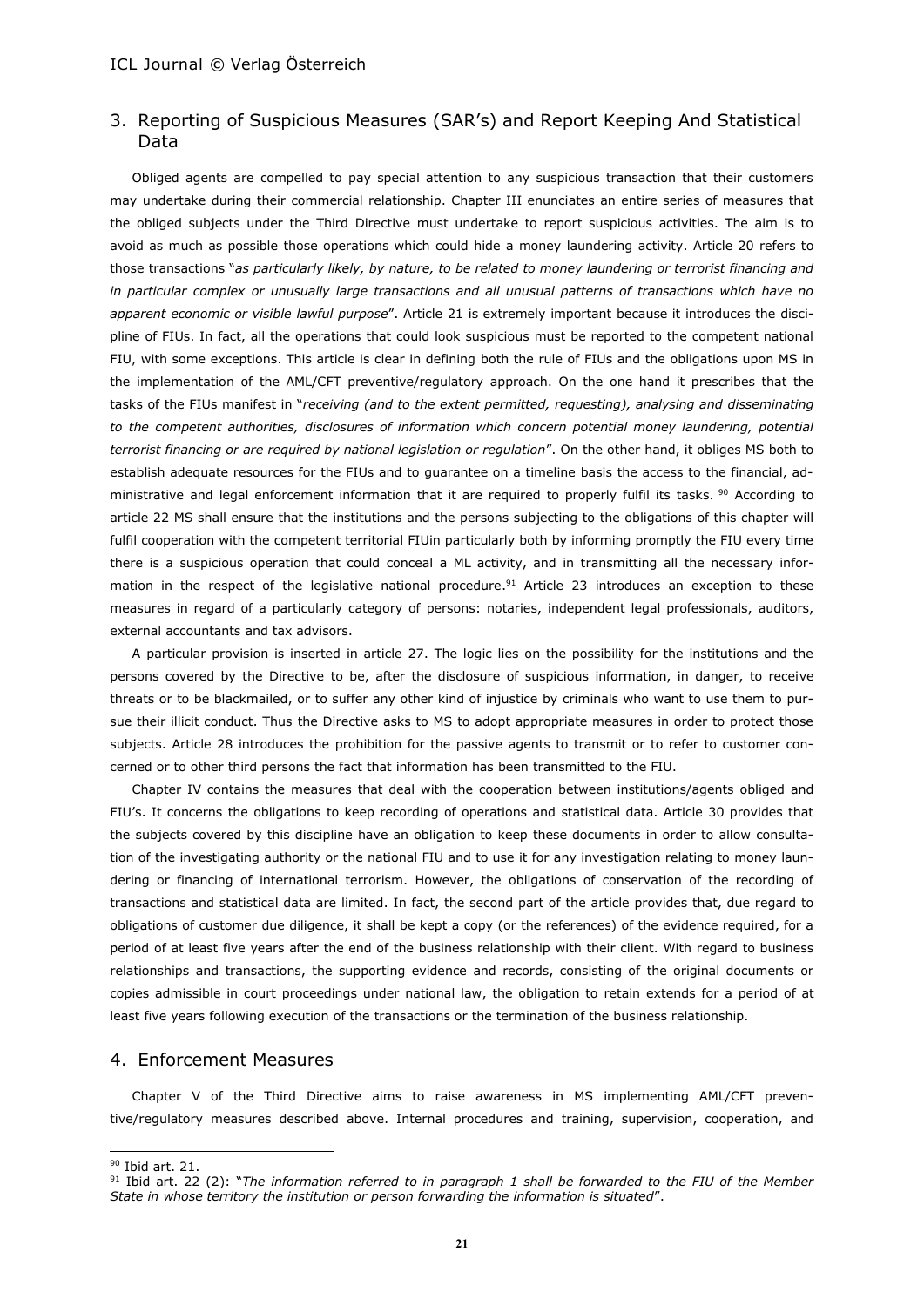penalties are the four sections in which enforcement measures are divided. The peculiarity of this discipline lies in the subjects to which is directed: Member States, which shall adopt adequate measure implementing their internal legal framework and assuring a correct training to recognise suspicious ML transactions. Articles 34 and 35 compose the first section. Firstly, it is required that MS impose to those covered by this Directive the adoption of adequate and appropriate measures of due diligence, risk control, risk assessment and all the other duties to which they are subjected. <sup>92</sup> Besides this, MS "*shall* [also] *require that credit and financial institutions covered by this Directive communicate relevant policies and procedures where applicable to branches and majority owned subsidiaries in third countries*".<sup>93</sup> Moreover, Article 35 targets the relevant employees of the institutions and the persons covered by the Directive. The latter shall adopt all the necessary measures and policies to raise awareness between their employees on the obligations stated under the Directive. These measures shall include the predisposition of appropriate training programs "*to help them recognise operations which may be related to money laundering or terrorist financing and to instruct them as to how to proceed in such cases*".<sup>94</sup>

In terms of supervisory tasks, assigned to national competent supervisory authorities, Article 36 §1 states that casinos, currency exchange offices, service providers and trusts shall be licensed or registered. In order to perform these activities, it is appropriate that the subjects that require authorization or registration possess the requirements of integrity and professionalism required by MS national standards. In addition to standard measures that national authorities must take to ensure that they can adequately supervise the actual compliance with the rules of the Directive by the persons to whom they apply, Article 37 §3 provides that, when referring to casinos and credit or financial institutions, competent authorities can adopt enhanced measures as the possibility to conduct on-site inspections.

The last two sections regard cooperative measures (article  $38^{95}$ ) and penalties (article 39). In particular art. 39, provides that MS shall apply penalties that are appropriate in the event to infringements of the national provisions implementing the Directive. They shall also ensure that legal persons can be held liable for infringements of duties regarding record keeping, customer identification and reporting of suspicious transactions as provided by the Directive, which are committed for their benefit by any person, acting either individually or as a member of an organ of the legal entities, who has a leading position within the institution itself (Article 39 § 3). Therefore, states shall ensure that natural and legal persons subject to this Directive can be held liable for infringements of national provisions adopted in the implementation of the Directive. Penalties must be effective, proportionate and dissuasive.

# D. The Financial Action Task Force: overviewing of the 40 Recommendations and analysis of the evaluation mechanisms

The Financial Action Task Force was instituted during the G7 Paris Summit in the July of 1989. At that time State Parties decided to create an organism composed by economic and financial experts, and which would have had the specific role to compile an analytical report on the situation regarding the diffusion of ML at international level. This international organ also would have had the task of evaluating the international and national instruments to prevent the use of the banking and financial system, and create a number of preventive measures that were appropriate to combat the phenomenon and strengthen the collaboration between states. In 1990, the Group presented a document containing the first 40 Recommendations, designed to ensure an effective international action against money laundering. The Recommendations, at first sight, turned out very comprehensive and convincing. Hence, the state parties, gathered for the occasion in Houston, expressed their intention to extend its mandate for another year, to evaluate the actual implementation of the recommended measures. Due to its temporary nature, the FATF is not issued from a treaty or an international convention.

<sup>&</sup>lt;sup>92</sup> Ibid art. 34 (1).

 $93$  Ibid art. 34 (2).

<sup>&</sup>lt;sup>94</sup> Ibid art. 35 (1).

<sup>95</sup> Ibid art. 38 affirrms: "*The Commission shall lend such assistance as may be needed to facilitate coordination, including the exchange of information between FIUs within the Community*".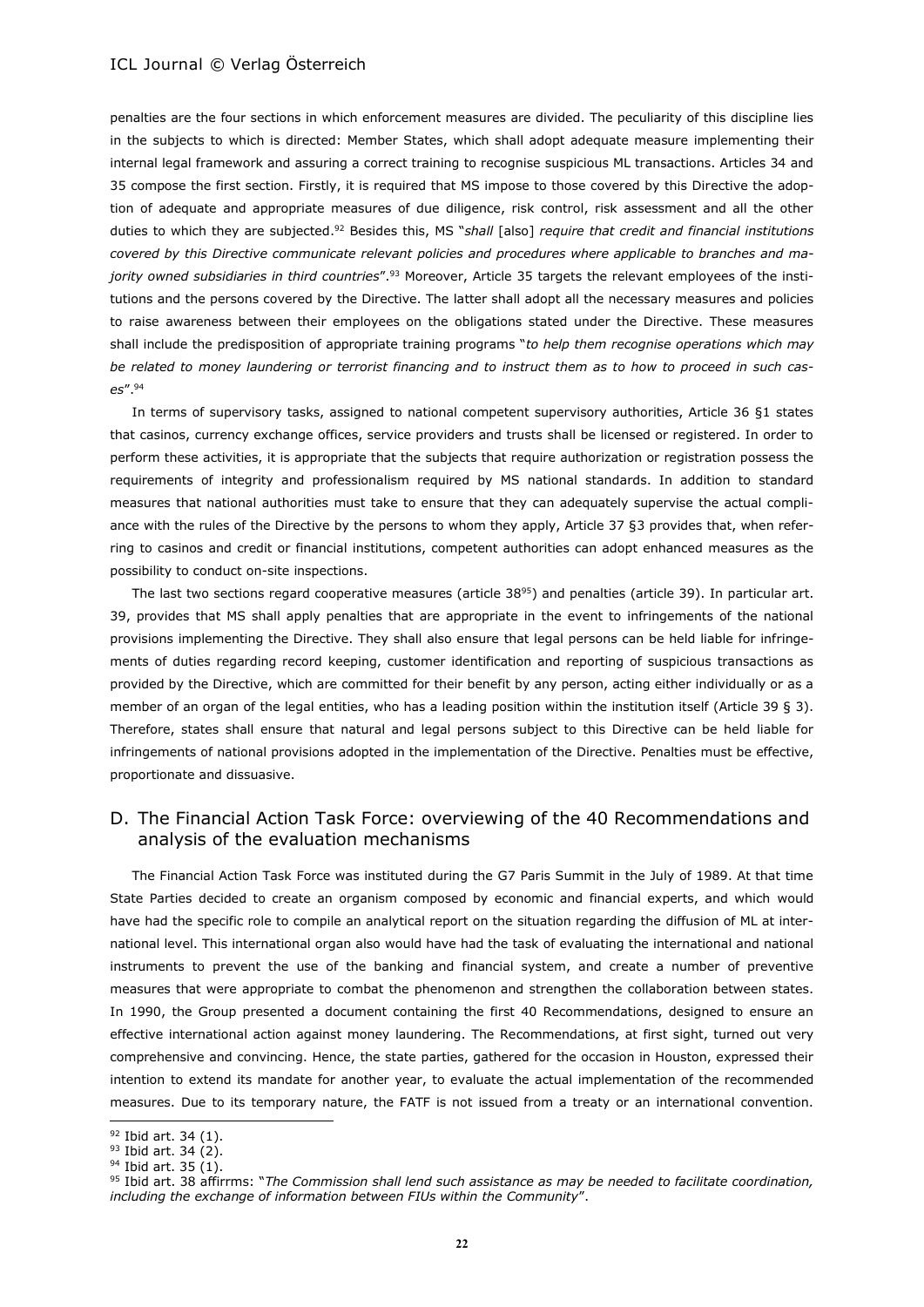However, this characteristic does not have a negative impact on the tasks that it performs as part of the prevention of ML (even if the adoption of this model carries some problems, related, mainly, to finding a formal qualification and a binding value).<sup>96</sup>

This section will provide an overview of the 40 Recommendations as modified in February 2012 and will concentrate on the mechanisms of evaluation of Member States and Non-Cooperative Countries, to observe how the lack of application (or implementation) of these international standards can be detrimental for the fight against ML. This section will constitute a vehicle between Chapter II, in which the economic aspects of ML has been analysed, and Chapter IV that will underline the social dimension of the phenomenon related to smuggling of migrants and trafficking of human beings.

#### 1. The 40 Recommendations $97$

 $\overline{\phantom{a}}$ 

The FATF during all its regulation process never promoted the adoption of international legal binding documents, suggesting only the implementation of the Reccomendations at national level and international cooperation. The uniqueness of this choice is a practical response to the fact that, from the moment of its inception, it has only ever pursued the chief purpose of "*the establishment of standards in the form of recommendations that could be endorsed by national authorities and applied internationally in a consistent manner*".<sup>98</sup> Therefore, the purpose of creating a harmonious framework of AML procedures and methods, has led to rely on an approach that was different from the context of the measures already taken at international level. On the one hand, it is intended to contribute to a strengthening of the legislative instruments internal, with a particular focus on techniques of enforcement aimed at diminishing the economic and financial power of the big criminal groups. On the other hand, the innovative nature of the task force was to make participate in the struggle to combat money laundering directly those working in the financial sector (i.e. credit and financial institutions first, and operators of the private sector later on). The 40 Recommendations are characterized by the attribute of flexibility inherent their application. Moreover, they merely establish a set of principles, which leave a high range of freedom to countries in taking all necessary measures more specific and more detailed on the subject.

The original FATF 40 Recommendations were drawn up in 1990 as an initiative to combat the misuse of financial systems by persons laundering "drug" money. In 1996 the Recommendations were revised for the first time to reflect evolving ML processes and techniques and to amplify the scope well beyond drug trafficking. In 2003 the FATF expanded its mandate to deal with the new CFT system and took the important decision to create 8 (later became 9) Special Recommendation on Financing of Terrorism. A second amendment was adopted in 2003 and the Recommendations remained unchanged until February 2012, when the last amelioration took place.

Recommendations 1 and 2 are new, and were not part of the old framework. R1, in addition with its interpretative note, suggests that countries in criminalising and preventing money laundering will apply the socalled risk based approach (hereinafter RBA) "*to ensure that measures to prevent or mitigate money laundering...are commensurate with the risk identified*". Countries must organize their AML policies taking into account the "assessment risk" as general indicator, and, whether necessary, assess both a "higher risk" for some kind of operations that are particularly suspected, and a "lower risk" in the case that certain transactions could be subject to a more simplified regime. R2 recommends that countries should settle policies that allow policy-

<sup>96</sup> Not being born from an international binding document, but taking shape, as an autonomous group compared to the G7 that has created it for a limited and well-defined objective, the Recommendations that it produces have no binding force, neither for the member countries, nor for external states. They stand, rather, in the activity of *moral suasion* typical of non-regulatory instruments, and become binding only when they are subsequently retrieved and taken up by acts which are legally binding by nature. The presence in this organism, within the various delegations, of representatives' ministries of finance, interior, justice, central banks and supervisory authorities of investigative bodies, assured effectiveness of its action in the course of time through a qualified and consistent translation of the principles established in the individual countries at the international level.

<sup>97</sup> "I*nternational standards on combating money laundering and the financing of terrorism & proliferation.The fatf recommendations*", FATF, 2013 FATF/OECD, February 2012.

<sup>98</sup> *What is the FATF?, in [http://www.1.oecd.org/fatf/AboutFatf\\_en.htm,](http://www.1.oecd.org/fatf/AboutFatf_en.htm).* Last consulted on June 2014.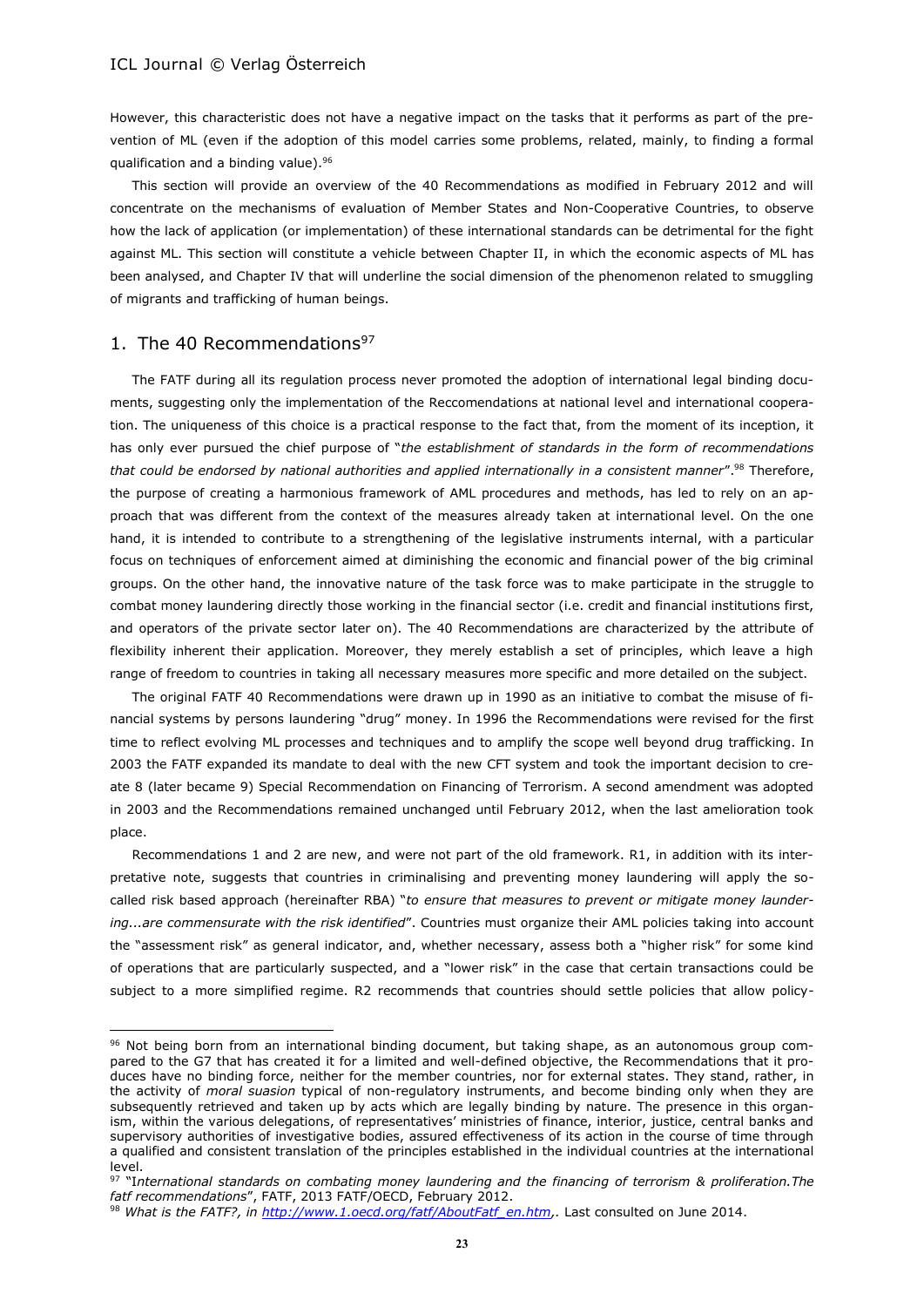$\overline{\phantom{a}}$ 

makers, FIUs, law enforcement authorities, supervisors and other competent authorities to cooperate and to coordinate domestically with each other in the implementation of the efforts to combat ML.

R3 affirms the necessity for countries to criminalise ML having regard to a double spectrum of ancillary offences. In the first place, it recommends to consider as ancillary offences all those conducts inserted in the Vienna Convention and the Palermo Convention. In addition, "*countries should apply the crime of money laundering to all serious offences, with a view to including the widest range of predicate offences*". In this sense, the interpretative note offers a great help, as it identifies three different methodologies to implement the range of AML offences:

- All crimes approach: that identifies all crimes as predicate offences to ML;
- Threshold approach: that circumscribe the basket of crimes only to those that belong to a certain level of gravity;
- List approach: that is limited to a list of specific offences and ancillary to ML.

Another important provision is settle in R10, concerning the Customer Due Diligence (hereinafter CDD). Indeed, the provisions related to CDD obligations require banks and other financial institutions to maintain the highest quality standards, concerning the identification of the customer and the actual beneficial owners. According to the RBA, financial operators can calibrate the level of enforcement of obligations they must perform in the identification. In order to achieve these criteria and comply with the CDD, the FATF provided a number of additional safeguards measures concerning different figures including, for instance, PEPs (R12).<sup>99</sup> They enucleate, for instance, in disposing of risk management systems to determine whether the customer is a politically exposed person; obtaining senior management approval for establishing business relationships with such customers; taking reasonable measures to establish the source of wealth and source of funds; constant monitoring and maintain business relationships.

Recommendations 18, 19 specifically target at all those countries that have not complied sufficiently with the provisions introduced by the FATF.

Recommendations 20 and 21 concern the reporting of suspicious transactions. In particular, R20 states, "*financial institution suspects or has reasonable grounds to suspect that funds are the proceeds of a criminal*  activity, or are related to terrorist financing, it should be required, directly by law or regulation, to report *promptly its suspicions to the financial intelligence unit (FIU)*". Also in relation to these measures, the FATF states that, even against lawyers, notaries, accountants, and other independent legal professionals, countries are obliged to comply with the obligations of RSP, and to extent these measures to the rest of the professional activities of accountants, including auditing too (R23).<sup>100</sup>

Recommendations from 26 to 35 are titled "*Powers and responsibilities of competent authorities and other institutional measures*". These recommendations identify the regulatory provisions that each State should take to combat money laundering, the methods of creation and the competences attributed at the FIUs. R27 requires that each jurisdiction assigns appropriate functions to the supervisory authorities. In particular, they should be able: i) to monitor and ensure the compliance of financial institutions with requirements to combat ML; ii) to conduct inspections; iii) to be vested with powers which would require financial intermediaries to provide any information that may be relevant to the assessment of compliance; and iv) to ensure that adequate administrative sanctions in cases of non-compliance.

R29 requires that countries should establish a FIU that serves as a national center for receiving, analyzing and dissemination of alerts suspicious transactions, and other information regarding potential money laundering. The FIU should have access, directly or indirectly, on a timely basis to the financial, administrative and law necessary information to carry out its functions, including the analysis of suspicious transaction reporting.

<sup>99</sup> FATF 40 Reccomendations (97). The Glossary defines PEP as "[..] *individuals who are or have been entrusted with prominent public functions* [..]".

<sup>100</sup> The 2003 R16 prescribed also that "*Lawyers, notaries, other independent legal professionals, and accountants acting as independent legal professionals, are not required to report their suspicions if the relevant information was obtained in circumstances where they are subject to professional secrecy or legal professional privilege."* This provision has been deleted from the new formulation of R23 (ex R16)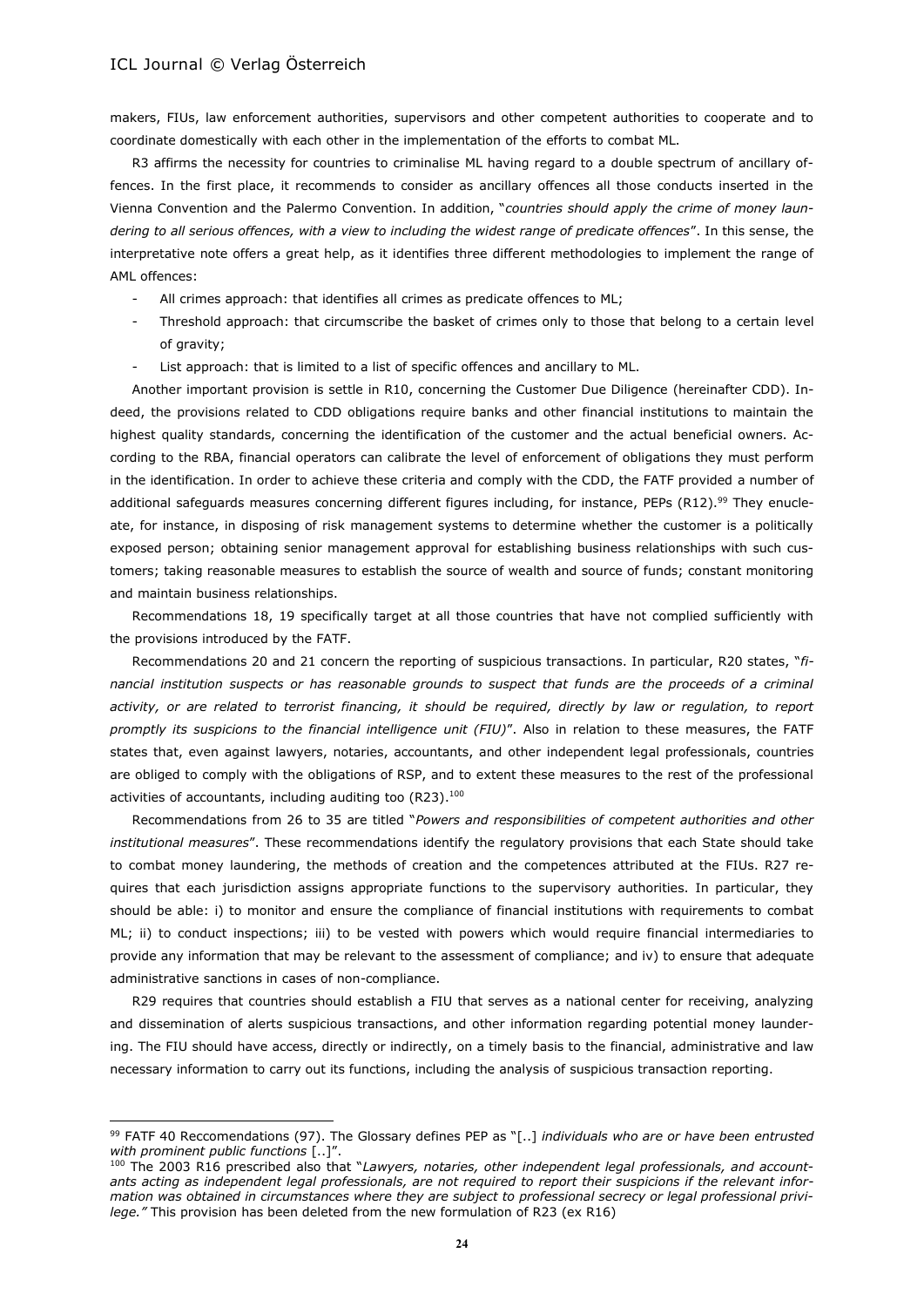$\overline{\phantom{a}}$ 

R34 states that each country should be supported in its activities by competent authorities, which should supports the persons work in financial activities, non-financial businesses and professionals, to provide general assistance in respect of the full range of anti-money laundering provisions.

Finally, Recommendations from 35 to 40 regard international cooperation systems. These provisions refine mutual legal assistance in administrative and judicial matters, especially in the field of freezing, confiscation and seizure of goods, and the blocking of suspicious funds, and in investigative requests for extradition.

# 2. Evaluation Mechanisms: High Risk and Non-Cooperative Jurisdictions

Even if countries can be reliable in the application and implementation of the international standards set by the 40 Recommendations, FATF has also the task to verify the actual status of implementation: in the first analysis, within the member countries themselves. In this regard, two mechanisms are normally used for evaluation:

- The first mechanism is called self-assessment. It is a process of self-evaluation, based on a questionnaire with synthetic answers focused on the legal and financial aspects of the implementation. The exercise of self-assessment allows the FATF to update annually the situation of the various countries, providing a comparative picture of immediate evidence, which can also be useful for further studies and thematic analysis;
- The second mechanism is a more analytical procedure based on a mutual evaluation, and therefore is called mutual evaluation. This method is structured in the appointment of three experts from each are of interest: legal, financial and investigative. The prerogative is that these persons, called assessors, come from a different country than the one in which the evaluation is conducted. Although they have different tasks, they must always cooperate and coordinate and participate as a group at the completion of the final evaluation. Normally, two representatives of the FATF participate in the evaluation process with functions of coordination and support. The evaluation is done through meetings with the authorities responsible for the compliance of the laws of the country to the 40 Recommendations. At the end of this phase, the evaluation report is the subject of discussion in plenary session for the final approval.

Unfortunately neither the FATF can always easily monitor the adequacy of countries to the 40 Recommendations, nor do these two procedures assure a real efficacy. Therefore, it is expected to be spontaneously each State to indicate what were the measures adopted in order to reduce and eliminate any gap in the system. This phase is called follow-up, and is as important as the two previous mechanisms. In fact, it is precisely in the execution of this procedure that it is possible to observe if a state has or has not the will to adopt the recommendations prepared by the FATF.

In addition to these assessment tools, the FATF in collaboration with the International Monetary Fund (hereinafter IMF) has drawn a procedure that aims to define the criteria under which a country should be evaluated. In this regard, on the FATF's website is available a "*Handbook for Countries and Assessors*", which defines the stages of assessment and contains all the documentation to be used.<sup>101</sup> There are four areas that have been taken into consideration by the working group during the drafting process of the 25 criteria: banking law, corporate law, international cooperation, and resources allocated to combat money laundering. Every area contains a certain number of criteria that are used as indicators of non-cooperation during the evaluation pro $cess.<sup>102</sup>$ 

<sup>101</sup> *AML/CFT Evaluations and Assessments. Handbook for countries and assessors,* FATF/OECD , April 2009. <http://www.fatf-gafi.org/media/fatf/documents/reports/Handbook%20for%20assessors.pdf> . Last consulted on July 2014.

 $102$  So, for instance the banking law sector contains criteria regarding the possibility to oppose the bank secrecy to the administrative or judicial authorities involved in the fight against ML; the possibility of establish a bank or another financial institution without requiring any authorization or registration in public registers; the inadequacy of a banking regulation and the deficiencies in the supervision. Concerning corporate law two criteria refers to the existence of legal instruments that, by the interposition of a company or other body, admit the possibility to conceal the real beneficiary of the transaction or of the people involved in the management of a company.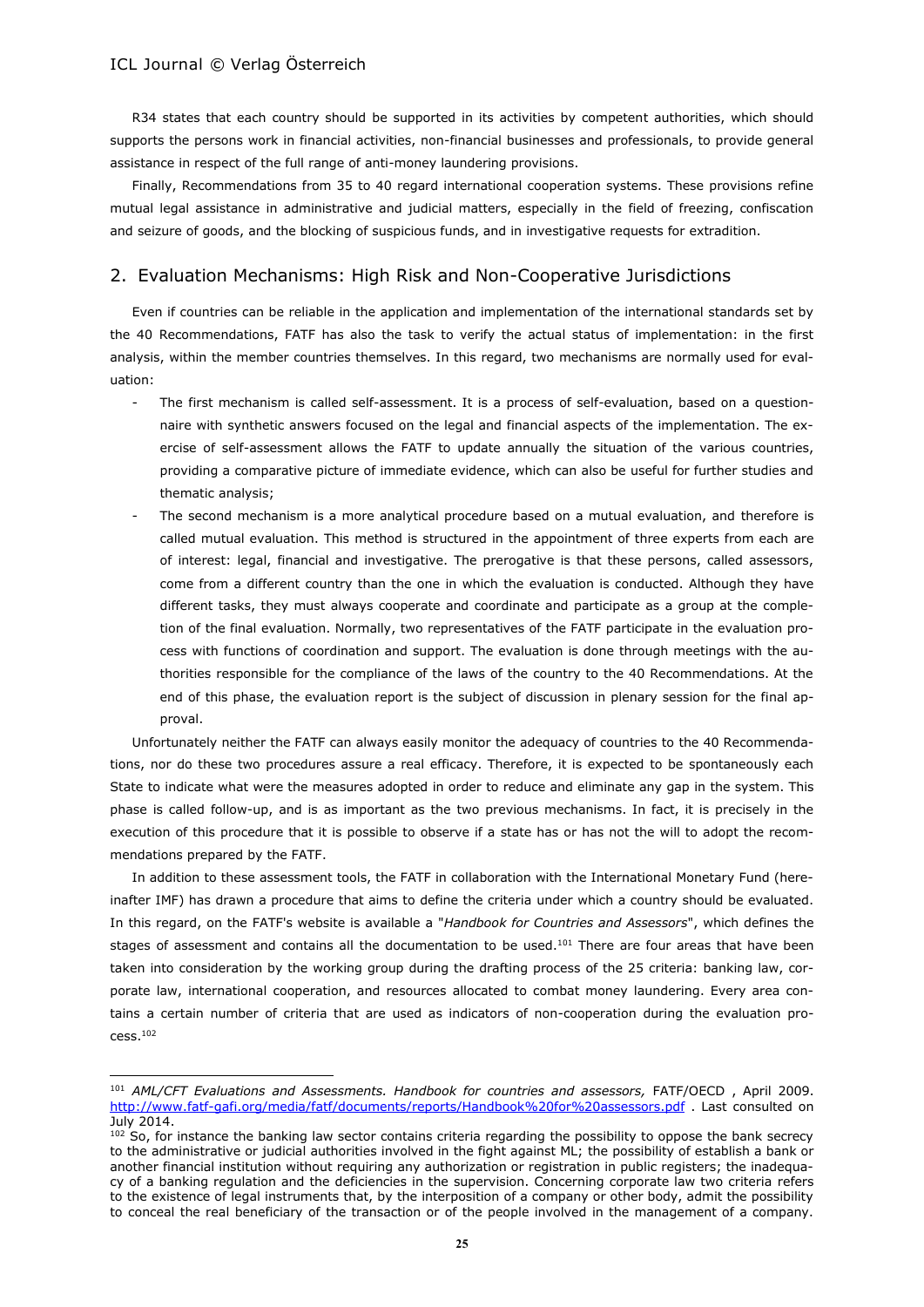The first phase of the evaluation process starts with the request to a state, to fill out a questionnaire concerning all the aspects covered by the recommendations. The state is also required to provide all necessary documentation for the purpose of the analysis: we refer to legislation and regulations, statistics and information materials of any kind.

After reviewing completed the questionnaire, the main phase begins: the phase of one site visit. By this time, the assessors may come inside the country under analysis and discuss personally with the institutions, in the guise of representatives of government, economic public body, trade associations. Therefore, the assessors have the opportunity to carry out an analysis on the field that goes beyond the simple normative data and that consider the effective impact in the application of AML principles on the social substrate. After the inspection, the assessors shall prepare a first draft of the evaluation report. This document is sent to the country, in order to start a negotiation phase, leading to the drafting of an official document, and as uniform as possible to the draft report, which will be presented and discussed during the Plenary. The report can be approved by the Plenary and the latter, especially in cases where the assessment of the country is particularly satisfactory, may require subsequent updates, in order to subject the country itself to a continuous monitoring of the evolution of its anti-money laundering system. If the report is not considered adequate or complete, evaluators will have to proceed with integrations.

There are several levels of compliance that can be attributed to each country in relation to each recommendation, which constitute essential criteria: compliant, largely compliant, partially compliant, non-compliant, and non-applicable.<sup>103</sup> As said, not all the countries apply the 40 Recommendations, and not all the countries implement their national and cooperative policies even after the mutual evaluation process. For this reason, since the beginning of the application of those two mechanisms, the FATF compiles a black list, in which are inserted the so-called Non Cooperative Countries and Territories (hereinafter NCCTs).<sup>104</sup> In the attribution of the status of NCCT a fundamental role is played by those 25 criteria mentioned above. In fact the assessors consider them as essential criteria to be taken into consideration during the evaluation process. The process of inclusion and exclusion of a country in the black list follows three different steps:

- A first phase called review process has the purpose to observe if the countries taken into consideration respect the standards and the criteria established by the FATF. If the evaluation process ends with a majority of non-compliance judgments the country will be considered as a NCCT;
- A second step occurs when the FATF verifies, after a country has been inserted in the black list, if it operated the necessary policies to introduce adequate AML standards inside its legal framework;
- If the answer is positive and the country has been removed from the list, the FATF starts the third phase called monitoring process, in which provides a continuous monitor in the correct and effectual application of the new AML standards.

Unfortunately the restrictions imposed by this thesis do not allow me to analyse deeply all the compilations of black lists occurred from 2000 until today. So, I will only compare the first black list, dated 22 June 2000<sup>105</sup>, with the last one, of the 27 June 2014 $106$ . This analysis will consider the differences occurred at international level in the last fifteen years in the application and implementation of AML standards. At the end of the Plenary

<sup>105</sup> FATF, *NCCT Annual Report 1999-2000 (First Review).*

 $\overline{a}$ 

The third area concerns the criminalisation of ML only with a very limited number of predicate offences, or internal norms and policies that forbid to the local authorities, in particular to the national FIU, to exchange information with other FIUs abroad. The last area covers criteria as the adequacy of the resources used by the state in the fight against money laundering, both in terms of financial, technical and human resources, both with reference to the requirement for the establishment of a Financial Intelligence Unit.

<sup>103</sup> AML/CFT Evaluation and Assesments (101) 12. They evaluate the magnitude of the correct implementation of the recommendations. The level "non-applicable" refers to the impossibility to concretely apply the recommendation in the legal framework of the country.

<sup>104</sup> The term NCCTs would think of as relational, that is, the ability (or rather inability) of some countries to become part of an international cooperative mechanism aimed at the prevention and suppression of money laundering and its offenses. However, the concept is much broader. The parameters taken as a reference for the award of this special status not only concern the possibility of cooperating on the international stage, but also the efficiency of the internal anti-money laundering safeguards and standards.

<sup>106</sup> *High risk and non-cooperative jurisdictions,* FATF public statement 27 June 2014. [http://www.fatf](http://www.fatf-gafi.org/media/fatf/documents/statements/Public-Statement-27-June-2014.pdf)[gafi.org/media/fatf/documents/statements/Public-Statement-27-June-2014.pdf](http://www.fatf-gafi.org/media/fatf/documents/statements/Public-Statement-27-June-2014.pdf) . Last consulted on July 2014.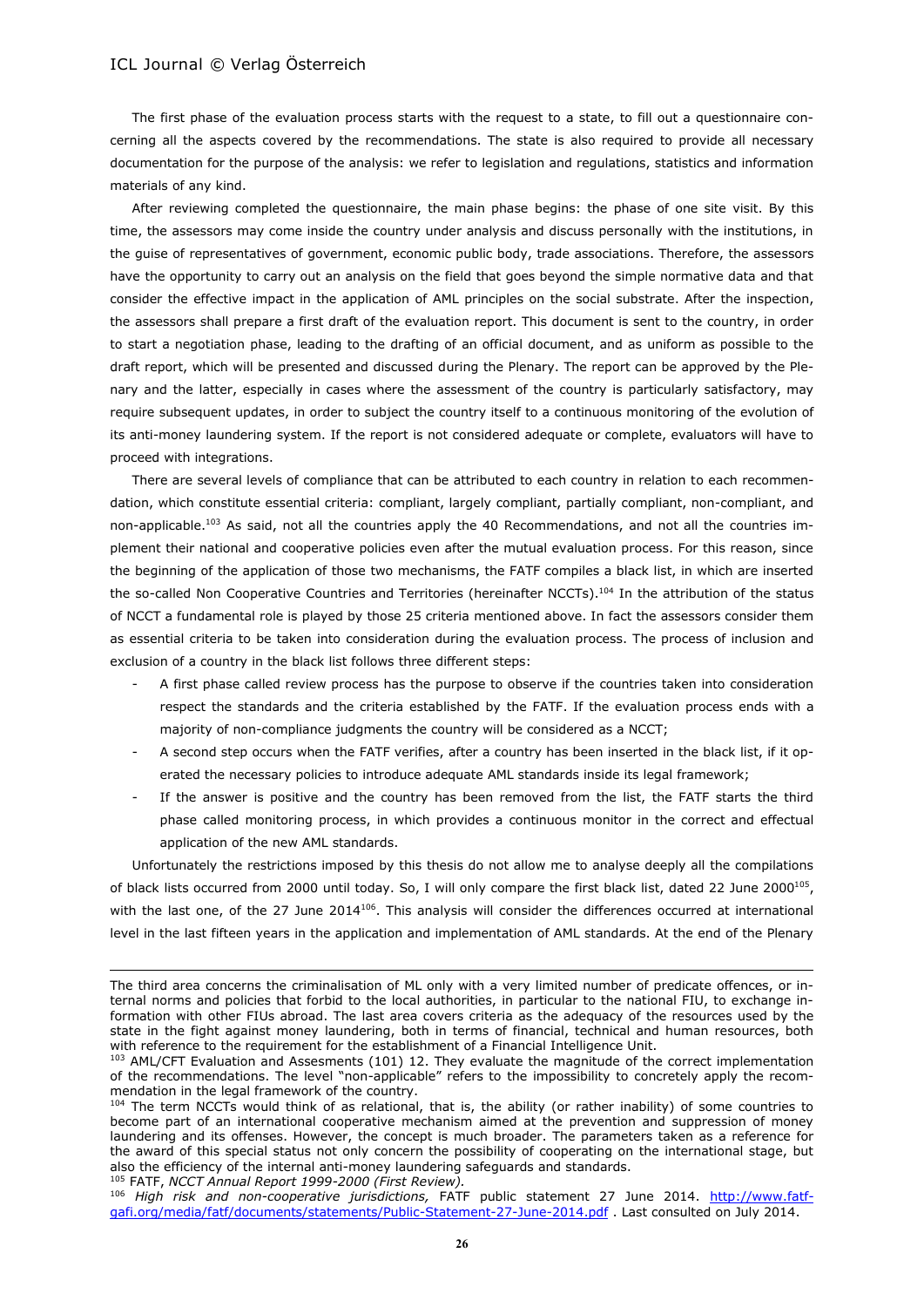$\overline{\phantom{a}}$ 

of the February 2000 a first list of NCCTs was drafted. The countries resulted in the black list were Bahamas, Cayman Island, Cook Island, Philippines, Israele, Lebanon, Liechtenstein, Marshall Island, Nauru, Niue, Panama Republic, Dominican Republic, Russia, St. Kitts and Nevis, St. Vincent and Grenadines. The distinguishing feature of all the countries included in the list was the lack of a systematic anti-money laundering legislation. In this regard, in almost half of the states the criminalisation of ML was not even part of the legal system. This gap was followed also by the absence of mechanisms for SARs, as well as the non-establishment of a FIU. Many of the non-cooperative countries defined by the first report, have been characterized, in addition to the main profiles listed above, also by the lack of attention that applied in the controls on banking institutions and corporations, especially when these activities were carried out by persons (natural or legal) non-residents. Neither company law has remained immune from the judgments of the FATF. In fact, the provision of financial services has often been characterized by opacities and has noted the inadequacy regarding certain establishments, typical of the law in analysis, such as Trusts or International Business Companies.<sup>107</sup>

If the first black list dealt more with the financial aspect of ML, rather than with its criminal approach, the last list of NCCTs dated 2014 seems to take a different direction. First of all it must be addressed that in the first list the 40 Recommendations did not have the same structure as today. Financing of terrorism neither was part of them, nor was considered an ancillary offence of ML by FATF or by other international binding measures. For this reason the new list accomplishes also the purpose to "sanction" those countries who did not respect the new standards settled in the AML/CFT system, with the inclusion of the new 9 Reccomendations on FT.<sup>108</sup> The FATF divides these countries in two categories: i) those that did not apply at all an appropriate AML/CFT system; ii) and those jurisdictions which have a broad number of deficiencies or have not made sufficient progress in addressing the deficiencies or have not committed to an action plan developed with the FATF to address the deficiencies. The distinguish feature of the new countries in the black list, is not anymore the lack of an AML/CFT regime, but is connected with deficiencies that all these countries have in the implementation of international AML standards. In fact, only Iran and DPRK suffers from a lack of criminalisation of financing of terrorism, while the second range of countries has introduced this crime in the criminal legal system. Even if FATF analyse them separately, they contain some characteristics in common: i) the necessity to adequately criminalise FT; ii) the need to establish and implement adequate procedures to identify and freeze criminal assets; iii) the establishment of a fully operational and effectively functioning FIU; and iv) the amelioration of the procedures of customer due diligence.

In conclusion, if the first black list was focused more on an effective lack of the recognition of ML as a crime, after fifteen years it can be said that this behaviour is considered a real offence in almost all the countries around the globe, while the real problem lies both on the impossibility for the international community to proper cooperate within those countries, and the incapacity of these legal systems to furnish adequate protection to its citizens, alimenting even more the expansion of the ML phenomenon.

# E. Conclusions: The International and European Response to a Fragmentary Anti-Money Laundering Panorama

The findings of this study made clear that the enforcement of the international provisions regarding the AML legal framework at international and European level is not efficient enough. From the lack of harmonization in the definitions of ML, serious problems of cooperation and law enforcement arise. The purpose of this thesis is

<sup>&</sup>lt;sup>107</sup> FATF Annual Report (105). According to data collected in the first round of evaluation of non-cooperative countries and territories, the IBCs present in the Bahamas were approximately 109,000, 40,000 in the Cayman Islands, in the Cook Islands about 1200, about 3000 in the Marshall Islands, Niue approximately 5500, in St. Kitts and Nevis15,000, St. Vincent and the Grenadines approximately 7,000.

<sup>&</sup>lt;sup>108</sup> High Risk and non-cooperative jurisdictions (106). The countries inserted in the new list are Iran, Democratic People's Republic of Korea (DPRK), Algeria, Ecuador, Indonesia, and Myanmar. The public statement leaves space for a little remark concerning some of the previous countries in the black list by saying "*Ethiopia, Pakistan, Syria, Turkey and Yemen are now identified in the FATF document, "Improving Global AML/CFT Compliance: On-going Process" due to their progress in substantially addressing their action plan agreed upon with the FATF*".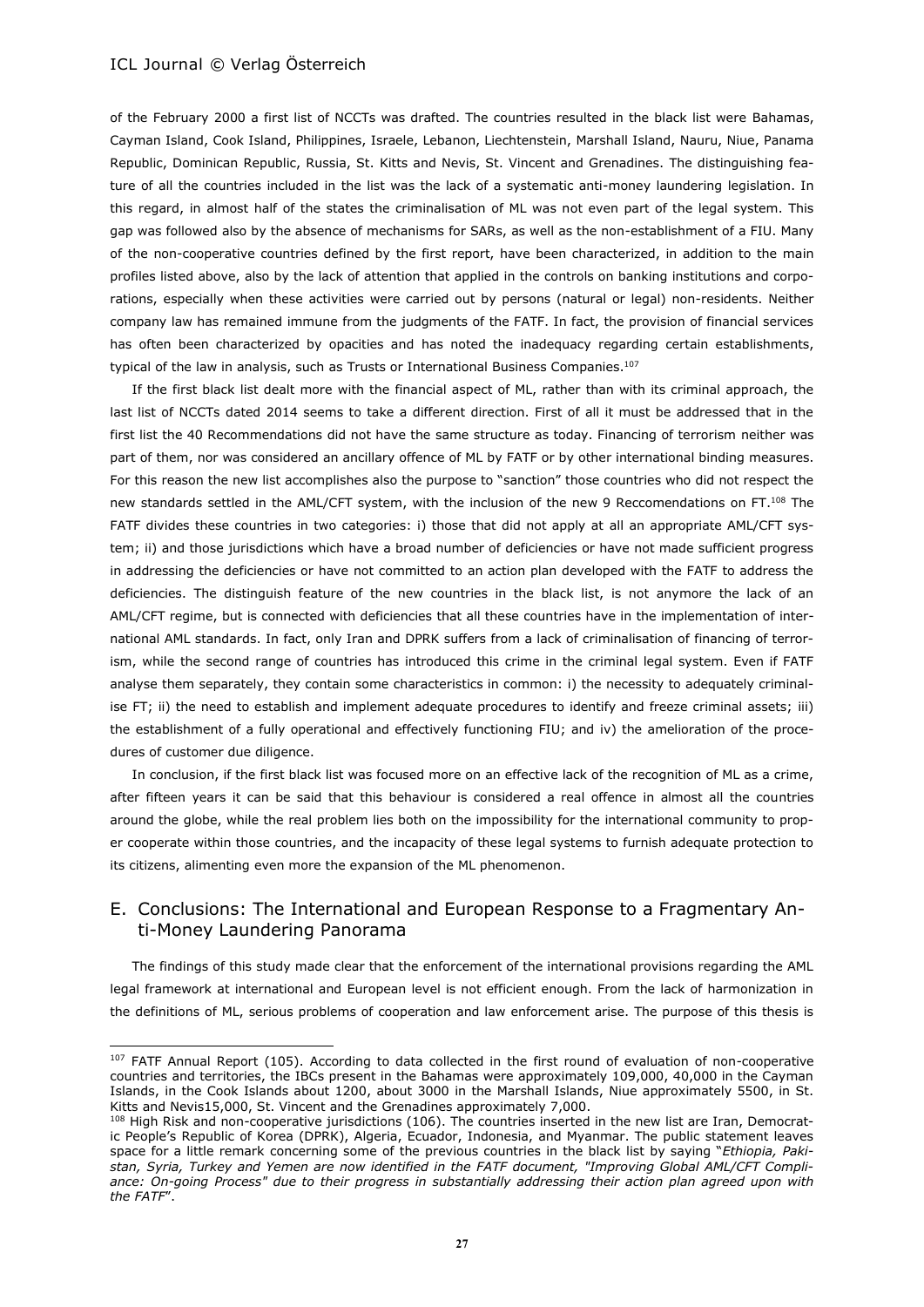not to examine in depth theoretical matters, but rather to stress upon the problems deriving from the application of the repressive/criminal approach chosen at the international level. As aforementioned, both hard law and soft law instruments left a broad choice to single countries in the criminalisation of the ML offence. The FATF Recommendations never took a clear position, leaving to states the possibility to opt between three different approaches. Neither the UN/CoE conventions, nor the UE directives, were able to give a serious response on shaping a univocal definition of ML. In particular, at the international level, the multiplicity of choices is elevated to enlarge: four instruments were enacted. Further, each of them recalled the provisions inserted in the previous ruling. The definition of the international crime of ML, as it is drafted in the mentioned international documents and EU Directives is too ambiguous, and unclear, leading to a lack of double criminality.<sup>109</sup> It offers too much malleability on key elements for the state parties. Thus, following the terms of hard law instruments, country A may define the offence of ML in a way at the opposite of country B. "*If the act for which the international cooperation is sought does not constitute the same offence of ML under the law of the requested State, then, a mutual legal assistance or extradition request could be refused on the basis of absence of "double criminality*".<sup>110</sup> In such a fragmentary panorama, both the UN and the EU tried to give a proper response.

At International Level, the UNODC in 2005, in collaboration with the International Monetary Fund, elaborated the Model Legislation on Money Laundering and Financing of Terrorism (herein after UN Model Legislation).<sup>111</sup> The introduction of this Model contains provisions that seem to finally recognize HR related issues to ML and HR. It has stated "[it] *is a legislative tool designed to facilitate the drafting of specially adapted legislative provisions by countries intending to enact a law against money laundering and the financing of terrorism or to upgrade their legislation in those areas*". However, this instrument's major drawback is that it does not urges the harmonisation of the definition of ML. On the contrary, it is limited to provide a number of possibilities for the states to improve their internal legal systems, without considering the lack of international cooperation.

The European Union started undertaking regulation on ML and its surrounding issues with delay. However, the perspective of cooperation in the short term seem brighter in between member states of the EU than of the UN. Problems concerning the collaboration between FIUs and internal law enforcement agencies do not appear as serious issues to take under consideration as, in the preventive sector, data circulate smoothly and bring satisfying results.<sup>112</sup> Indeed, instead of investing efforts in empowering the preventive approach, the EU concentrated on the punitive approach. The necessity to enforce the punitive system emerged in the report published by the European Commission in April 2012; two months after the new FATF 40 Recommendations have been disclosed.<sup>113</sup> One of the three main objectives of this Report is to "*examiner la nécessité de modifier éventuellement le cadre compte tenu des conclusions de la Commission comme des nouvelles normes internationales récemment adoptees*".<sup>114</sup> This goal recognises that a revision of the EU criminal legal framework can be achieved.<sup>115</sup> In October, the European Commission elaborated a Roadmap for a future harmonisation of the

 $114$  Ibid 3.

l

*<sup>109</sup>* R. Diurreau, Rethinking Money Laundering (44), 180. The author explains the limits of the dual criminality in the harmonisations of AML provisions as such: "[In] *light of the principle of dual criminality, the crime in the country asking for mutual legal assistance and/or extradition has to be also a crime in the country where a suspect is being held. But a broad interpretation of the requirement of dual criminality means that it is not essential that the two statutes be perfectly harmonious. Dual criminality exists if the necessary character or the criminal acts of each country are the same and if the laws are 'substantially' similar […].Therefore, the decisive point is the coincidence in the 'substance of the offence'."* See supra n. 48, pp. 180,181.  $110$  Ibid 435.

*<sup>111</sup>* United Nation Office for Drug and Crime, and the International Monetary Fund, *"Model Legislation on Money Laundering and Terrorism Financing (for civil law legal systems)" (Report) (IMF, UNODC, 1 December 2005)*.

<sup>&</sup>lt;sup>112</sup> It is interesting to just mention the FIU.net project. It is a project began in 2000 by the coordination of Italy, France, UK, Luxembourg, and Netherland to coordinate national FIUs in a sort of European network aimed to enforce the displacement of proceeds of crimes. <https://www.fiu.net/home/history> .

<sup>113</sup> " *Rapport de La Commission au Parlement Européen et au Conseil concernant l'application de la directive 2005/60/CE du Parlement européen et du Conseil relative à la prévention de l'utilisation du système financier aux fins du blanchiment de capitaux et du financement du terrorisme*", Commission Europeènne, Bruxelles, le 11.4.2012 COM(2012) 168 final.

<sup>115</sup> Ibid 5:*"Une criminalisation au niveau de l'UE pourrait être envisage".*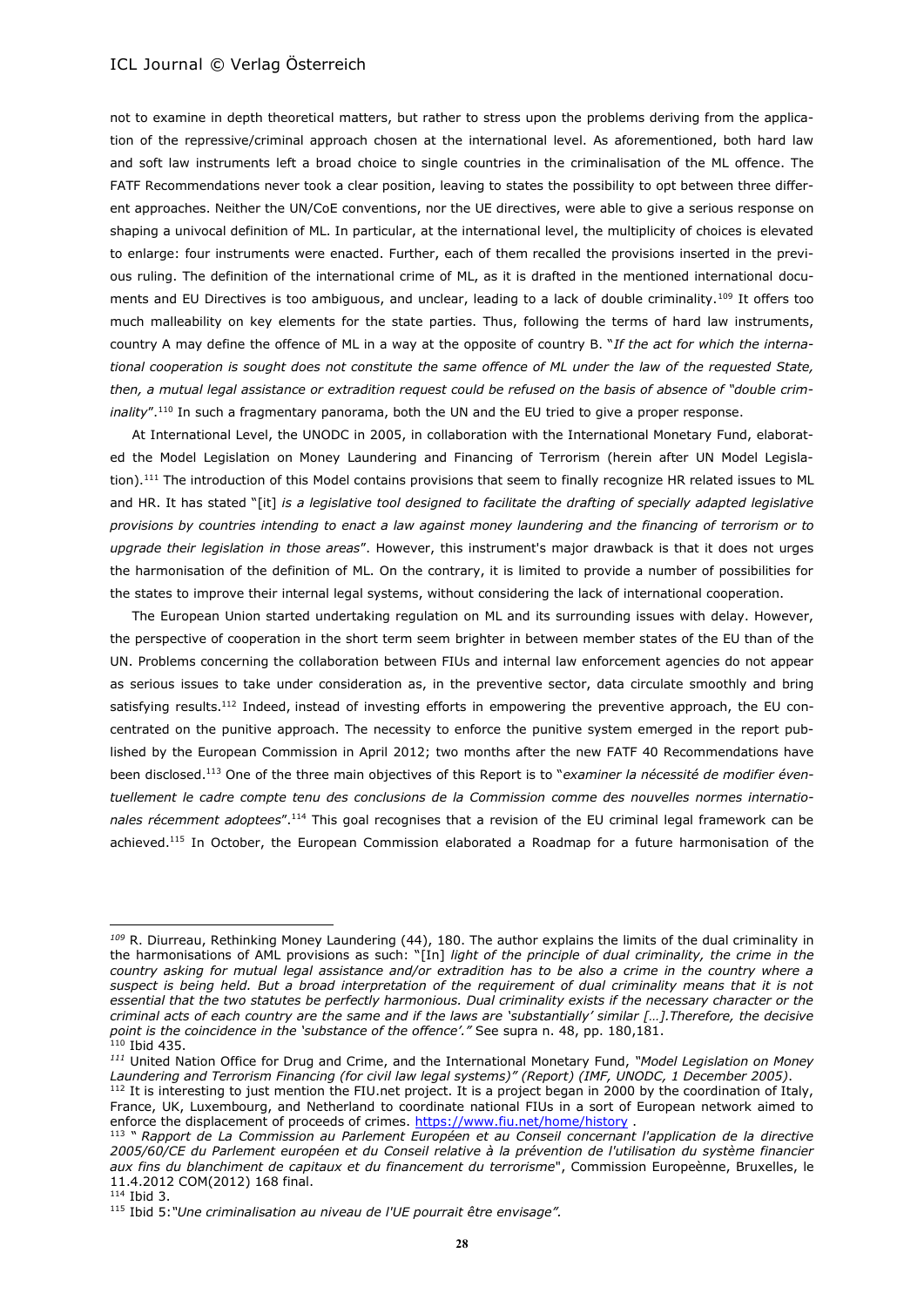crime of ML. <sup>116</sup> This instrument carries *in se* the willingness to provide a real harmonisation of the crime of ML, considered a necessity for overcoming these difficulties of cooperation and cross-borders investigations.<sup>117</sup> "*Article 83(1) TFEU identified money laundering as one of the crimes with a particular cross-border dimension. However, there is currently no common definition and scope of this crime given in the EU. Member States apply diverging definitions of money laundering which have caused the above described difficulties in cross-border investigations and co-operation. Only one common understanding of the crime at EU level can help to overcome these difficulties*<sup>118</sup>". In February 2014 these efforts have led to a Proposal for a Directive of the European Parliament and of the Council on the prevention of the use of the financial system for the purpose of money laundering and terrorist financing (hereinafter Proposal of Directive).<sup>119</sup>

It is too early to date to assess whether the Proposal of Directive will become reality, and if eventually, harmonisation at EU level will be achieved. Although the Proposal of Directive is surely innovative in the panorama of ML fight at international level, it must be said that no references to human rights – except regarding the remand to the Charter of Fundamental Rights and the ECHR (protection of the right to privacy) – have been inserted by the European Commission. The next chapter will stress that harmonizing the definition of ML is not sufficient enough, and will examine the relevance of considering ML in the light of a violation of HR.

# IV. Money Laundering and the Protection of Fundamental Rights: A Call for Regulation

### A. Introduction

 $\overline{\phantom{a}}$ 

The previous chapters analysed both the economic and the legal dimension of ML. In particular it has been observed how the economic dimension has been unconsidered for many years before relating the detrimental effects that ML produces at the global stage with economic theories. In fact, since globalisation has started producing its effects, the international community tried to give an answer by creating a legal global framework that could act both at the last stage of ML – enforcing punitive/criminal measures such as the criminalisation of ML conducts and the confiscations of the proceeds of crimes – and at the first two stages of the ML process – instituting an AML (now AML/CFT) preventive/regulatory system, which aimed to institutionalise FIUs at national level and international cooperation between them, and was also directed to financial institutions and DNBPs in the reporting of suspicious transactions. Thus, the possibility for transnational organised crime to beneficiate from the disparities between the national legal systems, and the protection of some fundamental rights (such as the nullun crimen sine lege and the ne bis in idem principles) played a fundamental role in the difficulties for international cooperation to properly fight ML.

Only evaluation mechanisms proposed by the FATF analysing the implementation of the 40 Recommendations at national level raised awareness at international level. In fact being inserted in the black list of the FATF means to be seen as a Non-cooperative country, and this can produce difficulties in the economic relations with other actors at international level. Anyway, this is not enough. Even if the standards settled by the FATF are considered important for the implementation of a constructive AML policy framework, they still remain nonbinding measures and they do not prescribe the adoption of a specific and unique model of criminalisation of ML. Instead, they leave to countries the possibility to choose between a threshold approach, an all crime approach, and a list approach – the consequences are once again related to the applicable jurisdiction. Another

<sup>116</sup> "*Proposal to harmonise the criminal offence of money laundering in the EU*", Available at http://ec.europa.eu/smart-regulation/impact/planned\_ia/docs/2013\_home\_006\_money\_laundering\_en.pdf pdf . Last visited July 2014.

<sup>117</sup> Ibid 2: "*In particular, different views on what crimes can lead to money laundering (predicate offences) make it difficult for those in charge of preventing financial transactions related to money laundering and those that prosecute cross-border money laundering to identify whether money laundering took place".* <sup>118</sup> Ibid 2.

<sup>&</sup>lt;sup>119</sup> "Report on the proposal for a directive of the European Parliament and of the Council on the prevention of *the use of the financial system for the purpose of money laundering and terrorist financing*", Committee on Economic and Monetary Affairs, Committee on Civil Liberties, Justice and Home Affairs, (COM(2013)0045) – C7-0032/2013 – 2013/0025(COD)), Rapporteurs: Krišjānis KariĦš, Judith Sargentini, RR\1021502EN.doc.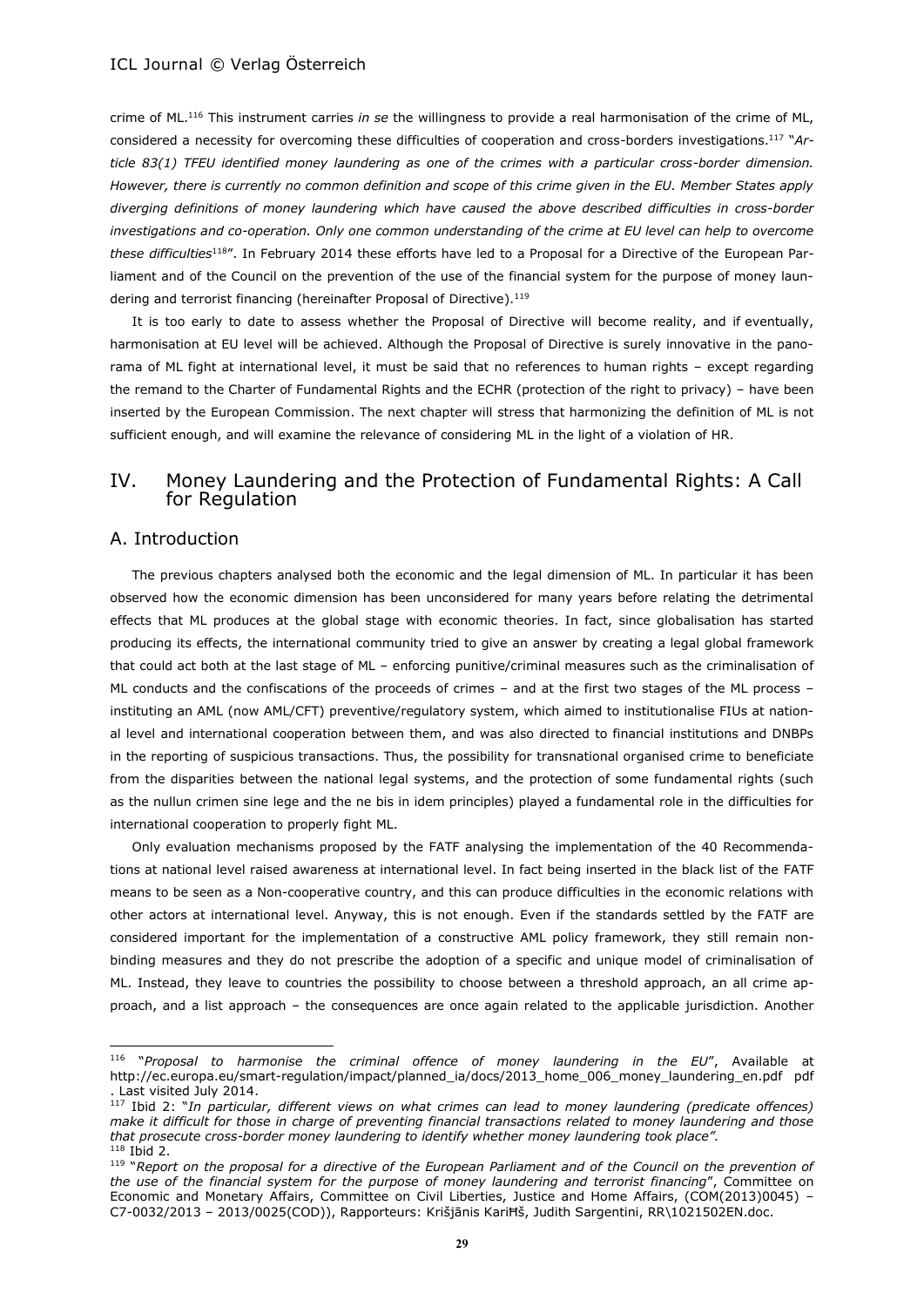$\overline{\phantom{a}}$ 

problem is that the international legal framework connects ML to its ancillary offences, instead of considering ML as a transnational crime per se. What states seem not have clear, is that ML does not produce its effects only at national level, but also – I would say especially – on an international dimension. The nature of ML as a separate transnational crime than its predicate offences cannot be avoided anymore. The predicate offences are part of the ML system and no vice versa.

This chapter will analyse the effects that ML produces in relation to two categories of predicate offences: human trafficking<sup>120</sup> and smuggling of migrants. The aim is not to discuss deeply about the different forms of ancillary offences related to ML (an entire thesis would not be enough), but simply to understand that those crimes are committed with the only purpose to wage money. The reasons are various:

- Human trafficking and smuggling of migrants are seen as relatively "low risk high reward" crimes, especially because often the prosecution is for the crime itself and not for ML;
- Often ML conducts related to those predicate offences do not pass through criminalisation and sanction because judicial systems need to prove that the proceeds of crime come from the perpetration of such offences. This produces a vicious circle: if it is not possible to punish THB and SOM, it will neither be possible to punish ML. 121

Thus, states are involved in the lack of implementation of an appropriate AML legal system. They remain blind in front of the effects that ML produces in the society. It must not be surprised the study conducted in this chapter will lead to the same findings expressed at the beginning of this work: ML cannot be seen anymore as the tail of its predicate offences, and cannot only be criminalised in relation to them. This is the reason why the proceeds of crime that are produce and circulate every year inside the global market trespass the limits of the concrete imagination. This is why ML affects HR so easily. What I will try to prove is that ML, in relation with HR violations as ancillary offences, violates those norms that constitute the base of every modern civil society: Jus Cogens norms. The basket of predicate offences that can cover this area is much broader than only THB and SOM, but due to technical restrictions, the thesis decided to take under consideration only these two crimes. The result of such a point of view is to consider ML as detrimental also for a fair development of the poorest countries. In addition, ML shall be introduced in the post-2015 Development Agenda.<sup>122</sup> This study will be conducted following the social dimension of the problem by disclosing the results of one report redacted by the FATF on the relation between trafficking in human being and smuggling of migrants.<sup>123</sup>

# B. Trafficking in Human Beings and Smuggling of Migrants as "Serious Crimes That Concerns The International Community<sup>124</sup>"

A careful examination of the activities associated with crimes perpetrated by organized crime in relatively recent times conducts to observe that the interest has shifted to a previously uncovered field than the classic smuggling or drug trafficking: the violation of fundamental rights. The result of this new trend has been the expansion of the already consistent basket of ML's predicate offences. Thus, it is important to begin with a brief study of THB and SOM. In fact, the evolution of the phenomenon of ML must be observed in relation with those offences that to date are the result of the globalisation process and that do not affect anymore only the freedom of an individual or a group, but are detrimental for all.<sup>125</sup> In fact, the entire international community rec-

<sup>120</sup>, "*Recommended Principles and Guidelines on Human Rights and Human Trafficking*", (2002), Office of the High Commissioner of Human Rights, (E/2002/68/Add.1). Text presented to the Economic and Social Council as an addendum to the report of the United Nations High Commissioner for Human Rights.

<sup>&</sup>lt;sup>121</sup> The example of Norwegian AML legal framework will be used in the conclusions as an example that other countries shall follow.

<sup>&</sup>lt;sup>122</sup> For a complete analysis of the topic regarding the Post-2015 Development Goals please consult <http://www.un.org/en/ecosoc/about/mdg.shtml> . Last consulted May 2014.

<sup>123</sup> FATF, "*Money Laundering Risks Arising from Trafficking in Human Beings and Smuggling of Migrants*", FATF/OECD, July 2011.

<sup>&</sup>lt;sup>124</sup> Deliberately the title of this section refers to the Rome Statute, to stress the importance to establish an International Criminal Court for Money Laundering.

<sup>125</sup> Laura Ferola, *Il riciclaggio dei proventi illeciti nel diritto internazionale* (Milano, Giuffré, 2005) 63. The author is one of the first scholars who talked about the connection between ML and HR.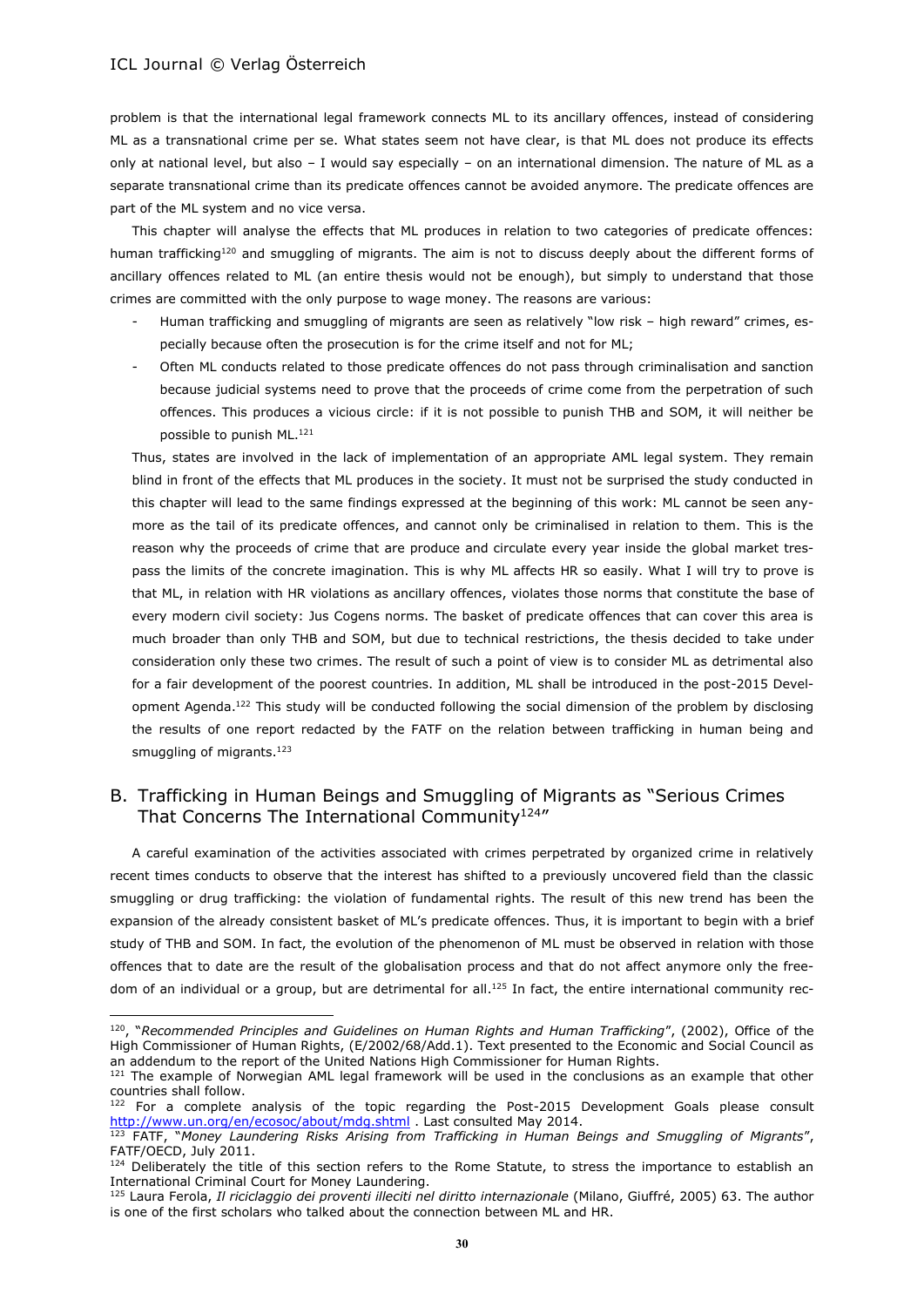l

ognised the importance to consider these crimes as predicate offences to ML, and as seen in Chapter III they have been introduced in the framework of international binding and non-binding legal instruments to repress this conduct. The strategy for criminal organisations to achieve them originates from a very simple paradigm: these conducts are more profitable and less risky, and consequently these actors are more interested in their perpetration.<sup>126</sup> This phenomenon is strictly reconnected to what expressed in Chapter II. The internationalisation of criminal organisations created a sort of "international network", a net in which criminals cooperate to find the best connections and canals in the management of illicit markets.<sup>127</sup>

THB and SOM are often confused; especially some scholars identified the second category as a sub-area of the broader scheme of THB.<sup>128</sup> It is clear that these two crimes must be seen as new forms of slavery.<sup>129</sup> A mere analysis of this conducts at the material level clears that they possess those characteristics that the international community has outlined to create an internationally recognized notion of slavery: *"the status or condition of a person over whom any or all of the powers attaching to the right of ownership are exercised*".<sup>130</sup> The international community has sought to categorize slavery as one of those human rights violations that constitute an offense against the international social conscience. The UN defined slavery as crime against humanity and a violation of international customary rules.<sup>131</sup> According to the principle of international customary law *consuetudo est servanda*, a state that violates the obligation to repress this crime is considered responsible too, even apart from its acceptance to binding international agreements of any kind. The problem that must be considered once dealing with this issue is to provide proper instruments of repression against those who physically raise these conducts. Due to the extreme gravity of this crime, the international community recognised that the principle of universal jurisdiction can be applied against criminals who perpetrate slavery. Therefore, each State is entitled to raise a well-founded punitive claim and be able to judge and punish perpetrators, independently of any juridical connection between the state and the criminal. So, universal jurisdiction can be applied to THB and SOM too. This concept is very important to sustain the thesis of the application of universal jurisdiction also to ML.

The Two Protocols of the Palermo Convention contain the definition both of THB and SOM. Trafficking of Human Beings<sup>132</sup> is defined as "*the recruitment, transportation, transfer, harbouring or receipt of persons, by means of the threat or use of force or other forms of coercion, of abduction, of fraud, of deception, of the abuse of power or of a position of vulnerability or of the giving or receiving of payments or benefits to achieve the consent of a person having control over another person, for the purpose of exploitation. Exploitation shall include, at a minimum, the exploitation of the prostitution of others or other forms of sexual exploitation, forced labour or services, slavery or practices similar to slavery, servitude or the removal of organs*". Instead, for Smuggling of Migrants is intended "*the procurement, in order to obtain, directly or indirectly, a financial or other material benefit, of the illegal entry of a person into a State Party of which the person is not a national or a permanent resident*".<sup>133</sup> Keeping in mind the two definitions and the connection of these conducts with ML, is

<sup>126</sup> "*2009 European Union organised crime situation report*", Europol, Lussemburgo, 2010, p.11.

<sup>127</sup>Pier Luigi Vigna, "*La cooperazione internazionale contro il traffico di esseri umani*", (2001), AA. VV, Atti del Convegno Traffico di esseri umani. Alla ricerca di nuove strategie d'intervento, Rome, 24-25 ottobre 2001, 43. <sup>128</sup>L. Ferola (125) 66. She affirms that Human Trafficking can be tripartite in smuggling of migrants, trafficking

of minors, and trafficking of women for the exploitation of prostitution.

<sup>129</sup> "*Trafficking in persons report*," June 2014, Department of State, United States of America. [http://www.state.gov/documents/organization/226844.pdf.](http://www.state.gov/documents/organization/226844.pdf) Last consulted, July the 13th 2014.

<sup>130</sup> *Convention to Suppress the Slave Trade and Slavery*, League of Nations, *Treaty Series*, [vol. 60,](http://treaties.un.org/doc/Publication/UNTS/LON/Volume%2060/v60.pdf) p. 254 signed in Geneva in on 25 September 1926, entered into force on 9 March 1927.

<sup>131</sup> *"Report of the Sub-Commission on Prevention of Discrimination and Protections of Minorities on its 45th Session"*, U.N. Sub-commission on Prevention of Discrimination and Protection on Minorities, U.N. Doc. E/CN.4/Sub.2/1993/45.

<sup>132</sup> *Protocol to Prevent, Suppress and Punish Trafficking in Persons, Especially Women and Children, supplementing the United Nations Convention against Transnational Organized Crime*, United Nations, *Treaty Series*, [vol. 2237,](http://treaties.un.org/doc/Publication/UNTS/Volume%202237/v2237.pdf) p. 319; Doc. A/55/383. Entered into force 25 December 2003

<sup>&</sup>lt;sup>133</sup> Protocol against the Smuggling of Migrants by Land, Sea and Air, supplementing the United Nations Conven*tion against Transnational Organized Crime,* United Nations, Treaty Series, [vol. 2241,](http://treaties.un.org/doc/Publication/UNTS/Volume%202241/v2241.pdf) p. 507; Doc. A/55/383, entered into force 28 January 2004.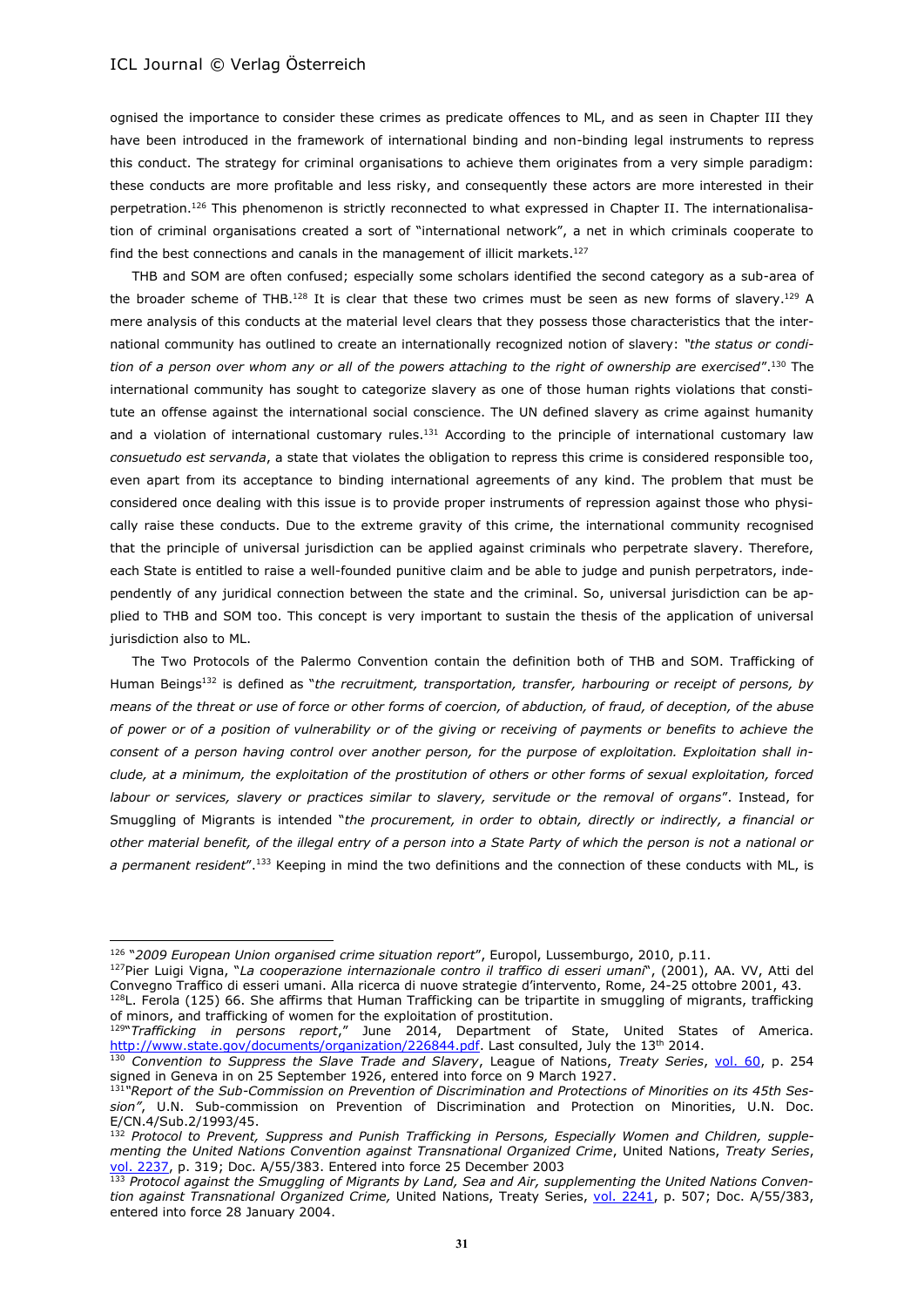time to analyse the 2011 FATF Report titled "Money Laundering Risks Arising from Trafficking in Human Beings and Smuggling of Migrants".<sup>134</sup>

# C. The Connection between THB, SOM and ML: the FATF 2011 Report

"*There is growing evidence that criminals are turning to trafficking in human beings (THB) and the smuggling of migrants (SOM) to a greater extent as these crimes are seen as highly profitable*". This is the introductory sentence of the Report in analysis. The meaning of these words is the implicit recognition by the FATF of the connection existent between violation of HR and ML. The reason why this thesis will analyse the results disclosed by the FATF in this Report come from the necessity to add both empirical data and an effective value to what has been affirmed during the entire dissertation: the international community suffers from a lack of recognition of ML as a HR violation, and undervalues the criminalisation and the persecution of this phenomenon considering it only as part of the predicate offence. This document highlights that criminals violate HR with the only purpose to wage money, and beneficiate from the lack of a proper international cooperation to act  $freely.<sup>135</sup>$  Even the FATF in the conclusions suggests that states will take appropriate internal and international countermeasures both to assess the real impact of the problem and to introduce a more "money-laundering centric" legislation. Furnishing some data – not always complete, due to the serious lack of information flowing around THB, SOM and ML – on the real measure of the problem in the globalised world, FATF aims at raising awareness at international level and provides some suggestions that are different from the same research questions that this study posed at the beginning. In fact the main objectives of the FATF are: i) assessing the problem; ii) identifying from case studies where ML acts and what forms launderers prefer to use to clean the proceeds of these two crimes – in particular to analyse if they are different from the ones already use for other ancillary offences; iii) increasing the possibility that the accomplishment of these conducts would be considered in the next years as "high risk/low profitable", rather than "low risk/high profitable" as it is today.

The Report is structured in four chapters: the scope of the study, the analysis of the questionnaire and the case studies, the key findings, and the issues for consideration.

### 1. The Scope of the Study

FATF affirms that the scope of the study is "*the laundering of proceeds arising from trafficking in human beings and the smuggling of migrant*".<sup>136</sup> To achieve this purpose Chapter I begin by defining what THB and SOM are in accordance with the international legal framework, in particular the Two Additional Protocols to the Palermo Convention.<sup>137</sup> The differences between THB and SOM are underlined based on three different dimensions: the consent (required for SOM and completely irrelevant for THB); the exploitation (not required in SOM, but required in the THB); and the transnationality (basic element of SOM, and not required for the THB). If the differences lie on the factual profiles of the conducts, the similarities are observed taking into account the structure and the purpose of the criminals. Indeed, in both these offences criminals constitute a well organised productive chain, where everyone plays his role, and they aim to maximise the profit minimising the costs of the transaction (in this case the SOM or the THB).<sup>138</sup> The profiles of smugglers and traffickers and the risk sectors are not important for this dissertation. On the contrary, the scale of the problem must be taken into analysis following the Report. "*The globalisation of the world economy has increased the movement of people across borders, legally and illegally, especially from poorer to wealthier countries. International organised crime has*  taken advantage of the increased flow of people, money, goods and services to extend its own international *reach".*<sup>139</sup> Unfortunately, as the FATF underlines, measuring the scale of the problem is almost impossible. The

l

<sup>134</sup>*"Money Laundering Risks Arising from Trafficking in Human Beings and Smuggling of Migrants*", Financial Action Task Force Report, FATF/OECD, July 2011.

<sup>135</sup> Ibid p.6:"[M]*aking a profit is the main goal of both traffickers and smugglers*".

<sup>136</sup> Ibid p.8.

<sup>137</sup> Ibid p.10.

<sup>138</sup> Ibid p.11.

<sup>139</sup> Ibid p.14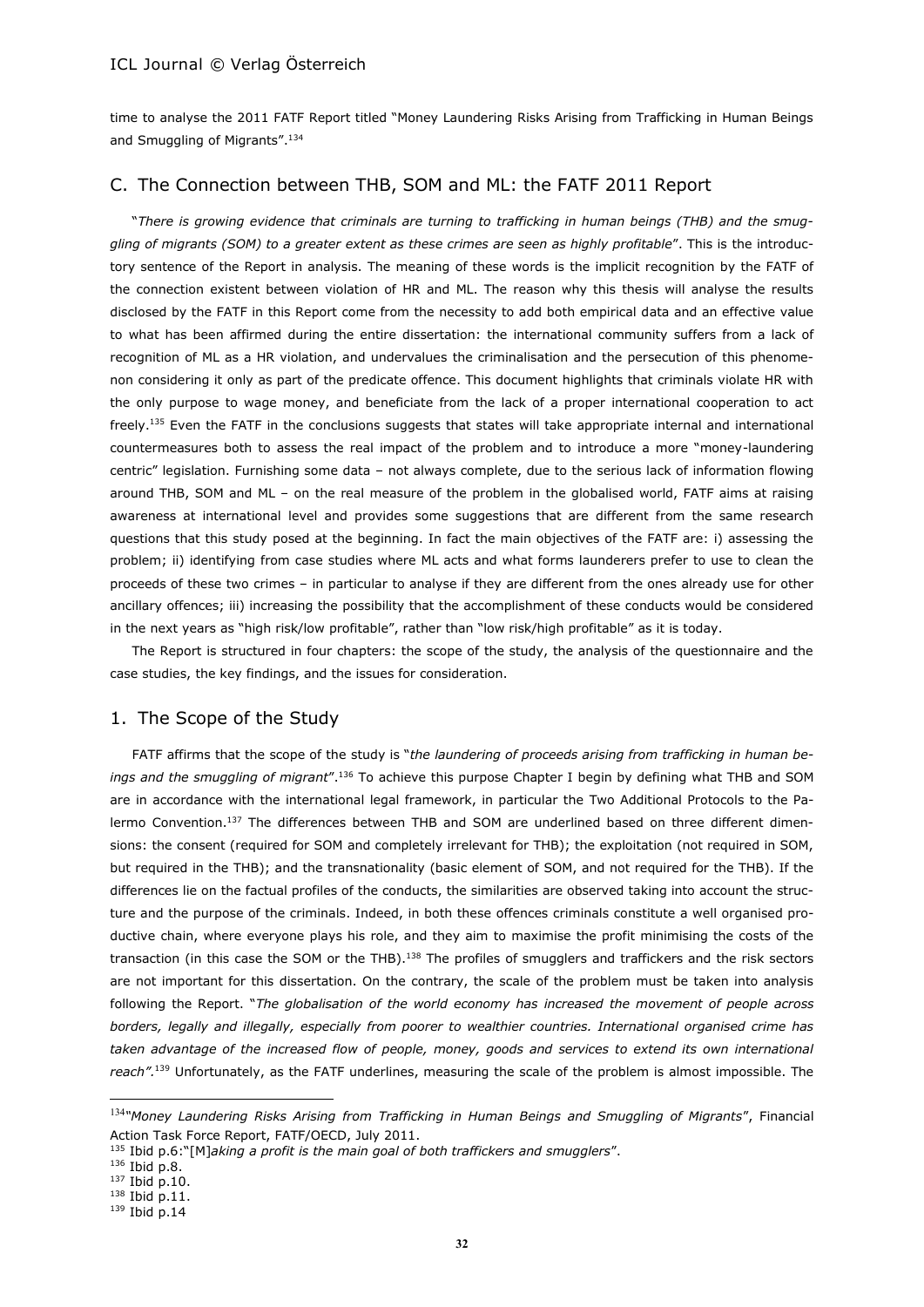data available in the Report are approximates and come from other international organisations such as ILO, OSCE, or UNODC and other organisms.<sup>140</sup> The data disclosed underrepresent the actual scale of the phenomenon, and the problem is the difficulty to persecute criminals who perpetrate these conducts. At least around 2.5 million<sup>141</sup> of persons are currently suffering from exploitation due to THB, and around 55.000<sup>142</sup> persons every year are smuggled from East, North and West Africa into Europe, generating about USD 150 million in revenue for criminals.<sup>143</sup> If the data representing (approximately) the number of people suffering from THB or SOM is impressive, the scale of the economic profits that would be laundered is simply unbelievable. The total illicit profits of all forced labour resulting from human trafficking is estimated to be about USD 32 billion per year (4 USD billion dollar for working exploitation, and 28 USD billion dollars from sexual exploitation), while the amount of money circulating around SOM is estimated in around 6, 75 USD billion per year, with an average of smuggling fees that vary between 1.500 USD and 70.000 USD for migrant.<sup>144</sup> Considering the colossal amount of money circulating around these crimes, FATF never stops to underline how the lack of appropriate instruments to fight ML is detrimental for the international economic stability. In fact within the data concerning the amount of persons suffering from this crimes and the money flowing around them, another evidence is impressive…negatively. It concerns the number of STRs reported by countries and concerning THB and SOM Considering the money involved: the number of STRs reports is impressively low. FATF cites some figure from the questionnaire fulfilled by countries: "*The Spanish FIU received in 2009 84 STRs related to THB/SOM out of a total of 2 764 STRs. The Colombian FIU received 8 STRs relating to migrant smuggling between 2007 and 2009 and 14 STRs relating to human trafficking. In 2009-2010, of 579 cases disclosed to law enforcement authorities by the Canadian FIU Fintrac, 8 were with migrant smuggling or trafficking suspected predicate offence*". <sup>145</sup> The last section is dedicated to the analysis of the countries of origins, transit, and destination. This data are useful to support the argument that an inadequate international cooperation, combined with the proliferation of ML, impede the possibility for developing countries to improve and achieve the UN Development Goals. In fact, it must not surprise the fact that the geographical areas of origin for THB are regions of the Commonwealth of Independent States (former Soviet republics), Central and South-Eastern Europe, Western Africa and South-East Asia, while the countries of destinations are usually Western Countries and Western Asia. The same can be said for SOM, even if data are more difficult to report. Anyway, the major trends are from Africa to Europe and from Latin America to North America.

# 2. Analysis of the Questionnaire and Key Findings

After the empirical generic picture concerning the scope of the study, in the second chapter FATF analyses two important features: the questionnaire to which all the members of FATF should have answered and the practical cases that jurisdictions provided to communicate to FATF as examples (Question 6 of the questionnaire).<sup>146</sup> The questionnaire, composed of 9 questions (hereinafter Q.), went through a broad series of topics that the different jurisdictions involved analysed and to which they answered: "*the main sources of detection of the laundering of the proceeds, the ML trends, the investigations led and convictions pronounced, the obstacles met, and the indicators observed*".

<sup>144</sup> <http://www.unodc.org/toc/en/crimes/migrant-smuggling.html> . Last consulted, June 2014.

 $\overline{a}$ 

<sup>&</sup>lt;sup>140</sup> Report on Trafficking, US Department of State (129).

<sup>141</sup> *A Global Alliance against Forced Labour: Global Report under the Follow-up to the ILO Declaration on Fundamental Principles and Rights at Work*, ILO, Geneva, 2005. Available at: [www.ilo.org/wcmsp5/groups/public/@ed\\_norm/@declaration/documents/publication/wcms\\_081882.pdf.](http://www.ilo.org/wcmsp5/groups/public/@ed_norm/@declaration/documents/publication/wcms_081882.pdf) Last consulted, June 2014.

<sup>&</sup>lt;sup>142</sup> To consider the variability of these data we can say that for instance from the beginning of the 2014 already more than 5000 migrants reached Italian costs as migrants smuggled. This means that the number of 55.000 as Reported in 2011 can easily be increased. <http://www.unodc.org/toc/en/crimes/migrant-smuggling.html> . Last consulted, June 2014.

<sup>143</sup> "*The Globalization of Crime: A Transnational Organized Crime Threat Assessment* ", United Nations publication, Sales No. E.10.IV.6. Available at [www.unodc.org/documents/data-and](http://www.unodc.org/documents/data-and) analysis/tocta/TOCTA\_Report\_2010\_low\_res.pdf. Last consulted, May 2014.

<sup>145</sup> FATF Report (134) p. 17.

<sup>146</sup> Ibid p.26.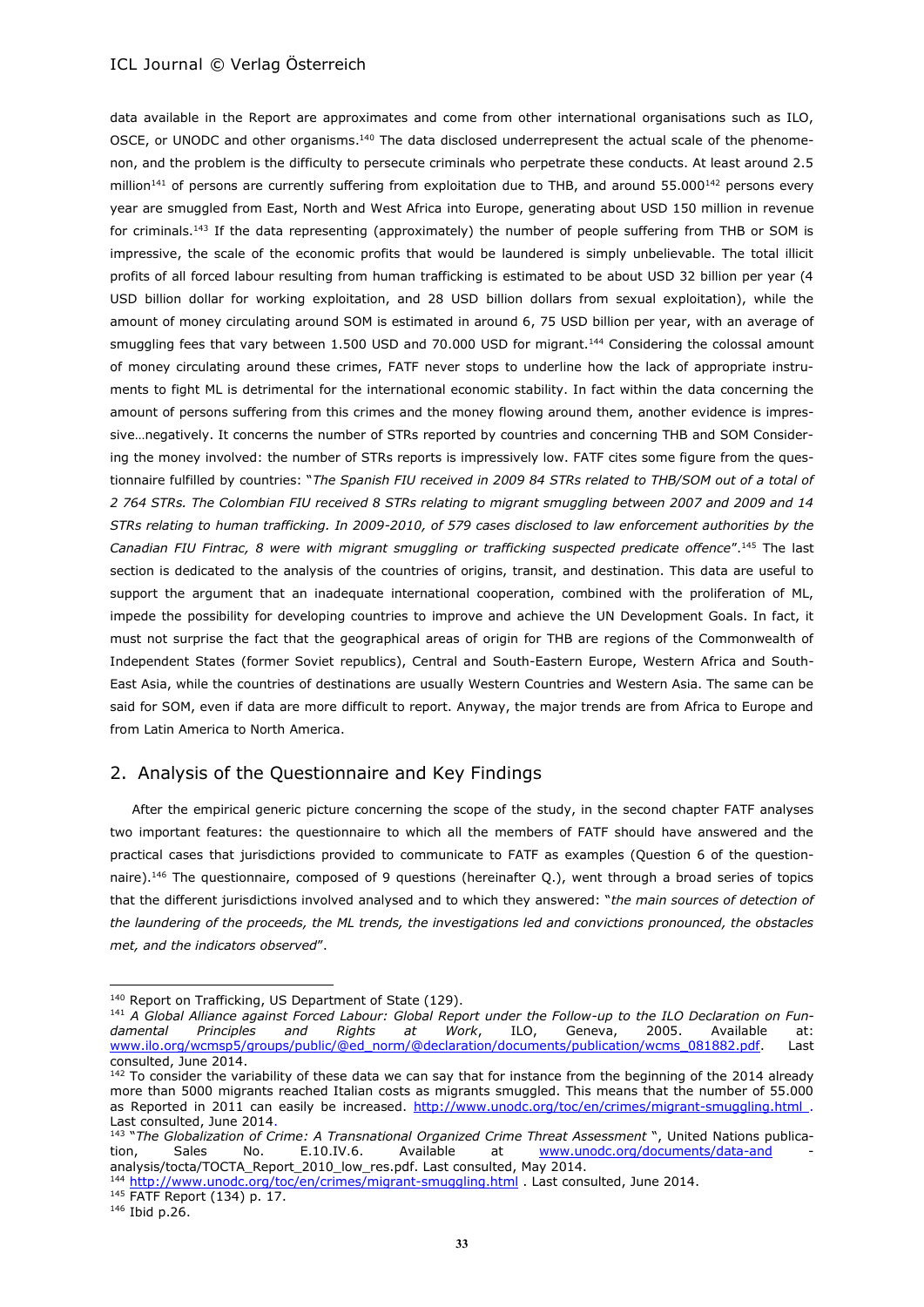Qs 1 and 2 deal with the competent authorities both in the sphere of the detection and investigation of THB and SOM cases, and in connection to ML. Q1 examines the issue of law enforcement agencies competent for THB and SOM. Answer given demonstrated that in many countries there is more than just a single authority competent for these cases. In particular, police services, immigration services, custom police, prosecution services and coast guard. They cooperate to investigate and detect cases bot of THB and SOM. Q2 is murky, asking whether there is a competent AML authority that deals only with these two ancillary offences. It is not surprising that all the answers where negative in this sense. States affirmed that in the majority of the cases the services specialised in AML were dealing also with cases of THB and SOM, without the addition of specialised forces focused only on these issues. Only Spain and USA declared that they created specialised agencies in addition to the already existent FIUs.

Qs 3 and 4 deal with both the source to detect ML and the new trends detected in the different jurisdictions. Q3 focuses on the sources of the information in cases of ML in connection with THB/SOM. The STRs received by the FIUs, which should constitute the first element in detecting ML, came in second place. Indeed, the first source of information was constituted by investigative operations of law enforcement authorities. The Report adds that "*this confirms the conclusion drawn by Moneyval <sup>147</sup> that THB and SOM remain law enforcement issues*". Q4 regards the new trends detected by the jurisdictions involved. Without the aim to enter too much in detail, it can be said that each region of the world presented different trends. Thus, for instance in Europe trafficking occurs mainly for sexual exploitation and forced labours, and traffickers often use their victims as cash couriers to launder money. In Asia was detected that trafficking and SOM come more from the poorer countries, and that Nepalese trafficking victims are forced to beg in Indian cities.<sup>148</sup> Weather the Americas showed a variegate number of trends detected depending on the country, the African continent, especially Sierra Leone and South Africa, detected the new trends of the resettlement of the young people displaced from the civil war (Sierra Leone), and investments in night clubs, restaurant, hotels, real estate and off shore countries (South Africa).

Questions 5 and 6 are related to the analysis or the investigation into the financial aspects of THB and SOM and to the possibility to furnish some examples related to this topic. Out of 41 countries, 19 did not answer saying that the information were not available. Q6 concerned the possibility to report some cases as examples of concrete connections between ML and THB/SOM to facilitate the emerging of trends in ML investment activities. The case studies will not take part to this analysis. However, it is important to precise that the majority of cases of THB regarded sexual exploitation and forced labour<sup>149</sup>. The trends that emerged from the analysis of case studies stress that the systems launderers use the most consist in an extensive use of cash; frequent transfers through money remitters to common recipients (often in risk countries); use of bank accounts with frequent cash payments incoming and outgoing the account; use of front companies; use of straw persons; use of cash to invest in real estate/high value goods; repayments of loans or other debt burdens; casinos, import/export trades etc; use of the hawala (informal banking) or other informal banking systems.<sup>150</sup>

Question 7 is probably the most relevant question for this study, as it concerns the obstacles to conduct this analysis.<sup>151</sup> Amongst this sample of countries, 15 jurisdictions did not answer to the question, and 4 of them affirmed that they did not face any obstacles. The FATF affirmed that "*the statements of the jurisdictions cor-*

documented migrants. Ibid. p. 31 and Annex A.

<sup>&</sup>lt;sup>147</sup> "Proceeds from trafficking in human beings and illegal migration/human smuggling, a report by the Work*shop 5 project team following the FATF – Moneyval typologies meeting, held in Moscow from 6 to 8 December 2004",* European Committee on Crime Problems (CDPC) and Moneyval, Strasbourg 31 May 2005, Moneyval (2005) 7[,http://www.coe.int/t/dghl/monitoring/moneyval/typologies/THBTypo\\_Rep%282005%29.pdf](http://www.coe.int/t/dghl/monitoring/moneyval/typologies/THBTypo_Rep%282005%29.pdf) . Last consulted, May 2014.

<sup>148</sup> <http://www.theguardian.com/world/2013/oct/02/nepalese-migrants-qatar-exploitation-home> . Last consulted, June 2014. A new trend in the exploitation of Nepalese workers began with the preparatory works fort the World Cup of Football in Qatar in 2022. In fact a very high number of Nepalese are recruited directly in their country and once they arrived in Qatar they became forced labours, with a salary of less than £74 per month 149 It is obvious that the cases concerning SOM can only have as object the facilitation of the entrance of un-

<sup>150</sup> FATF Report (134) p.37.

<sup>151</sup> Ibid p.29.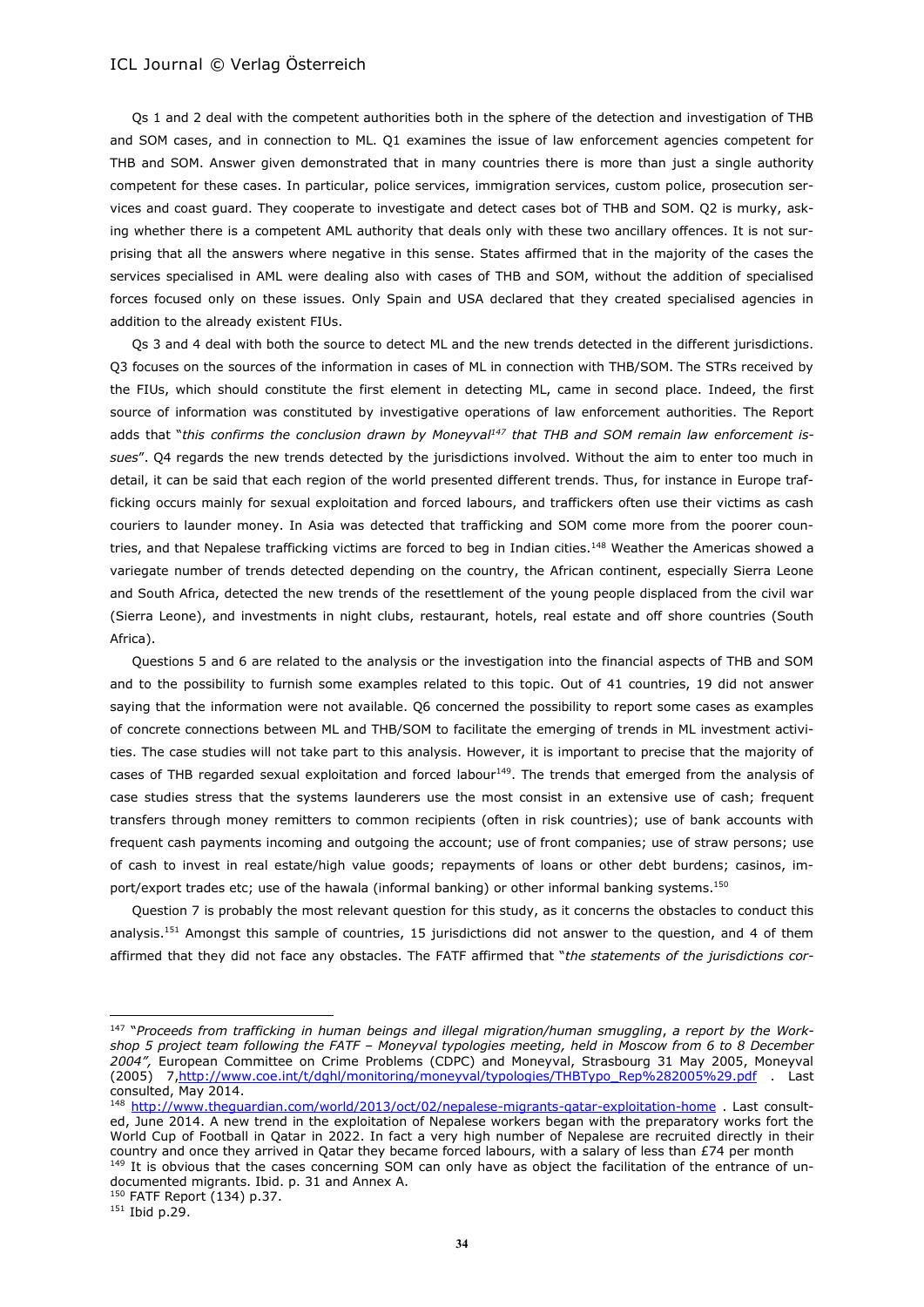*roborate fully the conclusions of the UNODC in its Human Trafficking, an overview published in 2008*".<sup>152</sup> The conclusions are that the problems faced by countries to set appropriate measures to combat THB/SOM are the same faced in the fight against ML. In particular they concern all the conclusions that the thesis analysed in the previous chapters: lack of knowledge of the real entity of the problem; lack of an adequate national legal framework; limited cooperation; lack of resources; corruption; etc. In addition, the three main concerns and obstacles found regarded a limited cooperation at international level; a lack of awareness or concern from law enforcement/prosecution authorities; the difficulties in detecting funds. The limited international cooperation could consist in the major concern deriving from the analysis of Q7. 19 countries answered that they faced problems related to an effective cooperation: time delays, effectiveness, special issues relating to the information required to other FIUs, the need for an effective system of mutual legal assistance, are the main concerns of these countries. The lack of awareness at the enforcement/prosecution level is another important issue that countries face. The FATF underlines how the main issues regarding the lack of an appropriate enforcement and judicial system are based on three dimensions:

- The impossibility to starting investigating the proceeds of ML, if before the relation between them and the predicate offence has not been proven;
- The "investigative culture focusing on the predicate offence rather than the laundering is a recurrent obstacle mentioned by the jurisdictions participating in this study".<sup>153</sup>
- The lack of financial awareness and training for investigators/prosecutors.

These obstacles conduct to a unique conclusion: ML must not be observed anymore only under the lenses of its predicate offences, bust must be fight as an offence that already contains in se the proof that the proceeds coming from an illicit source. In this sense the Norwegian AML repressive framework plays an eminent and unique role in the international panorama.<sup>154</sup> The last concern is related with the difficulties in detecting the illegal funds. The Reports observed that "*due to the wide use of cash in these types of offences, activities surrounding for example the prostitution sector (sometimes legal in certain jurisdictions) and the commingling of funds (stated 3 times), tracing illicit money and gathering evidence is a great challenge for financial investigators*".<sup>155</sup>

The last two questions concern the indicators (Q8) and other information/input on the subjects. Q8 will not be taken into consideration inside this dissertation, while Q9 has not been disclosed in the Report.

Chapter III focuses on the key findings of the research. In assessing the scale of the problem, the picture is that ML in the field of THB/SOM is an area of growing international concern. Criminal organisations are very attracted by profits that can be realised with trafficking and smuggling of migrants. This is a very profitable source, and the risk to be caught, prosecuted, and punished for ML is extremely low. The reason derives from the fact that the prosecution is usually for the predicate offence and not for the crime of ML.<sup>156</sup> The lack of information about the number of persons suffering from THB and SOM combined with even less information about the incomes generated by these activities and the modalities in which they are laundered emphasise the necessity to give an appropriate answer to this problem.

In the area of law enforcement, conclusions from the answers to the questionnaire outlined that information about ML arising from THB and SOM came to a greater extent from operational investigations, instead that from FIUs. In fact, to date the focus is still on the crime itself and not on the laundering of the proceeds of crime. There is also evidence of a connection between these two ancillary offences, ML and other transnational organised crimes: the persons trafficked or smuggled are often used as drug couriers. There are also linked between THB/SOM and corruption or FT. Evidences demonstrated how:

<sup>152</sup> *"Human Traffocking, an overview*", Report United Nation Office for Drug and Crime, New York 2008. [http://www.ungift.org/doc/knowledgehub/resource-centre/GIFT\\_Human\\_Trafficking\\_An\\_Overview\\_2008.pdf](http://www.ungift.org/doc/knowledgehub/resource-centre/GIFT_Human_Trafficking_An_Overview_2008.pdf) 153 FATF Report (134) p.30.

<sup>&</sup>lt;sup>154</sup> The General Civil Penal code, Act of 22 May 1902 No. 10, Norwegian Ministry of Justice Legislation Department, 2006.<http://www.ub.uio.no/ujur/ulovdata/lov-19020522-010-eng.pdf>, latest consulted on July the 14<sup>th</sup> 2014. The importance of the Norwegian Criminal Law as an example to be followed will be underlined in the chapter V.

<sup>155</sup> FATF Report (134) p.30.

<sup>156</sup> Ibid. p.38.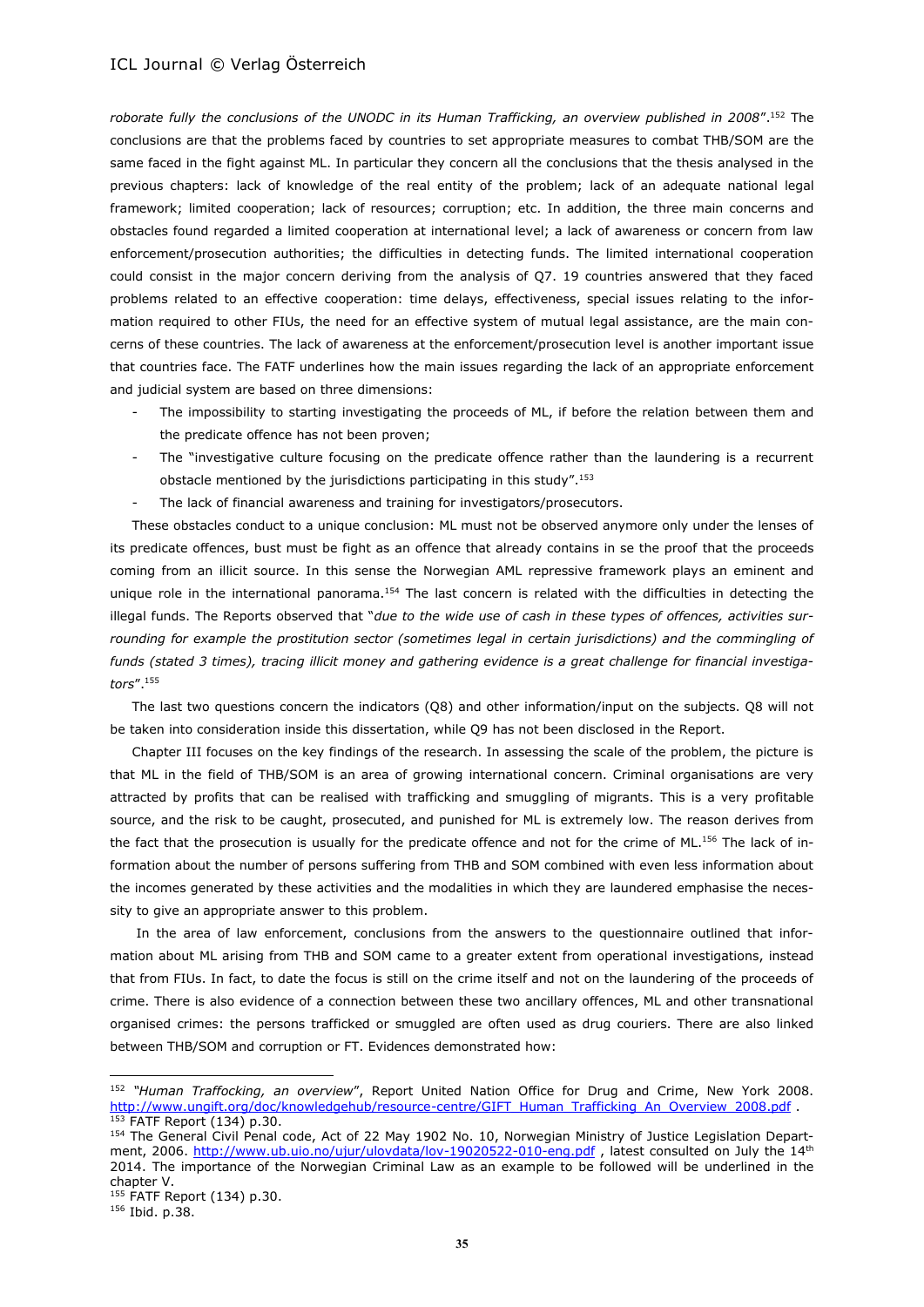- "*Some source jurisdictions have not implemented the necessary legislation to ensure any control over the "trade" in humans, and those responsible for producing the legislation are often benefiting from the criminal activity, either directly or through corruption money, and are therefore reluctant to implement the legislation required*;
- *Some source jurisdictions, even if willing to take action, do not have the resource capacity to engage in the necessary enforcement action required to prosecute and seize/confiscate the proceeds of human trafficking/smuggling of migrants;*
- *Some transit jurisdictions may not attach the same priority to the allocation of resources to detect THB and SOM as the destination jurisdictions;*
- *As already noted, in many of the destination jurisdictions the emphasis is more on the crime (e.g., sexual exploitation) than on the ML risks."* <sup>157</sup>

# 3. Conclusions and Issues for Considerations

The last chapter is dedicated to drawn conclusion and compilation making of recommendations. The Report, while acknowledging that the data collected could correspond to reality, admits the gravity of problem that is encountered in obtaining uniform values. It enhances the importance to develop a uniform and effective methodology to calculate the real percentages of persons suffering THB and SOM and the proceeds deriving as such. The judicial focus is the other issue raised by this Report. Again, the nature of the THB/SOM markets is stressed as being considered as "low risk/high profitable" areas. One of the reasons is "*the difficulty in securing prosecutions due to the practical challenge of investigating crimes across international borders, or the difficulty in obtaining evidence from trafficking victims*". The Report suggests an implementation of the international cooperation in two issues: i) the reversal of the scheme mentioned, which might become "high risk/less profitable"; ii) a major focus on the criminalisation of ML rather than on the predicate offence itself, "*with due regard to the protection of the rights of the victims, the rights of smuggled migrants and of witnesses*".<sup>158</sup>

Cooperation and the prioritisation/level resourcing are the other two matters raised by the Report. Calling for the need to more cooperation between law enforcement agencies and FIUs and national and international level, especially in the informal exchange of data collection, the Report underlines how both THB and SOM can be profitable, especially because they assure high level of profits along the entire productive chain.<sup>159</sup> In conclusion, the Report stresses the importance to combat ML in relation with human trafficking and smuggling of migrants. The link between these crimes and other transnational crimes is an ulterior issue that both the source jurisdictions and the destination jurisdictions must take under serious consideration. Source jurisdictions, usually less developed countries, require technical and financial assistance in the ratification of international treaties, in the drafting of internal legislation and in the resourcing of their law enforcement agencies and FIUs. Destination jurisdictions as well must focus the attention on the implementation of the resources allocated for the law enforcement agencies and the FIUs, especially providing financial specialists in this sector adequately trained and equipped with relevant IT tools and access to necessary information.

### D. Conclusion

The findings of this chapter lead to draw the following conclusion: i) THB and SOM are forms of slavery which are in addition considered as offenses against the international social conscience by the international community; ii) they are inextricably connected with ML because they represent one of the most profitable and least risky market for transnational organised crime; iii) the international community seems incapable to furnish

<sup>157</sup> Ibid p.40.

<sup>158</sup> Ibid p.43

<sup>159</sup> Ibid. p. 44: "*With human trafficking there are a number of elements that are rewarded including the recruiters in the jurisdictions of origin, the transporters who move the human beings from the country of origin to the country of destination, and the exploiters within the countries of destination. With SOM, there is also a wide range of actors retributed for the smuggling activity*".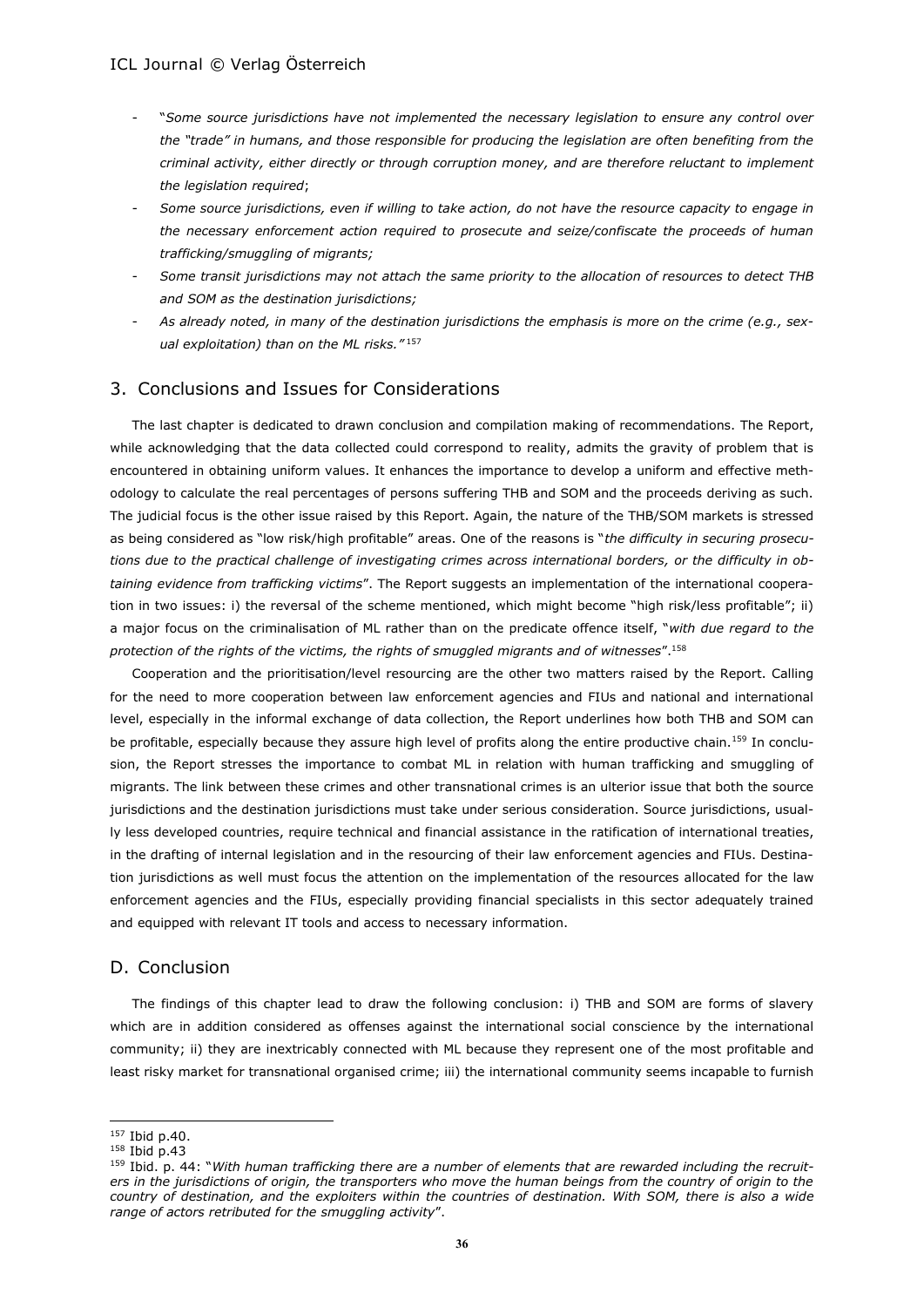an appropriate answer to this phenomenon, due to efforts invested mainly in the fight against predicate offences, rather than on ML per se.

# V. Reshaping the regulation on money laundering

# A. Overview

The previous three chapters evolved on three arenas: the economic one, the legal and the social one. However, it appears that the same conclusions arise from them three:

- Issues in the harmonization of a criminalizing definition of ML;
- The lack of internal law enforcement;
- A low level of international cooperation deriving from both by the impossibility to furnish precise data on the dimension of the phenomenon, and from the priority put by states con the criminalisation of ancillary offences, rather than ML per se.
- The detrimental effects that ML has on fundamental rights supposedly guaranteed by the international community.

This chapter proposes a coherent and "tailor made" answer to these problems. ML is a gangrene that deserves to be reconsidered by the international community under new angles. The recommendations of this study regard the draft of a new Convention on Preventing and Combating Transnational Money Laundering (hereinafter AML Convention). This instrument shall be drafted under the lens of a HR based approach and criminalise ML independently from any ancillary offence. This instrument provides for protection to specific human rights that are threatened by the performance of ML (namely: political, economic, social and cultural rights, but also equality rights). Further, the backbone of the convention would be "*the right to be free from money laundering*". The originality of this Convention would be pushed further from the tradition securing and establishment of rights. In addition, the AML Convention would create an International Criminal Court on Money Laundering (hereinafter ICCML).

# B. A Human Rights Based Approach: The First Step for a New AML Panorama

The conclusions of Chapter II indicated that the colossal amount of money produced by ML affect human rights, especially in the area of economic and social rights. For this reason, the international community, in drafting a new AML Convention, should proceed with a human rights based approach. For a better understanding of this argument, this section will begin to map the African Union Convention on Preventing and Combating Corruption (hereinafter the AU Anti-corruption Convention).<sup>160</sup> "*The Convention is unique amongst international anti-corruption conventions by recognizing the connection between acts of corruption and the violation of human rights*".<sup>161</sup> The importance of this document does not lie exclusively on its referrals to HR, but also because it contains the criminalisation of the proceeds coming from the crime of corruption.<sup>162</sup> Thus, it can be said that the AU Anti-corruption Convention, for the first time, recognises ML as a human rights violation within the crime of corruption. The aim of this section is to represent this Convention as an example for drafting a future AML Convention, and for this reasons a study on the entire framework of the rights protected by the Convention does not seem relevant. 163

Already in its Preamble the AU Anti-Corruption Convention refers to a series of other HR binding documents, such as the African Charter, the 1994 Cairo Agenda for Action Relaunching Africa's Socio-Economic Transfor-

 $162$  AU Anti-corruption Convention (160) artt 4 and 6.

<sup>160</sup> *The African Union Convention on Preventing and Combating Corruption,* adopted by the 2nd Ordinary Session of the Assembly of the Union, Maputo, 11 July 2003, entered into force on 5 August 2006.

<sup>161</sup> Melissa Khemany, "*Corruption and the violation of human rights : the case for bringing the African Union Convention On Preventing And Combating Corruption within the jurisdiction of the African Court on Human and Peoples' Right*s", (2010), African Yearbook of International Law, ed. A. Yusuf (ed.), 213, 227.

<sup>163</sup> M. Khermany, Corruption and the violation of HRs (161), 228, states that "*The AU Anti-Corruption Convention refers to human rights eight times, which is significant considering that it is only a 28-article document*".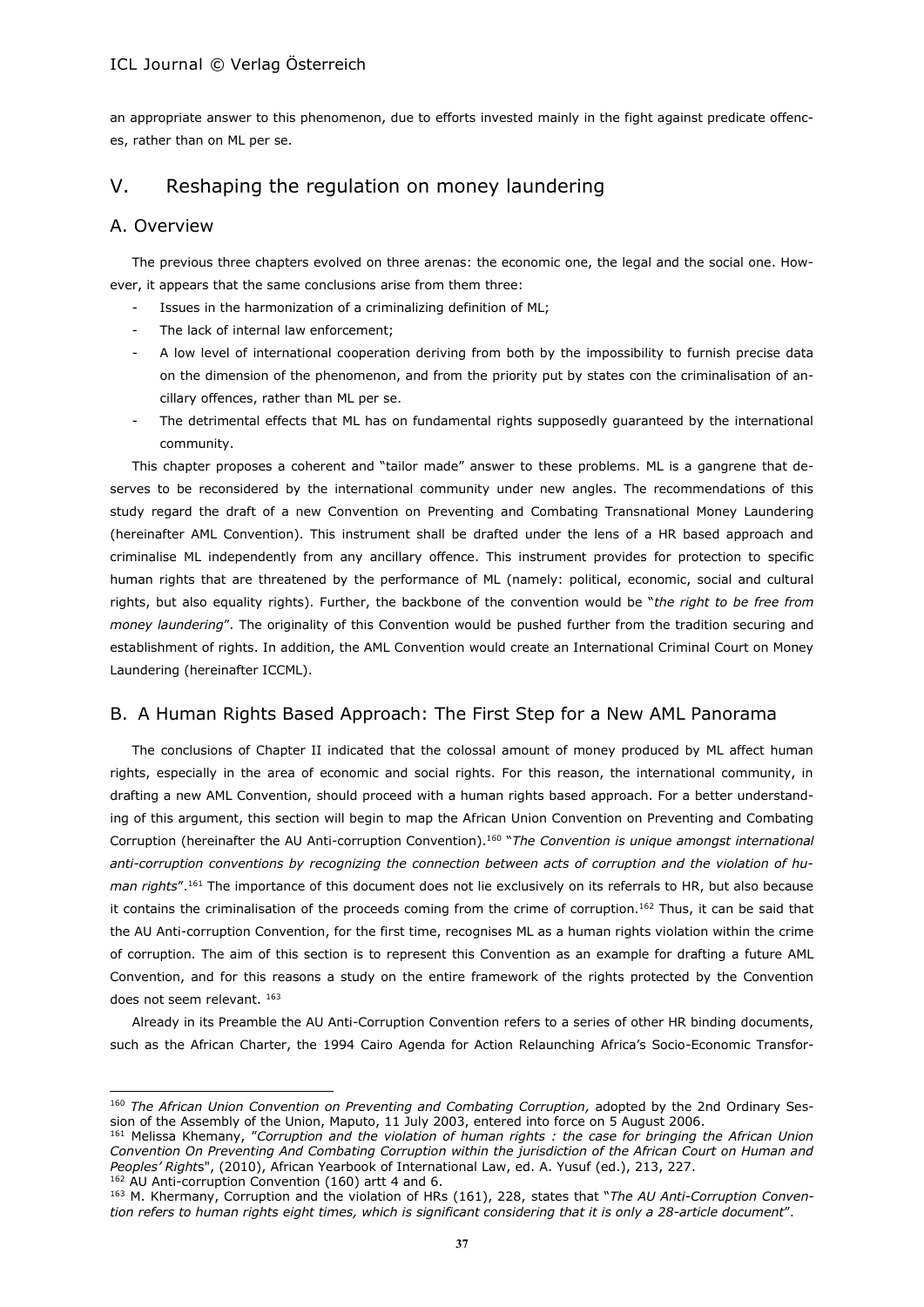mation and the African Union Plan of Action Against Impunity adopted by the African Commission on Human and Peoples' Rights in 1996. The Preamble recognizes the

detrimental effects that crimes such as corruption have on economic development. This point is of a significant importance and therefore should be repeated in the AML Convention.<sup>164</sup>

Article 2 states the objectives of the Convention. Amongst the enforcement provisions on combating corruption (as the promotion and strengthening of mechanisms required to prevent, detect, punish and eradicate corruption and related offences, §1), or the call for the empowerment of interstate cooperation (§2 and §3), a provision seems particularly relevant. It is Art.2 §4 that enunciates "[the objective is to] *promote socioeconomic development by removing obstacles to the enjoyment of economic, social and cultural rights as well as civil and political rights*".<sup>165</sup> Moreover, other important provisions that could be taken as example for shaping a new AML Convention regard the inclusion of the civil society and media as an important vehicle for creating an anti-corruption conscience (articles 5 and 12) and be whistle-blowers. In particular, article 5 §8 disposes that "[state parties undertake to] *adopt and strengthen mechanisms for promoting the education of populations to respect the public good and public interest, and awareness in the fight against corruption and related offences, including school educational programmes and sensitization of the media, and the promotion of an enabling environment for the respect of ethics*".<sup>166</sup> The body of the AML Convention shall contain provisions referring to the African Charter and the protection of HR. M. Khermay, regarding the AU Anti-corrutption Convention, divides them is six categories: i) rights to life, liberty and physical integrity; ii) rights to affiliation and free movement; iii) rights to political participation; iv) rights to non-discrimination, fair trial and legal movement; v) economic, social and cultural rights; vi) solidarity rights.<sup>167</sup>

# C. Money Laundering First: The Norwegian Civil Penal Code as a Model for a New AML Regulation

The section above explored the first stakes that should be taken into consideration when drafting the AML Convention under a human rights approach. It must be noted that the AU Anti-Corruption Convention introduces in the field of anti-corruption, a provision concerning the criminalisation of the "illicit enrichment".<sup>168</sup> In particular, article 1 defines illicit enrichment as "*the significant increase in the assets of a public official or any other person which he or she cannot reasonably explain in relation to his or her income*".<sup>169</sup> This definition is important to highlight what should be the next step in the criminalisation of ML. Therefore, one of the problems stressed in the previous chapter, regarded the difficulty for countries both at national and international level to fight properly ML and its ancillary transnational offences, and to provide a more efficient enforcement cooperation. For this reason, the FATF Report highlighted the necessity for countries to give more importance to ML per se, rather than on its predicate offences. This section will show how the Norwegian Civil Penal Code could be an example for the criminalisation of ML in a hypothetical new AML Convention.<sup>170</sup>

Chapter 31 of the Norwegian General Civil Penal Code titles "Receiving the proceeds of a criminal act".<sup>171</sup> In defining the conduct of ML, it is not dissimilar from all the other juridical orders. Indeed, it considers ML as the conduct of "*aiding and abetting shall be deemed to include collecting, storing, concealing, transporting, sending, transferring, converting, disposing of, pledging or mortgaging, or investing the proceeds*". The innovation lies on that to prove the illegal origin of the proceeds, the proof of the ancillary offense are irrelevant. The police and the prosecuting authority are not required to provide evidences of underlying offence the proceeds may

<sup>164</sup> AU Anti-corruption Convention (160), Preamble: "*Concerned about the negative effects of corruption and impunity on the political, economic, social and cultural stability of African States and its devastating effects on the economic and social development of the African peoples; Acknowledging that corruption undermines accountability and transparency in the management of public affairs as well as socio-economic development on the continent"*.

 $165$  Ibid art 2(4).

<sup>166</sup> Ibid art 5(8).

<sup>&</sup>lt;sup>167</sup> M. Khermay, corruption and the violation of HRs (161), 229.

<sup>&</sup>lt;sup>168</sup> Au Anti-corruption Convention (160) art 12.

<sup>169</sup> Ibid Article 1.

<sup>&</sup>lt;sup>170</sup> The General Civil Penal Code (154).

 $171$  Ibid.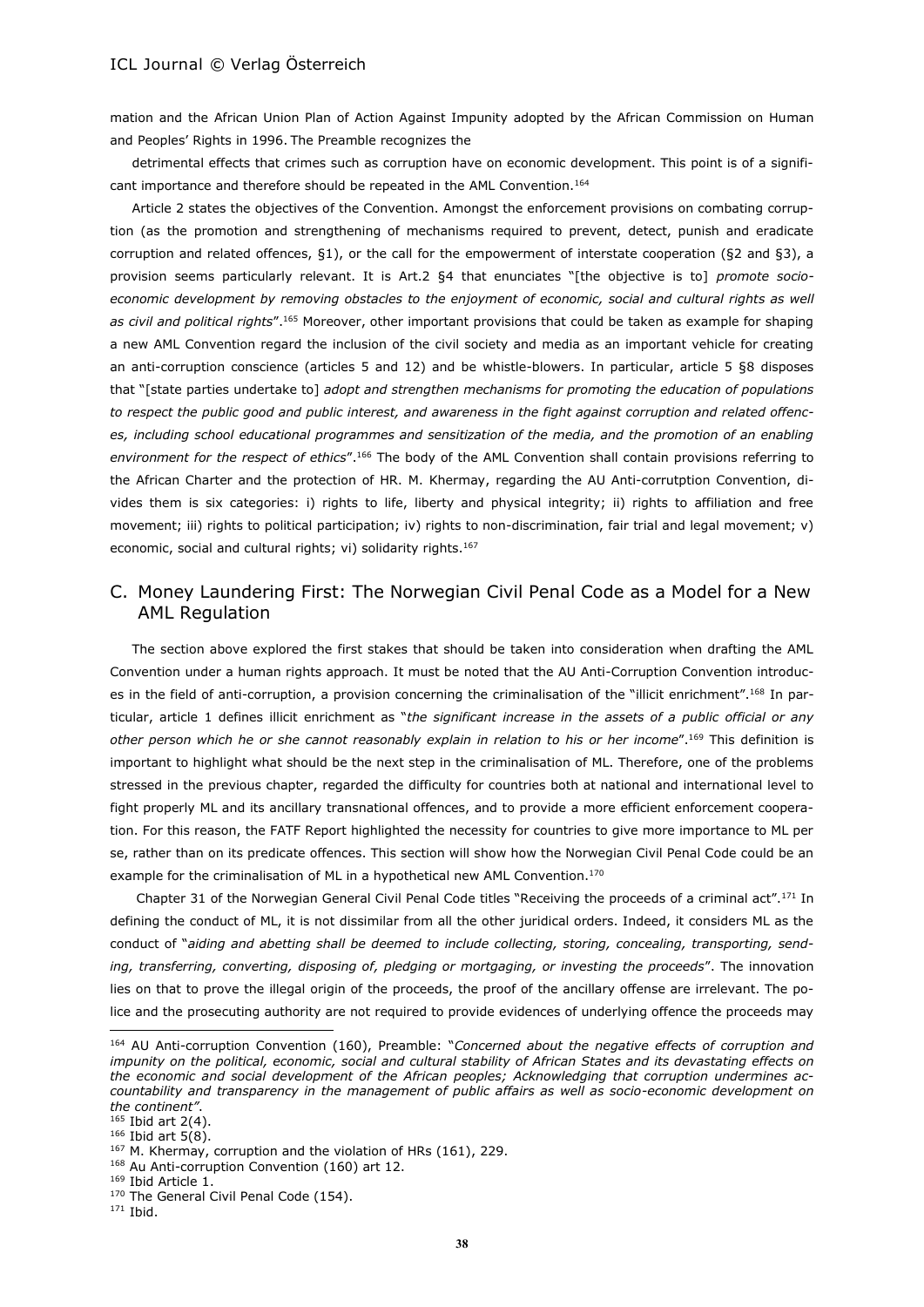stem from. Police authorities rather construe their assumptions on assessments of the environment, the nature and character of the case, as well as the suspect(s). In addition, to prove that a given transaction or seized cash constitute in proceeds of criminal offence, another method is employed. The prosecuting authority have the charge to prove that the proceeds are not related to any legal source. The focus of the evidence is thus to rule out any legal source of the proceeds. If the criminal will not link the assets to a legal source, those will be considered as criminal proceeds and forbidden to deal with in any way. This handling is used as an indictment by itself.

Obviously this approach does not underestimate the value of the predicate offences that in an international context will cover a primarily role for the considerations of those transnational offences covered by the AML Convention.

# D. Establishing an International Criminal Court for Money Laundering

This last section of this concluding chapter will conceptualize the solution of introducing in the international criminal legal framework a special tribunal on ML as the only jurisdiction applicable at the international level. To be clear it must be said that by "international level" is meant the situation in which ML is transnational by nature. In any other case, the criminalisation and the prosecution of this offence will remain a unique prerogative on the national jurisdictions.

Chapter III emphasized the lack of double criminality affecting seriously international cooperation in the fight against ML. The idea to institute an ICCML matches with the idea expressed by R. Diurreu, who stated that "*many States based their jurisdiction over ML offences primarily on the territorial principle, even when the predicate offence was committed in a foreign jurisdiction*".<sup>172</sup> The combination between the need to include extra-territorial principles at international level and the protection of fundamental rights protected by the international community conducted this research to imagine the establishment of a special tribunal, in the shape of the International Criminal Court. Some could argue whether there should be the necessity to create a new international criminal court, if one already exists. Already in 1994, a group of experts elaborated the so-called "International Law Commission's Draft Statute on an International Criminal Tribunal", suggesting that serious drug trafficking offences, including drug trafficking ML (from the criminalisation coming from the Vienna Convention), could have been inserted in the jurisdiction of the "future" ICC.<sup>173</sup> As a matter of facts, the opposition of Northern countries resulted in the abandon of this project. An explanation of this disdain could be that the influence of ML on the economic global and national markets was not yet a hot topic and much talked about. Now that awareness on ML and its surrounding issues has been progressively raised in the last twenty years, the dialogue on the creation of this special tribunal deserves to be undertaken again.

This thesis excludes *a priori* the possibility to use the already existent ICC to cover both ML per se, and ML offences. Although, the new tribunal might follow the same core principles and ruling established for the creation of the ICC: i) the ciminalisations of acts that are *"….serious crimes of concern to the international community*" <sup>174</sup>, ii) and the principle of complementarity.<sup>175</sup>

There are at least two main reasons. First, ICC is in charge to judge "international crimes", which, as observed in the introductory part, have completely different characteristics than transnational crimes (Chapter I §3). Second, even in the case that ML would purchase the recognition of international crime, it might be difficult for the ICC to prosecute appropriately launderers. A special tribunal on ML shall necessarily contain in its structure an international FIU with the function to receive STRs from nationals FIUs concerning suspects transnational operations. Further, it shall also contain a Prosecutor's office that will be able to lead with financial

<sup>&</sup>lt;sup>172</sup> R. Diurreu, Rethinking Money Laundering, (44), 416.

<sup>173</sup> *Rome Statute of the International Criminal Court,* , adopted by the United Nations Diplomatic Conference of Plenipotentiaries on the Establishment of an International Criminal Court on 17 July 1998, U.N. Doc. A/CONF.183/9, entered into force on 1 July 2002.

<sup>&</sup>lt;sup>174</sup> Ibid Preamble.

 $175$  Ibid art. 17. The principle of complementary appears in the Preamble of the statute of Rome and it is legally transposed in art. 17. It leds on the rule that the jurisdiction of the ICC only applies where there is a clear case of failure by the states concerned.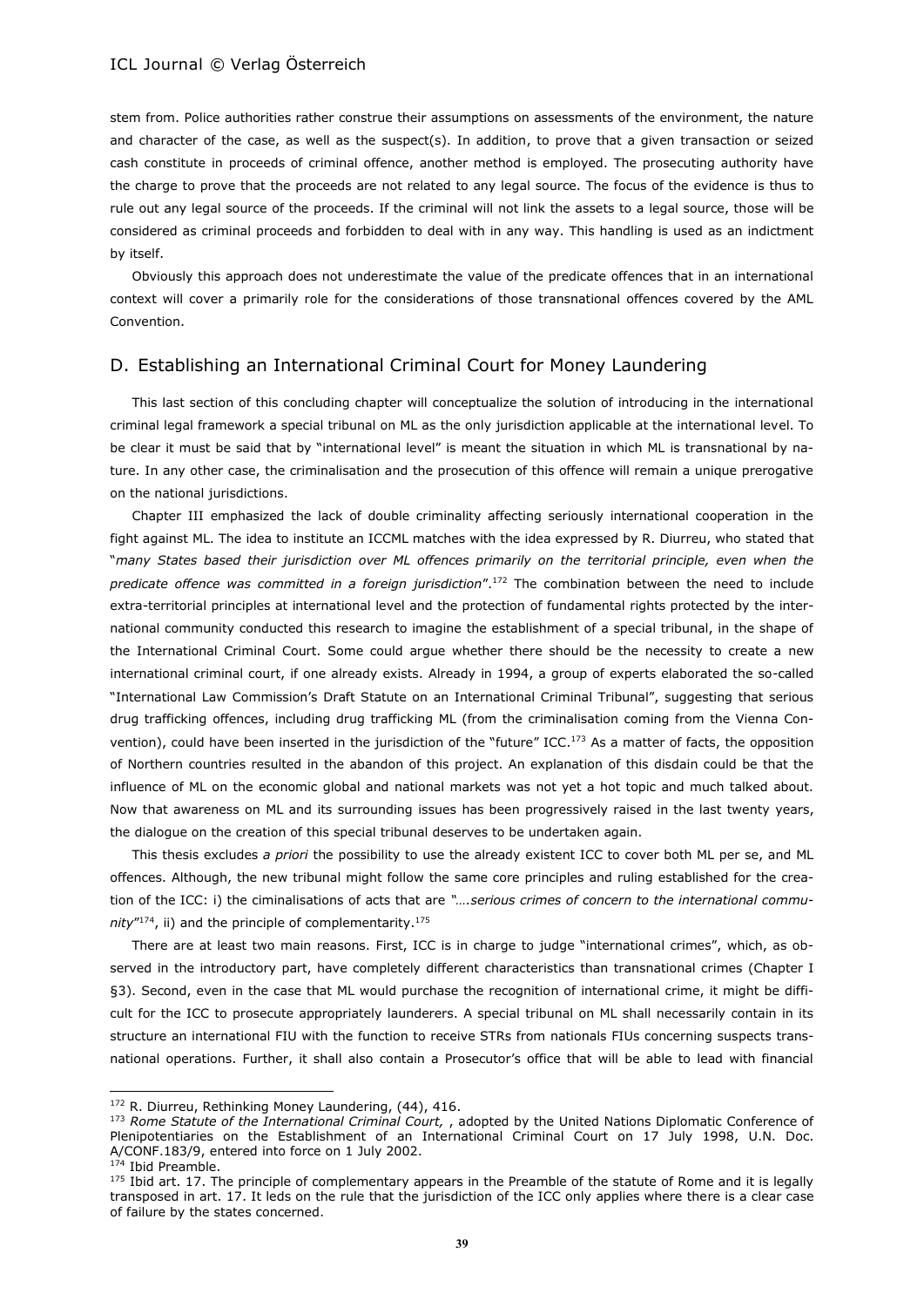crimes, and will be composed by experts in this sector. It is the complexity of the crime itself that calls for the constitution of a specific body that will be in charge to prosecute and judge ML and its ancillary offences.

The ICCML shall follow the basic principles set for the ICC. They appear in Article 1 of the Statute of Rome, which establishes that the Court has "*the power to exercise its jurisdiction over persons for the most serious crimes of international concern, as referred to in this Statute, and shall be complementary to national criminal jurisdictions*".<sup>176</sup> Therefore, it would be of common sense to specify on the fact that the Court would judge only cases where ML appears as a (a) serious and (b) transnational crime, (c) and national jurisdictions should not judge on their own due to the international character of the offenses committed. The requisite of transnationality has been already detailed in this study. It shall only be added that transnationality, in this case, comprehends also ancillary offences. Only when ML will acquire the status of "transnational crime" related either to the criminal organisation, or to the predicate offence, or to the production of its effects outside national borders, the jurisdiction of the ICCML could be applied. The seriousness of ML, for Diurreu, occurs "*when the property involved represents a significant economic value. […], the seriousness of ML offences should be evaluated in light of the monetary value of the funds or property involved in the ML process. Large-scale ML operations may seriously and directly harm three main social interests that should be protected by criminal law: the social value protected by the predicate offence, the administration of justice and the socio-economic system. This means that ML is a 'serious' and 'multi-offensive' crime since it must protect these three main social interests*".<sup>177</sup> This means that the seriousness on ML derives directly by its capacity to harm these social values protected both at national and at international level.

The second and last necessary aspect is the complementarity. Inspired from article 17 of the Rome Statute, a state in the incapacity, inactivity or unwillingness to prosecute in its national jurisdiction ML crimes shall be supported/replaced in its jurisdiction by the ICCML. This thesis explored at least four different situations in which fighting ML on a national level is made impossible. Firstly, states could turn a blind eye on ML operations on their own jurisdictions: Chapter 2 §3 observed how countries could be reticent to apply properly AML enforcement systems, being themselves the beneficiaries of these investments. Moreover, some states could simply refuse to face and invest in the problem, as their head of states could potentially be in the first line of launderers (e.g in dictatorial regimes). A third example might occur in poor/undevelopped countries, impartial in the prosecution of ML offences, or unable to establish effectives AML policies. Finally, other countries might have judicial and legal authorities well trained and with enough technical skills and means to prosecute efficiently ML, but they could suffer from serious lack of efficiency in facing transnational ML operations.

These elements led to the conclusion that the institutionalisation of an ICCML could be a possible solution to some of the problematics related to the criminalisation and the prosecution of this offence.

# VI. CONCLUSIONS

Globalisation has let a door opened for economic financial crimes to trespass national borders. In this context, ML became a shadow hanging over the international community. At the end of 1980's, government started to feel the need to take significant measures to block both international drug trafficking, and the proceeds deriving from those crimes. As a result of this various initiatives, the international community began investing in the very firsts AML instruments. Time allowed the international community to take conscience of ML not only being a problem related to international drug trafficking, but also an autonomous transnational issue. Transnational ML was the first method employed by transnational organised crime groups to reinvest the proceeds of their crimes. ML took over another dimension, wider than the local or national one it used to be confined to. It became international. Three more conventions were adopted at international level. They criminalised transnational organised crime, corruption and financing of terrorism. All of them also contained the criminalisation of ML. This crime was, in this way, spread out into four different heterogeneous regulations. The direct consequence of this lack of uniformity was a confusion for states in adopting cooperative systems in law enforcement

 $\overline{a}$ 

<sup>176</sup> Ibid Art. 1.

<sup>177</sup> R. Diurreu, Rethinking Money Laundering, (44), 420.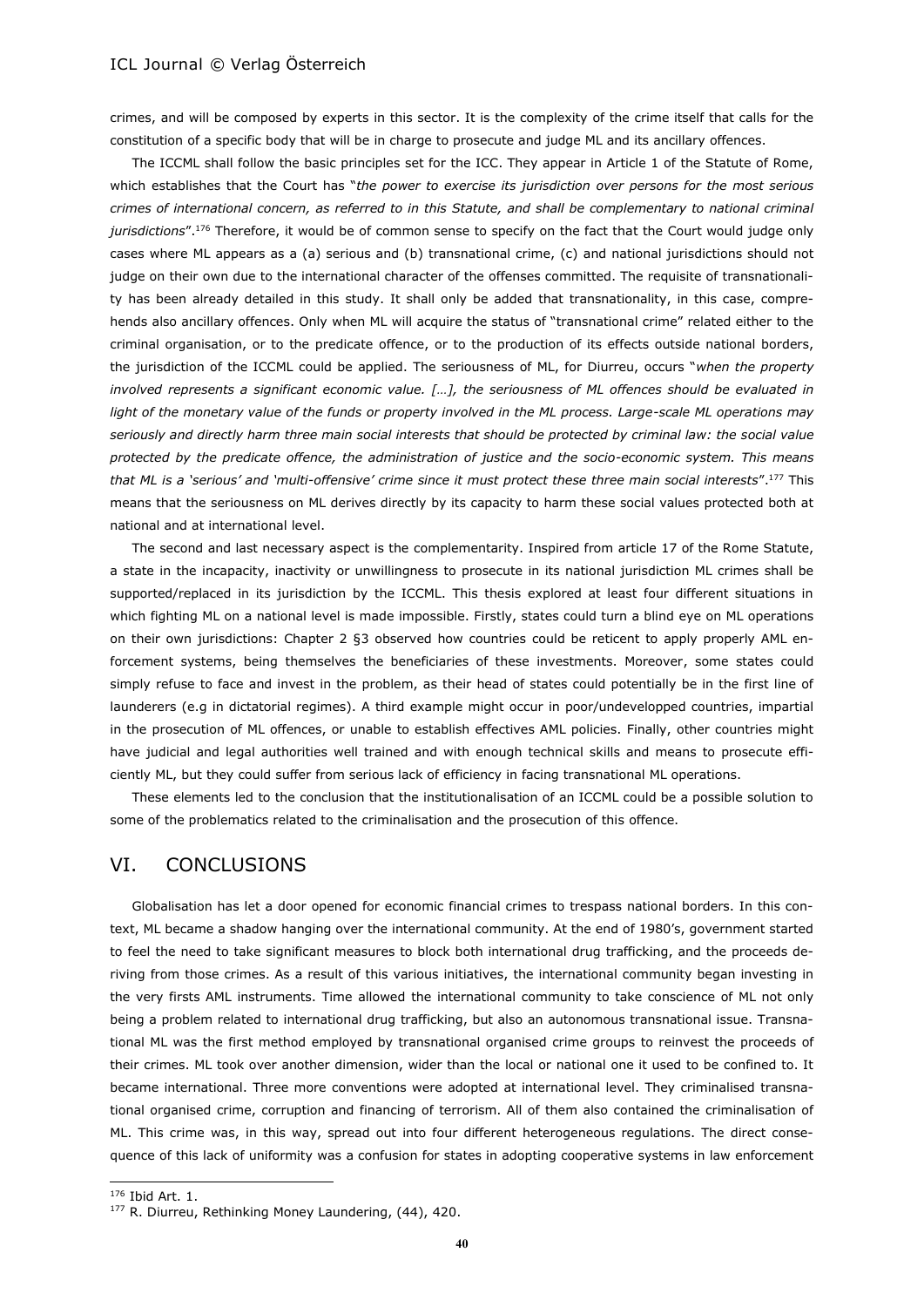against ML. The consequence was to create confusion among countries in the adoption of proper cooperative systems concerning the law enforcement against ML. The preventive/regulatory approaches adopted by the EU might have had a better application across Europe, but do not offer significant alternatives to stop the processes of laundering abroad. As regularly reported in the medias, ancillary offences related to HR violations are found to be constellations all leading to ML. The international standards stated by the FATF have not been able yet to provide with the necessary arms to fight this crime, which to sate is evaluated approximately for generating \$870 billion per year (an amount equal to 1.5 per cent of global GDP). It could be that the mutual evaluation system and the black list (in which are inserted the NOCT's) were of a great help in increasing: both the perception of the gravity of the phenomenon, and to ostracise the countries not complying with AML standards. Indeed, it can happen that countries turn a blind eye on the repression of this offence, beneficiating from the fluxes that circulate inside their territories. Scholars observed that nowadays, criminal organizations pursuing the maximizations of their profits, have chosen markets that are high profitable and low risky. This study highlighted the problem concerning THB and SOM (the third most profitable market for international criminal groups) under a human rights lens. The threshold dimension of this thesis examined the economic, legislative, and social dimensions embodied by the ML. Each of these dimensions led to draw similar conclusions that can be summed up as the following: the international community shall rethink the concept of criminalisation of ML under a lens related to the protection of HR. If regional systems seem to become more open to it, finding an appropriate answer for fighting ML still represents a challenge. This thesis strove to offer an answer to this political, legal and human issue that could concentrate all the matters found in the three arenas explored. The findings lead to suggest the drafting of a new AML Convention. The Convention should include as it backbone a HR based approach that would stress the intentions of contracting states to protect their populations from the detrimental human and economic effects of ML. Another approach of criminalization of this crime seems necessary in particular within such an international panorama. Considerations should be focused upon ML per se, and not only on its predicate offences. Eventually, a third element constituent of the AML Convention could be the establishment of an international tribunal against money laundering, that would apply universal jurisdiction in cases where ML is characterized by seriousness and a transnational form. This tribunal would finally bring sanctions and reparations, which is to date two functions out of reach of governments and international cooperation.

The aim of this study was to encourage the present panorama of legal and political responses to ML to evolve and consider money laundering not only as an economical crime, but a serious violation of human rights. I express my wishes for the International Anti Money Laundering Convention to see the light and contribute to the defence and protection of the universality of human rights.

**Michele Romano**, University of Zürich, Competence Centre for Human Rights, Rämistrasse 74/75, 8001, Zurich (Switzerland), [michele.romano@rwi.uzh.ch](mailto:michele.romano@rwi.uzh.ch) ; [micheleromano87@gmail.com](mailto:micheleromano87@gmail.com)

#### **Reference List**

#### **Articles and Books**

Bassiouni, M.C. *International drug trafficking and money laundering, (1988),* American society of International law, Proceedings of the 82nd annual meeting.

Cassese, A., International Criminal Law (Oxford University Press, Oxford, 2003)

Costanzo, P., Criscuolo, L., Lupi*, G., "L'attività dell'Unione Europea nel campo della prevenzione e del contrasto del riciclaggio e del finanziamento del terrorismo"* (february 2008), Lineamenti della disciplina internazionale di prevenzione e contrasto del riciclaggio e del finanziamento del terrorismo, Quaderni di Ricerca Giuridica della Consulenza Legale, ed. by M. Condemi e F. De Pasquale.

Diurreu, R., "Rethinking Money Laundering & Financing of Terrorism in International Law: Towards a New Global Legal Order" (Martinus Nijhoff Publishers, Leiden-Boston, 2013).

Giovanoli, A., *Storia e Globalizzazione,(* Laterza*,* Roma-Bari, 2003).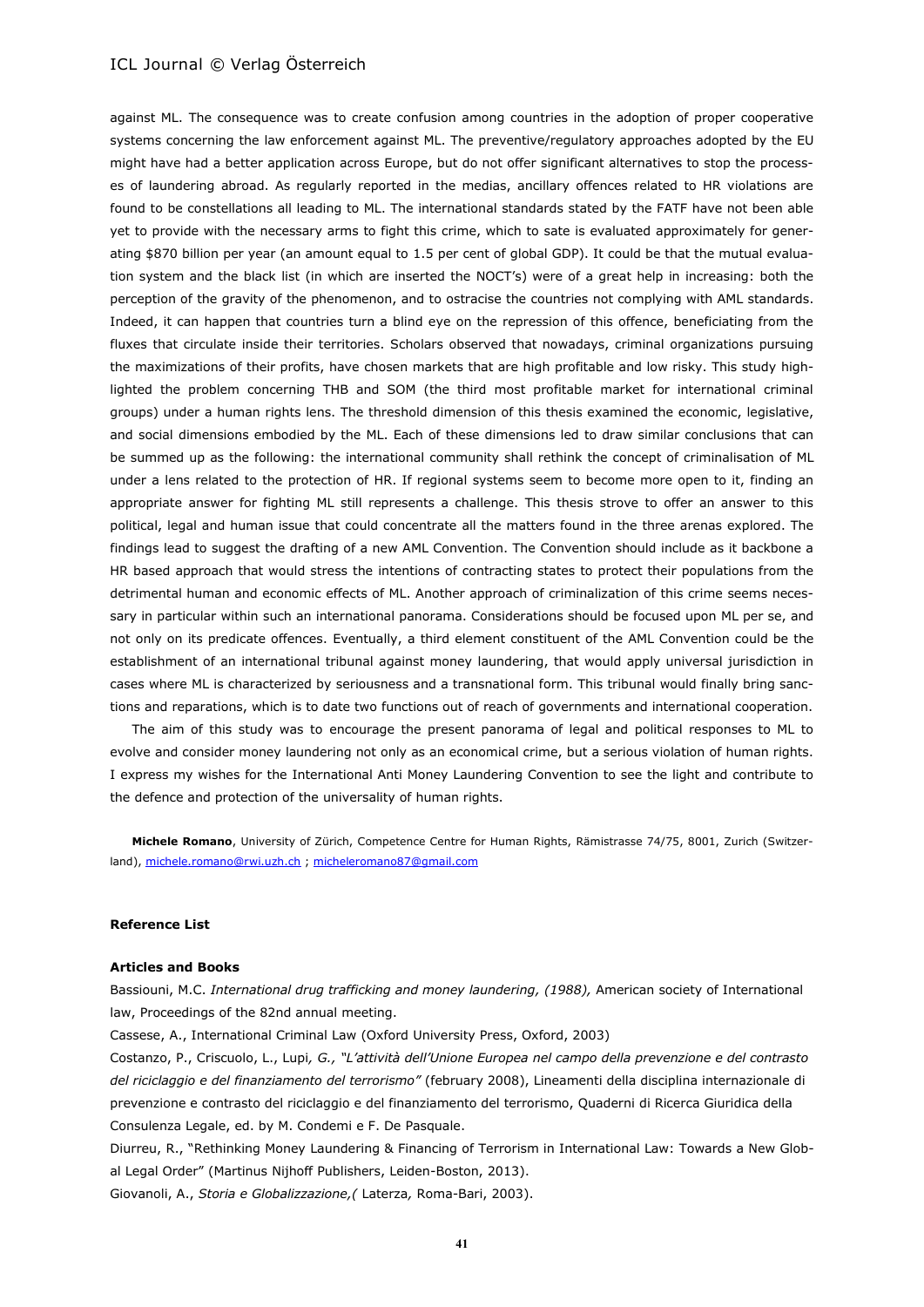Khemany M., *Corruption and the violation of human rights : the case for bringing the African Union Convention On Preventing And Combating Corruption within the jurisdiction of the African Court on Human and Peoples' Rights*, (2010), African Yearbook of International Law, ed. A. Yusuf (ed.), 213.

L. Ferola, *Il riciclaggio dei proventi illeciti nel diritto internazionale*, (Milan, Giuffrè, 2005).

Gold, M., Levi, M., *Money Laundering in the UK: an Appraisal of Suspicion-based Reporting* (The Police Foundation/University of Wales College of Cardiff, London, 1994) 39.

Gratteri N., Nicaso, A., *Fratelli di sangue*, (Mondadori, Milan 2009).

Masciandaro, D., Takàts, E., Unger, B., *Black Finance*, (Edward Elgham Publishing Inc., Chelthenam, Northampton, UK, MA, USA, 2007).

Mc Dowell, J., Novis, G., *The Consequences of Money Laundering and Financial Crime, in Economic Prospetives. The Fight against Money Laundering*. vol. 6, in "*Economic Prospectives. The Fight against Money Laundering*" (May 2001), , N.2,The Electronic Journal of the U.S. Department of State,

[http://www.ait.org.tw/infousa/zhtw/DOCS/ijee0501.pdf.](http://www.ait.org.tw/infousa/zhtw/DOCS/ijee0501.pdf)

Mueller, G.O*., Transanational Crime: Definitions and Concepts,* (2001), (P. Williams & D. Vlasis, Combating Transnational Crime, a Special Issue of Transnational Organized Crime, Vol. 4).

Nadelmann, E., *Global Prohibition Regime: The Evolution of Norms in International Society,* (1990), International Organisation,vol. 44, n.4, 1999, 479.

*NapoIeoni, L., Economia Canaglia, il lato oscuro del nuovo ordine mondiale, (*Milan*, 2007).*

Perkel, W., *Money laundering and terrorism: informal value transfer system,* (2004) *in American criminal law review* », vol. 41, 183.

Porter, M.E., *The competitive advantage of nations*, (New York: Free Press, 1990).

Shams, H., *Legal Globalization. Money Laundering Law and Other Cases*, London, 2004.

Quirk, P. J., *Macroeconomic Implications of Money Laundering,* (1996), International Monetary Fund, IMF Working Paper 96/66, Washington.

-- *Money Laundering, muddying the macroeconomy*, (1997) Finance and Development.

Reuter, P., Truman, E.M., (2004) *Chasing Dirty Money: Progress on Anti-Money Laundering*, in Institute for International Economics.

Stiglitz, J.E., *Globalization and its Discontents*, New York , 2002.

Tanzi V., *Money, Finance, and Monetary Policy in the Global Economy: Challenges to National Governments and the International Monetary System,* edited by Wolfgang H. Reinicke and Jennifer Mitchell (ed. Friedrich-Naumann Stiftung, 1997).

-- *Macroeconomic Implications of Money Laundering.*, in E.U Savona (eds) *Responding to Money Laundering:International Perspectives,* Amsterdam, Harwood Academic Publishers, 1997.

-- *Corruption Around the World: Causes, Consequences, Scope and Cures,* in Abed G.T. and Gupta S. (eds.), *Governance, Corruption and Economic Performance*, International Monetary Fund, 2002.

Unger, B., *The scale and impacts of money laundering*, Cheltenham, Edward Elgar Publishing, 2007

Vigna, P. L., *La cooperazione internazionale contro il traffico di esseri umani* , in AA. VV, Atti del Convegno, *Traffico di esseri umani. Alla ricerca di nuove strategie d'intervento*, Rome, ottobre 2001.

Von Neumann, J., Morgenstern, O., *Theory of Games and Economic Behavior*, Princeton, Princeton University Press, 1953.

Walker, J., Estimates of th Extent of Money Laundering in and through Australia, (1995), *The Australian Transaction Reports and Analysis Centre,* Quenbeyan.

#### **Reports**

Council of Europe, *Explanatory Report to the Convention on laundering, search, seizure and confiscation of the proceeds of crime,* (Ets. No. 141), 2009.

*Europol, « 2009 European Union organised crime situation report », Luxembourg, 2010.* 

*Euroshore, Protecting the European Union financial system from the exploitation of financial centre and offshore facilities by organized crime, CERTI Institute of Tax Research for Enterprises of the Bocconi Univeristy of Milan*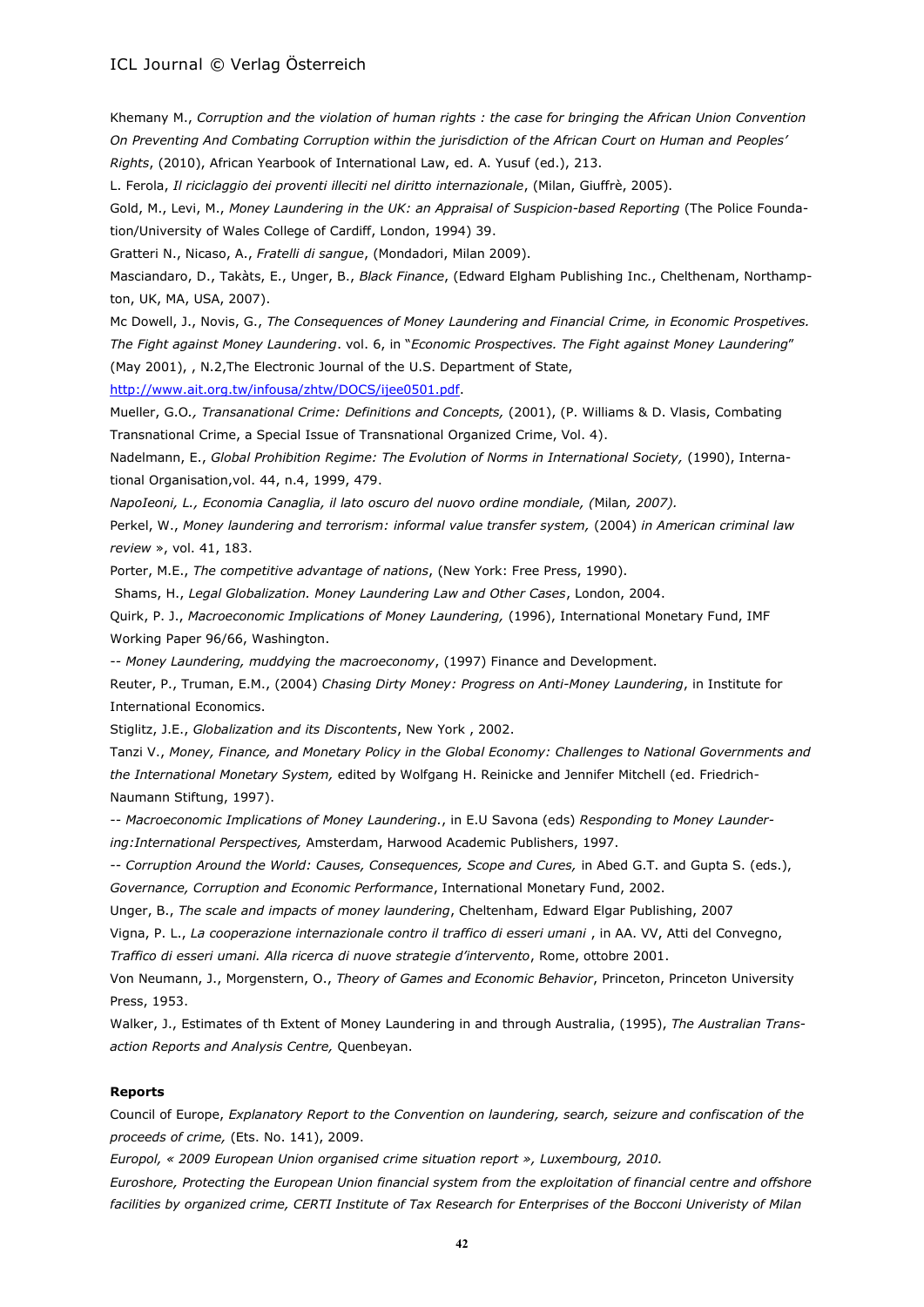*and the Erasmus University of Rotterdam, financed by the European Commission for the 1998 Falcone Annual Programme, January 2000.*

FATF, *NCCT Annual Report 1999-2000 (First Review).*

FATF Report, Financial Action Task Force- Money Laundering and Terrorist Financing Typologies 2004-2005, 10 giugno 2005.

FATF, "*Money Laundering Risks Arising from Trafficking in Human Beings and Smuggling of Migrants*", FATF/OECD, July 2011.

FATF, "Laundering the Proceeds of Corruption", FATF/OECD, July 2011.

International Labour Organization, *A Global Alliance against Forced Labour: Global Report under the Follow-up to the ILO Declaration on Fundamental Principles and Rights at Work* (Geneva, ILO, 2005). Available at: [www.ilo.org/wcmsp5/groups/public/@ed\\_norm/@declaration/documents/publication/wcms\\_081882.pdf.](http://www.ilo.org/wcmsp5/groups/public/@ed_norm/@declaration/documents/publication/wcms_081882.pdf) (last consulted on 13 July 2014)

The US Department of State, *2014 Report on Trafficking in Persons.* Available at: [http://www.ungift.org/doc/knowledgehub/resource-](http://www.ungift.org/doc/knowledgehub/resource-centre/2014/trafficking_in_persons_report_june_2014.pdf)

[centre/2014/Trafficking\\_in\\_Persons\\_Report\\_June\\_2014.pdf](http://www.ungift.org/doc/knowledgehub/resource-centre/2014/trafficking_in_persons_report_june_2014.pdf) . (last consulted on 13 July 2014)

United Nations Office for Drug Control and Crime Prevention (UNODC), *Report on Financial Events, Bank Secrecy, and Money Laundering,* New York, 1998.

UNODC, *"Estimating illicit financial flows resulting from drug trafficking and other transnational organised crimes",* 2011. Available at [http://www.unodc.org/documents/data-and-](http://www.unodc.org/documents/data-and-analysis/studies/illicit_financial_flows_2011_web.pdf)

[analysis/Studies/Illicit\\_financial\\_flows\\_2011\\_web.pdf](http://www.unodc.org/documents/data-and-analysis/studies/illicit_financial_flows_2011_web.pdf) . (last consulted 13 July 2014)

United Nations. Sub-Commission on Prevention of Discrimination and Protection of Minorities, *Report of the Sub-Commission on Prevention of Discrimination and Protections of Minorities on its 45th Session*, U.N. Doc. E/CN.4/Sub.2/1993/45 (1993).

#### **Conventions and Directives**

1927 Convention to Suppress the Slave Trade and Slavery

1980 Council of Europe, Recommendation No. R (80)10: Measures Against the Transfer and Safekeeping of Funds of Criminal Origin:

1990 Council of Europe Convention of laundering, search, seizure and confiscation of the proceeds from crime 1991 Directive 91/308/EEC on Prevention of the Use of the Financial System for the Purpose of Money Laundering

1988 United Nation Convention against Illicit Traffic in Narcotic Drugs and Psychotropic Substance

1998 The Joint Action on Making it a Criminal Offence to Participate in a Criminal Organisation in the Member States of the EU 98/733/JHA

1998 Rome Statute of the International Criminal Court

1999 United Nations Convention for the Suppression of the financing of terrorism

2000 United Nation Convention against Transnational Organised Crimes

2000 Protocol on The United Nation Convention against Transnational Organised Crime: Protocol to Prevent, Suppress and Punish Trafficking in Persons, Especially Women and Children

2000 Protocol on The United Nation Convention against Transnational Organised Crime: Protocol against the Smuggling of Migrants by Land, Sea and Air Supplementing the United Nations Convention Against Transnational Organized Crime

2001 UN Doc S/RES/1373

2001 UN Doc S/RES/1368

2001 Directive 2001/97/EC of the European Parliament and of the Council of 4 December 2001 Amending

Council Directive 91/308/EEC on Prevention of the Use of the Financial System for the Purpose of Money Laundering

2003 African Union Convention on Preventing and Combating Corruption

2002 Inter-American Convention against Terrorism